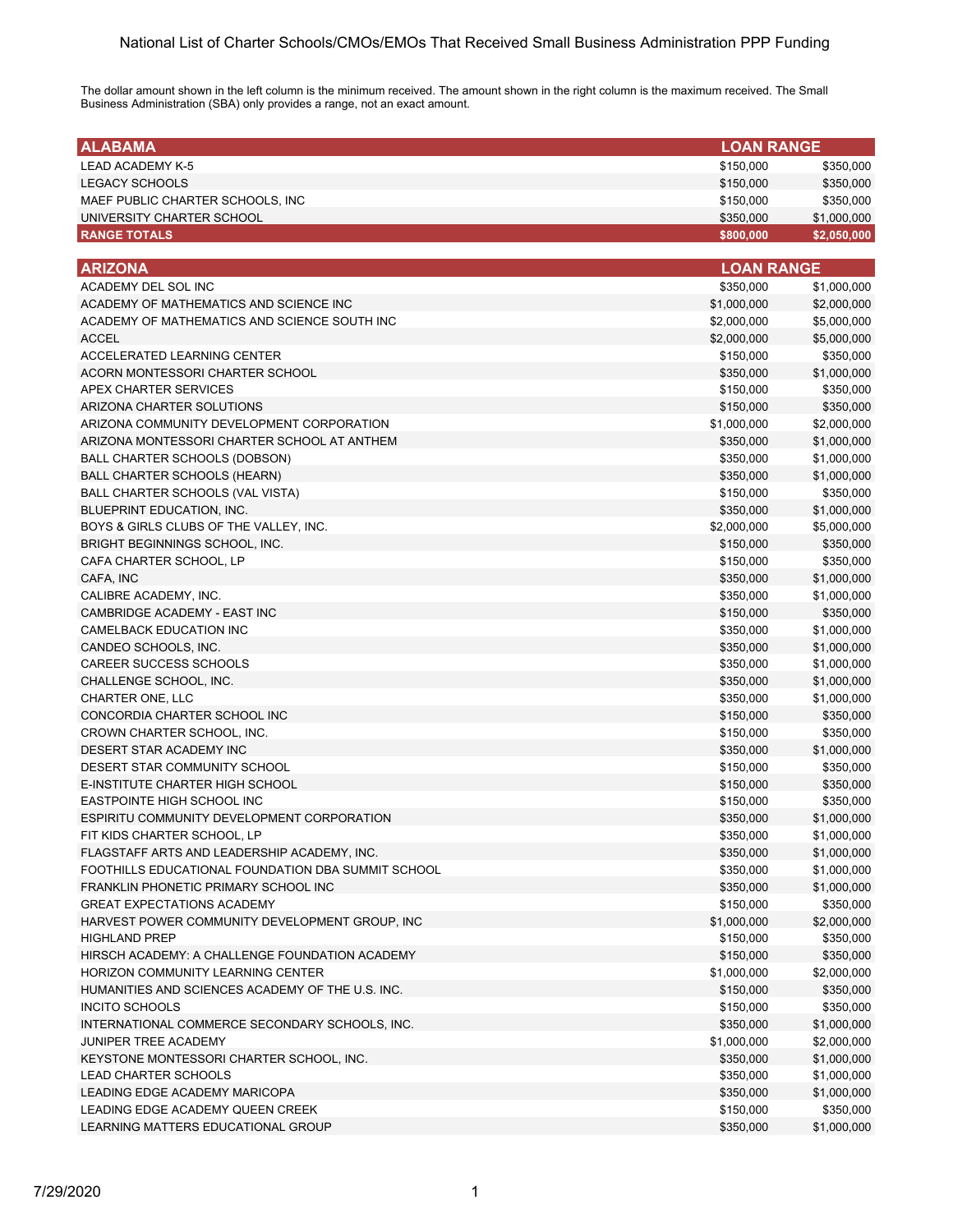| <b>LEGACY EDUCATION GROUP</b>                                              | \$150,000         | \$350,000    |
|----------------------------------------------------------------------------|-------------------|--------------|
| LEGACY TRADITIONAL SCHOOL PEORIA                                           | \$350,000         | \$1,000,000  |
| LEGACY TRADITIONAL SCHOOL - EAST MESA                                      | \$350,000         | \$1,000,000  |
| LEGACY TRADITIONAL SCHOOL - GILBERT                                        | \$350,000         | \$1,000,000  |
| LEGACY TRADITIONAL SCHOOL - NORTH CHANDLER                                 | \$350,000         | \$1,000,000  |
| LEGACY TRADITIONAL SCHOOL GOODYEAR                                         | \$150,000         | \$350,000    |
| LEGACY TRADITIONAL SCHOOL-LAVEEN                                           | \$350,000         | \$1,000,000  |
| LEGACY TRADITIONAL SCHOOLS - NEVADA INC                                    | \$2,000,000       | \$5,000,000  |
|                                                                            |                   |              |
| LEMAN ACADEMY OF EXCELLENCE INC<br>LIBERTY TRADITIONAL CHARTER SCHOOL, INC | \$150,000         | \$350,000    |
|                                                                            | \$350,000         | \$1,000,000  |
| MATH AND SCIENCE SUCCESS ACADEMY INC                                       | \$350,000         | \$1,000,000  |
| MEXICAYOTL ACADEMY INC.                                                    | \$150,000         | \$350,000    |
| MILESTONES CHARTER SCHOOL                                                  | \$150,000         | \$350,000    |
| MOHAVE ACCELERATED ELEMENTARY SCHOOL INC                                   | \$350,000         | \$1,000,000  |
| MONTESSORI ACADEMY, INC.                                                   | \$150,000         | \$350,000    |
| MONTESSORI DAY SCHOOL, INC                                                 | \$150,000         | \$350,000    |
| MORRISON EDUCATION GROUP, INC.                                             | \$350,000         | \$1,000,000  |
| MOUNTAIN SCHOOL, INC                                                       | \$150,000         | \$350,000    |
| NEW HORIZON SCHOOL FOR THE PERFORMING ARTS                                 | \$150,000         | \$350,000    |
| NOAH WEBSTER SCHOOLS - PIMA                                                | \$350,000         | \$1,000,000  |
| NOAH WEBSTER SCHOOLS-MESA                                                  | \$350,000         | \$1,000,000  |
| NORTH STAR CHARTER SCHOOL INC                                              | \$150,000         | \$350,000    |
| NORTHLAND PREPARATORY ACADEMY                                              | \$350,000         | \$1,000,000  |
| PARK VIEW SCHOOL, INC.                                                     | \$150,000         | \$350,000    |
| PHOENIX ADVANTAGE CHARTER SCHOOL                                           | \$150,000         | \$350,000    |
| PHOENIX INTERNATIONAL ACADEMY                                              | \$150,000         | \$350,000    |
| PRESCOTT VALLEY CHARTER SCHOOL                                             | \$350,000         | \$1,000,000  |
| SAGE ACADEMY, INC.                                                         | \$150,000         | \$350,000    |
| SATORI, INC.                                                               | \$150,000         | \$350,000    |
| SCIENCE TECHNOLOGY ENGINEERING AND MATH ARIZONA                            | \$150,000         | \$350,000    |
| SEDONA CHARTER SCHOOL, INC.                                                | \$150,000         | \$350,000    |
| SKYLINE EDUCATION, INC.                                                    | \$350,000         | \$1,000,000  |
| SONORAN SCHOOLS                                                            | \$1,000,000       | \$2,000,000  |
| SOUTHERN ARIZONA COMMUNITY ACADEMY INC                                     | \$150,000         | \$350,000    |
| SOUTHGATE ACADEMY, INC.                                                    | \$350,000         | \$1,000,000  |
| SOUTHWEST LEADERSHIP ACADEMY                                               | \$150,000         | \$350,000    |
| STEPPING STONES ACADEMY INC.                                               | \$150,000         | \$350,000    |
| <b>SUCCESS SCHOOLS</b>                                                     | \$1,000,000       | \$2,000,000  |
| SYNERGY PUBLIC SCHOOL                                                      | \$150,000         | \$350,000    |
| THE AMERICAN VIRTUAL ACADEMY, INC.                                         | \$2,000,000       | \$5,000,000  |
| THE EDGE SCHOOL INC                                                        | \$150,000         | \$350,000    |
| THE EXCALIBUR CHARTER SCHOOL, INC.                                         | \$150,000         | \$350,000    |
| THE GRIFFIN FOUNDATION INC                                                 | \$150,000         | \$350,000    |
| THE PAIDEIA ACADEMIES, INC.                                                | \$350,000         | \$1,000,000  |
| TUCSON INTERNATIONAL ACADEMY, INC.                                         | \$350,000         | \$1,000,000  |
| TUCSON YOUTH DEVELOPMENT, INC                                              | \$350,000         | \$1,000,000  |
| TWENTY FIRST CENTURY CHARTER SCHOOLS INC                                   | \$150,000         | \$350,000    |
| VALLEY OF THE SUN WALDORF EDUCATION ASSOCIATION                            | \$350,000         | \$1,000,000  |
| VICTORY COLLEGIATE ACADEMY CORPORATION                                     | \$150,000         | \$350,000    |
| DAISY EDUCATION CORPORATION DBA SONORAN SCIENE ACADEMY                     | \$1,000,000       | \$2,000,000  |
| <b>RANGE TOTALS</b>                                                        | \$39,650,000      | \$99,400,000 |
| <b>ARKANSAS</b>                                                            | <b>LOAN RANGE</b> |              |
| ARKANSAS ARTS ACADEMY                                                      | \$1,000,000       | \$2,000,000  |
| <b>FUTURE SCHOOL</b>                                                       | \$150,000         | \$350,000    |
| KIPP: DELTA, INC.                                                          | \$2,000,000       | \$5,000,000  |

| <b>CALIFORNIA</b>                        | <b>LOAN RANGE</b> |             |
|------------------------------------------|-------------------|-------------|
| ACE CHARTER SCHOOL                       | \$1,000,000       | \$2,000,000 |
| ACHIEVE CHARTER SCHOOL OF PARADISE. INC. | \$150,000         | \$350,000   |

**RANGE TOTALS \$3,150,000 \$7,350,000**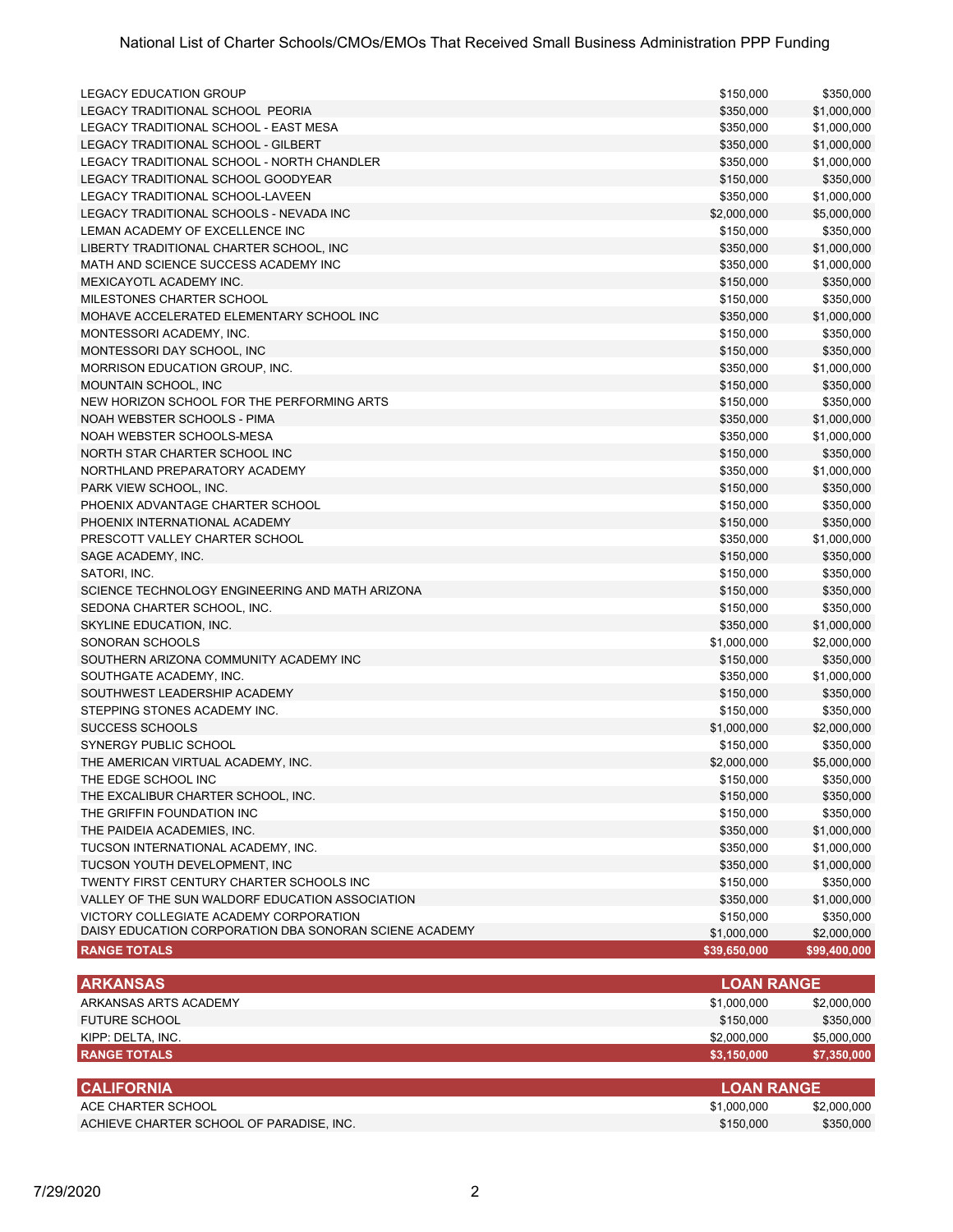| ACROSS THE BRIDGE FOUNDATION                                                    | \$2,000,000 | \$5,000,000            |
|---------------------------------------------------------------------------------|-------------|------------------------|
| ALLEGIANCE STEAM ACADEMY INC.                                                   | \$350,000   | \$1,000,000            |
| ALPHA PUBLIC SCHOOLS, INC.                                                      | \$2,000,000 | \$5,000,000            |
| ALTA PUBLIC SCHOOLS                                                             | \$1,000,000 | \$2,000,000            |
| ALTA VISTA PUBLIC CHARTER, INC.                                                 | \$1,000,000 | \$2,000,000            |
| ALTERNATIVE SCHOOLS, INC.                                                       | \$350,000   | \$1,000,000            |
| ALTERNATIVES IN ACTION                                                          | \$150,000   | \$350,000              |
| AMERICAN INDIAN MODEL SCHOOLS                                                   | \$1,000,000 | \$2,000,000            |
| AMETHOD PUBLIC SCHOOLS                                                          | \$2,000,000 | \$5,000,000            |
| ANTELOPE VALLEY LEARNING ACADEMY INC                                            |             |                        |
| ASPEN PUBLIC SCHOOLS INCORPORATED                                               | \$5,000,000 | \$10,000,000           |
|                                                                                 | \$1,000,000 | \$2,000,000            |
| AUDEO CHARTER SCHOOL                                                            | \$1,000,000 | \$2,000,000            |
| AURUM PREPARATORY ACADEMY, INC.                                                 | \$150,000   | \$350,000              |
| AVANCE SCHOOLS, INC.                                                            | \$350,000   | \$1,000,000            |
| <b>AVESON</b>                                                                   | \$1,000,000 | \$2,000,000            |
| <b>BAY VIEW ACADEMY</b>                                                         | \$350,000   | \$1,000,000            |
| BAYPOINT PREPARATORY ACADEMY INC                                                | \$350,000   | \$1,000,000            |
| BIG PICTURE SCHOOLS CALIFORNIA INC                                              | \$1,000,000 | \$2,000,000            |
| BIRMINGHAM COMMUNITY CHARTER HIGH SCHOOL                                        | \$5,000,000 | \$10,000,000           |
| BLUE OAK CHARTER SCHOOL                                                         | \$350,000   | \$1,000,000            |
| <b>BLUE RIDGE KERN</b>                                                          | \$2,000,000 | \$5,000,000            |
| <b>BRIGHT STAR SCHOOLS</b>                                                      | \$5,000,000 | \$10,000,000           |
| <b>BULLIS-PURISSIMA ELEMENTARY SCHOOL INC</b>                                   | \$2,000,000 | \$5,000,000            |
| <b>CABRILLO POINT ACADEMY</b>                                                   | \$2,000,000 | \$5,000,000            |
| <b>CALIBER PUBLIC SCHOOLS</b>                                                   | \$2,000,000 | \$5,000,000            |
| CALIFORNIA COLLEGIATE, INC.                                                     | \$150,000   | \$350,000              |
| CALIFORNIA MONTESSORI PROJECT                                                   | \$2,000,000 | \$5,000,000            |
| CALIFORNIA SCHOOL OF THE ARTS SAN GABRIEL VALLEY                                | \$1,000,000 | \$2,000,000            |
| CEIBA COLLEGE PREP ACADEMY                                                      | \$350,000   | \$1,000,000            |
| CHARTER SCHOOL OF ARTS ASSOCIATION                                              | \$1,000,000 | \$2,000,000            |
| CHARTHOUSE PUBLIC SCHOOLS                                                       | \$350,000   | \$1,000,000            |
| CHICO COUNTRY DAY SCHOOL                                                        | \$350,000   | \$1,000,000            |
| CHILDREN'S COMMUNITY CHARTER SCHOOL                                             | \$150,000   | \$350,000              |
| <b>CHIME INSTITUTE</b>                                                          | \$1,000,000 | \$2,000,000            |
| CITIZENS OF THE WORLD CHARTER SCHOOLS - LOS ANGELES                             | \$2,000,000 | \$5,000,000            |
| CITRUS SPRINGS CHARTER SCHOOL, INC.                                             | \$150,000   | \$350,000              |
| CITY CHARTER SCHOOLS                                                            | \$350,000   | \$1,000,000            |
| <b>CIVICORPS</b>                                                                | \$1,000,000 | \$2,000,000            |
| COASTAL GROVE CHARTER SCHOOL                                                    | \$350,000   | \$1,000,000            |
| <b>COLLEGE PREPATORY MIDDLE SCHOOL</b>                                          | \$150,000   | \$350,000              |
| COMMUNITY COLLABORATIVE CHARTER SCHOOL DBA 1001 ACADEMY OR ORANGE COUNTY LANGUA | \$1,000,000 | \$2,000,000            |
| COMMUNITY COLLABORATIVE VIRTUAL SCHOOL DBA EXCEL ACADEMY OR KEPPEL PARTNERSHIP  | \$2,000,000 | \$5,000,000            |
| COMMUNITY LEARNING CENTER SCHOOLS                                               | \$2,000,000 | \$5,000,000            |
| COMMUNITY ROOTS CHARTER SCHOOL                                                  | \$350,000   | \$1,000,000            |
| CONNECT COMMUNITY CHARTER SCHOOL                                                |             |                        |
| CONSTRUCTION SERVICES OF WASHINGTON LLC                                         | \$150,000   | \$350,000<br>\$350,000 |
|                                                                                 | \$150,000   |                        |
| CORE BUTTE, INC.                                                                | \$1,000,000 | \$2,000,000            |
| COUNTY COLLABORATIVE CHARTER SCHOOL                                             | \$350,000   | \$1,000,000            |
| COVA EDUCATIONAL CHARTER SERVICES INC.                                          | \$150,000   | \$350,000              |
| <b>CREDO HIGH SCHOOL</b>                                                        | \$350,000   | \$1,000,000            |
| <b>CREEKSIDE CHARTER MANAGEMENT</b>                                             | \$150,000   | \$350,000              |
| CRESCENT VIEW SOUTH INC                                                         | \$2,000,000 | \$5,000,000            |
| CRESCENT VIEW WEST PUBLIC CHARTER INC                                           | \$2,000,000 | \$5,000,000            |
| DA VINCI SCHOOLS                                                                | \$2,000,000 | \$5,000,000            |
| DESERT SANDS PUBLIC CHARTER, INC.                                               | \$2,000,000 | \$5,000,000            |
| <b>DESIGN TECH HIGH SCHOOL</b>                                                  | \$350,000   | \$1,000,000            |
| DIEGO PLUS EDUCATION CORPORATION                                                | \$1,000,000 | \$2,000,000            |
| DISCOVERY CHARTER PREPARATORY SCHOOL                                            | \$350,000   | \$1,000,000            |
| DISCOVERY CHARTER SCHOOL                                                        | \$1,000,000 | \$2,000,000            |
| DIXON MONTESSORI CHARTER SCHOOL                                                 | \$350,000   | \$1,000,000            |
| DR. LEWIS DOLPHIN STALLWORTH, SR. CHARTER SCHOOL INC                            | \$350,000   | \$1,000,000            |
| E3 CIVIC HIGH, A CALIFORNIA NONPROFIT PUBLIC BENEFIT CORPORATION                | \$350,000   | \$1,000,000            |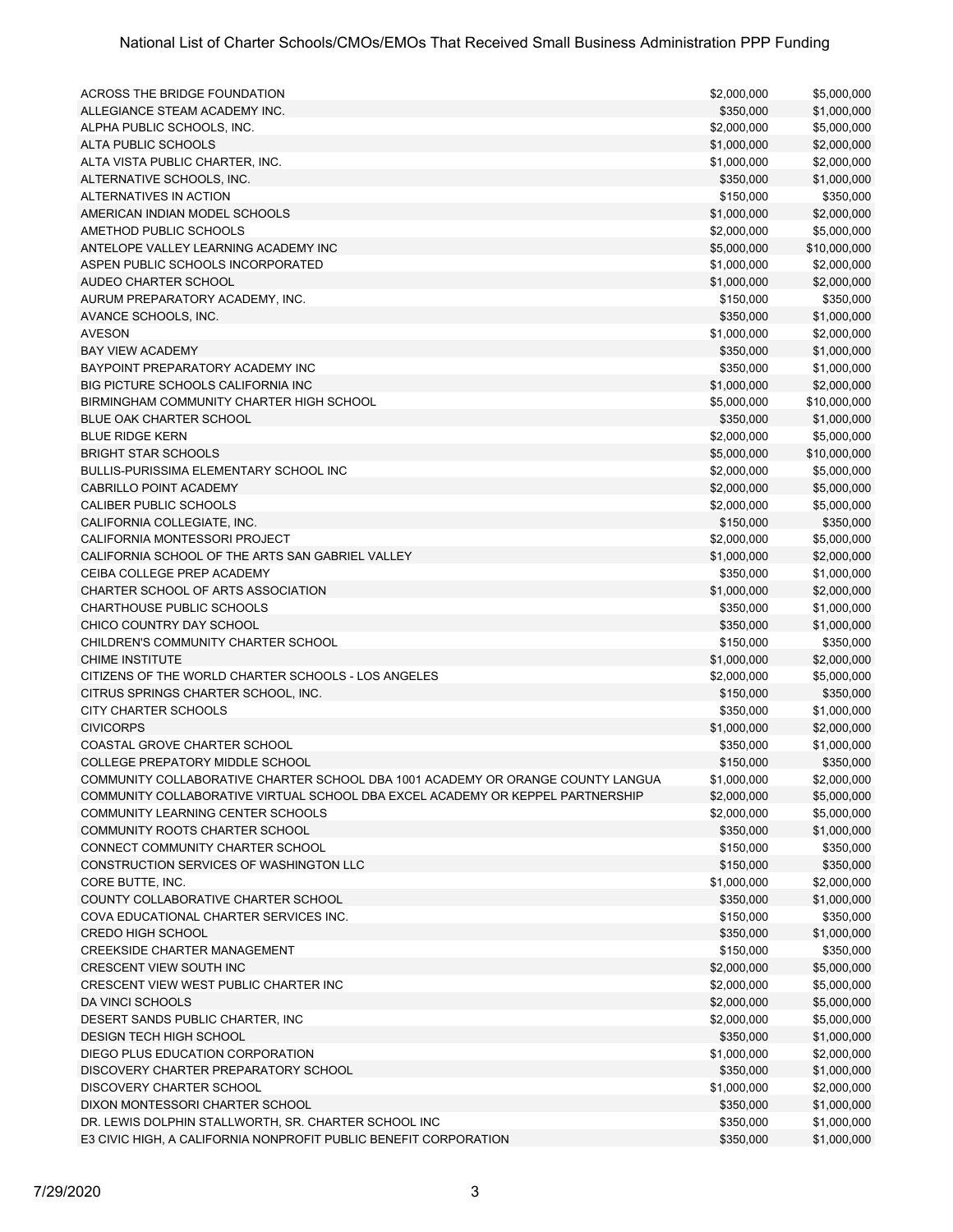| EAST BAY INNOVATION ACADEMY                                  | \$350,000   | \$1,000,000  |
|--------------------------------------------------------------|-------------|--------------|
| <b>EDNOVATE INC</b>                                          | \$2,000,000 | \$5,000,000  |
| <b>EDUCATION FOR CHANGE</b>                                  | \$5,000,000 | \$10,000,000 |
| ELEMENT EDUCATION, INC                                       | \$1,000,000 | \$2,000,000  |
| ELITE ACADEMIC ACADEMY-LUCERNE                               | \$350,000   | \$1,000,000  |
| ELITE ACADEMIC ACADEMY-MOUNTAIN EMPIRE                       | \$150,000   | \$350,000    |
| ELITE PUBLIC SCHOOLS                                         | \$350,000   | \$1,000,000  |
| <b>EMPIRE SPRINGS CHARTER SCHOOL</b>                         | \$1,000,000 | \$2,000,000  |
| <b>EMPOWER CHARTER SCHOOL</b>                                | \$150,000   | \$350,000    |
| <b>ENCORE EDUCATION CORPORATION</b>                          | \$2,000,000 | \$5,000,000  |
| ENVIRONMENTAL CHARTER SCHOOLS                                | \$2,000,000 | \$5,000,000  |
| <b>ENVISION EDUCATION INC</b>                                | \$350,000   | \$1,000,000  |
| EPIPHANY PREP SCHOOL OF SAN DIEGO                            | \$350,000   | \$1,000,000  |
| EQUITAS ACADEMY CHARTER SCHOOL, INC.                         | \$2,000,000 | \$5,000,000  |
| ESCUELA POPULAR DEL PUEBLO                                   | \$1,000,000 | \$2,000,000  |
| ESCUELA XOCHITL TONATIUH, INC.                               | \$350,000   | \$1,000,000  |
| <b>EXCELSIOR CHARTER GROUP</b>                               | \$350,000   | \$1,000,000  |
| <b>EXTERA PUBLIC SCHOOLS</b>                                 | \$1,000,000 | \$2,000,000  |
| EZEQUIEL TAFOYA ALVARADO ACADEMY                             | \$1,000,000 | \$2,000,000  |
| FRANCOPHONE CHARTER SCHOOL OF OAKLAND                        | \$350,000   | \$1,000,000  |
| <b>GABRIELLA CHARTER SCHOOLS</b>                             | \$1,000,000 | \$2,000,000  |
| <b>GATEWAY PUBLIC SCHOOLS</b>                                | \$1,000,000 | \$2,000,000  |
| GIRLS ATHLETIC LEADERSHIP SCHOOLS LOS ANGELES                | \$350,000   | \$1,000,000  |
| GOLDEN OAK MONTESSORI OF HAYWARD CHARTER SCHOOL              | \$350,000   | \$1,000,000  |
| GOMPERS PREPARATORY ACADEMY                                  | \$2,000,000 | \$5,000,000  |
| GORMAN LEARNING CHARTER NETWORK, INC.                        | \$2,000,000 | \$5,000,000  |
| <b>GRANADA HILLS CHARTER</b>                                 | \$5,000,000 | \$10,000,000 |
| <b>GRANITE MOUNTAIN CHARTER SCHOOL</b>                       | \$2,000,000 | \$5,000,000  |
| <b>GREEN DOT PUBLIC SCHOOLS NATIONAL</b>                     | \$1,000,000 | \$2,000,000  |
| <b>GROWTH PUBLIC SCHOOLS</b>                                 | \$150,000   | \$350,000    |
| HARBOR SPRINGS CHARTER SCHOOL                                | \$350,000   | \$1,000,000  |
| <b>HARVEST RIDGE SCHOOLS</b>                                 | \$150,000   | \$350,000    |
| HEALTH SCIENCES HIGH AND MIDDLE COLLEGE                      | \$350,000   | \$1,000,000  |
| <b>HIGH TECH LA</b>                                          | \$350,000   | \$1,000,000  |
| HIGHLANDS COMMUNITY CHARTER AND TECHNICAL SCHOOLS            | \$2,000,000 | \$5,000,000  |
| <b>ILEAD CALIFORNIA CHARTERS 1</b>                           | \$2,000,000 | \$5,000,000  |
| <b>ILEAD ONLINE CHARTER SCHOOL</b>                           | \$150,000   | \$350,000    |
| <b>ILEAD SCHOOLS DEVELOPMENT</b>                             | \$150,000   | \$350,000    |
| <b>INGENIUM SCHOOLS</b>                                      | \$1,000,000 | \$2,000,000  |
| INNER CITY EDUCATION FOUNDATION                              | \$2,000,000 | \$5,000,000  |
| INSPIRE CHARTER SCHOOL - CENTRAL                             | \$1,000,000 | \$2,000,000  |
| INSPIRE CHARTER SCHOOLS NORTH (FEATHER RIVER CHARTER SCHOOL) | \$1,000,000 | \$2,000,000  |
| INSPIRE SCHOOL OF ARTS & SCIENCES                            | \$350,000   | \$1,000,000  |
| INTELLECTUAL VIRTUES ACADEMY OF LONG BEACH                   | \$350,000   | \$1,000,000  |
| JOHN ADAMS ACADEMIES, INC.                                   | \$2,000,000 | \$5,000,000  |
| JOHN MUIR CHARTER SCHOOLS                                    | \$1,000,000 | \$2,000,000  |
| <b>JOURNEY SCHOOL</b>                                        | \$350,000   | \$1,000,000  |
| JULIA LEE PERFORMING ARTS ACADEMY                            | \$150,000   | \$350,000    |
| JULIAN CHARTER SCHOOL INC.                                   | \$2,000,000 | \$5,000,000  |
| KAVOD CHARTER SCHOOL                                         | \$150,000   | \$350,000    |
| KEPLER EDUCATION, INC.                                       | \$350,000   | \$1,000,000  |
| KING/CHAVEZ ACADEMY OF EXCELLENCE                            | \$2,000,000 | \$5,000,000  |
| KNOWLEDGE ENLIGHTENS YOU                                     | \$350,000   | \$1,000,000  |
| LA PROMISE FUND                                              | \$1,000,000 | \$2,000,000  |
| LAKE VIEW CHARTER SCHOOL                                     | \$150,000   | \$350,000    |
| LARCHMONT SCHOOLS                                            | \$2,000,000 | \$5,000,000  |
| LAUREL TREE CHARTER SCHOOL                                   | \$150,000   | \$350,000    |
| <b>LEADERSHIP HIGH SCHOOL</b>                                | \$350,000   | \$1,000,000  |
| LEADERSHIP PUBLIC SCHOOLS, INC.                              | \$2,000,000 | \$5,000,000  |
| LEONARDO DA VINCI HEALTH SCIENCES CHARTER SCHOOL             | \$150,000   | \$350,000    |
| LIBERTAS COLLEGE PREPARATORY, INC.                           | \$350,000   | \$1,000,000  |
| LIFE LEARNING ACADEMY                                        | \$150,000   | \$350,000    |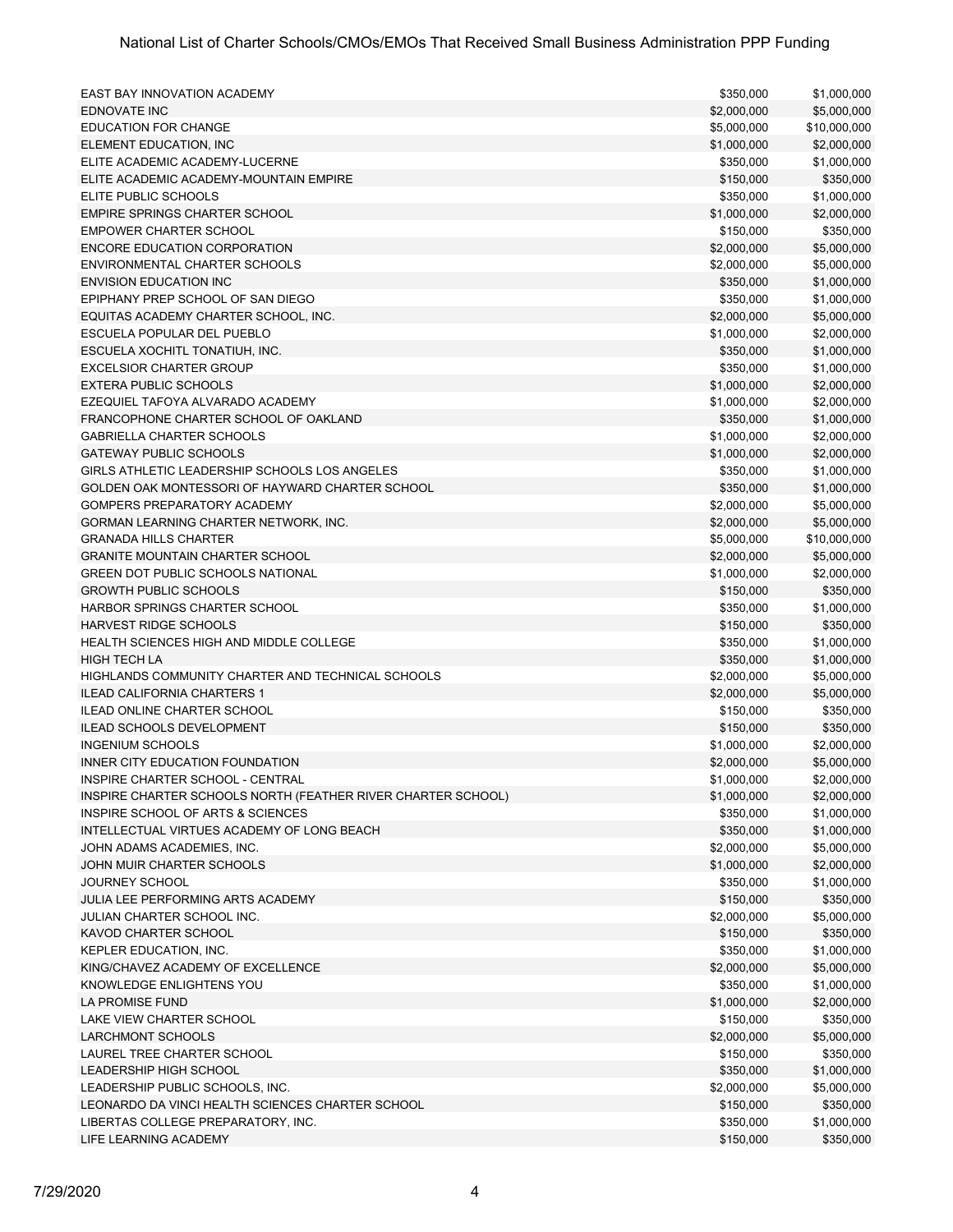| LIFELINE EDUCATION CHARTER SCHOOL, INC.                                        | \$1,000,000 | \$2,000,000  |
|--------------------------------------------------------------------------------|-------------|--------------|
| LIFELONG LEARNING ADMISTRATIVE CORPORATION                                     | \$2,000,000 | \$5,000,000  |
| LIGHTHOUSE COMMUNITY CHARTER PUBLIC SCHOOLS                                    | \$2,000,000 | \$5,000,000  |
| LITERACY FIRST CHARTER SCHOOLS                                                 | \$2,000,000 | \$5,000,000  |
| LIVE OAK CHARTER SCHOOL                                                        | \$350,000   | \$1,000,000  |
| LOS ANGELES ACADEMY OF ARTS AND ENTERPRISE                                     | \$350,000   | \$1,000,000  |
| LOS ANGELES COLLEGE PREP ACADEMY                                               |             |              |
|                                                                                | \$150,000   | \$350,000    |
| LOS ANGELES LEADERSHIP ACADEMY                                                 | \$1,000,000 | \$2,000,000  |
| LOS FELIZ CHARTER SCHOOL                                                       | \$350,000   | \$1,000,000  |
| MAGNOLIA EDUCATIONAL & RESEARCH FOUNDATION                                     | \$5,000,000 | \$10,000,000 |
| <b>MAKING WAVES ACADEMY</b>                                                    | \$2,000,000 | \$5,000,000  |
| MANZANITA PUBLIC CHARTER SCHOOL                                                | \$350,000   | \$1,000,000  |
| MARIA MONTESSORI CHARTER ACADEMY                                               | \$350,000   | \$1,000,000  |
| MCGILL SCHOOL OF SUCCESS CHARTER                                               | \$150,000   | \$350,000    |
| METROPOLITAN AREA ADVISORY COMMITTEE ON ANTI POVERTY IN SAN DIEGO COUNTY, INC. | \$2,000,000 | \$5,000,000  |
| MINDSET CHARTER SCHOOLS, INC.                                                  | \$150,000   | \$350,000    |
| <b>MIRUS EDUCATION</b>                                                         | \$350,000   | \$1,000,000  |
| MISSION VIEW PUBLIC CHARTER, INC.                                              | \$350,000   | \$1,000,000  |
| <b>MISSION VISTA ACADEMY</b>                                                   | \$2,000,000 | \$5,000,000  |
| MONARCH RIVER ACADEMY                                                          | \$350,000   | \$1,000,000  |
| MONTEREY BAY CHARTER SCHOOL                                                    | \$350,000   | \$1,000,000  |
| MULTICULTURAL LEARNING CENTER                                                  | \$350,000   | \$1,000,000  |
| NAVIGATOR SCHOOLS                                                              | \$1,000,000 | \$2,000,000  |
| NEVADA CITY SCHOOL OF THE ARTS                                                 | \$350,000   | \$1,000,000  |
| NEW CENTURY CHARTER PUBLIC SCHOOLS                                             | \$150,000   | \$350,000    |
|                                                                                |             |              |
| NEW DAY ACADEMY INC.                                                           | \$350,000   | \$1,000,000  |
| NEW VILLAGE CHARTER SCHOOL, INC.                                               | \$150,000   | \$350,000    |
| NEW WEST CHARTER MIDDLE SCHOOL                                                 | \$1,000,000 | \$2,000,000  |
| NORD COUNTRY SCHOOL                                                            | \$150,000   | \$350,000    |
| NORTH COUNTY TRADE TECH HIGH SCHOOL                                            | \$150,000   | \$350,000    |
| NORTH OAKLAND COMMUNITY CHARTER SCHOOL                                         | \$150,000   | \$350,000    |
| NORTH VALLEY MILITARY INSTITUTE                                                | \$1,000,000 | \$2,000,000  |
| NOVATO CHARTER SCHOOL                                                          | \$350,000   | \$1,000,000  |
| OAKLAND MILITARY INSTITUTE, COLLEGE PREPARATORY ACADEMY                        | \$1,000,000 | \$2,000,000  |
| OAKLAND SCHOOL FOR THE ARTS                                                    | \$1,000,000 | \$2,000,000  |
| OCEAN CHARTER SCHOOL                                                           | \$350,000   | \$1,000,000  |
| OCEAN GROVE CHARTER SCHOOL                                                     | \$2,000,000 | \$5,000,000  |
| <b>ODYSSEY CHARTER SCHOOLS</b>                                                 | \$350,000   | \$1,000,000  |
| OPTIMIST BOYS' HOME AND RANCH, INC.                                            | \$2,000,000 | \$5,000,000  |
| ORANGE COUNTY ACADEMY OF SCIENCES AND ARTS, INC                                | \$350,000   | \$1,000,000  |
| ORANGE COUNTY SCHOOL OF THE ARTS                                               | \$2,000,000 | \$5,000,000  |
| ORANGE COUNTY SCHOOL OF THE ARTS FOUNDATION                                    | \$150,000   | \$350,000    |
| OUR COMMUNITY SCHOOL                                                           | \$350,000   | \$1,000,000  |
| OXFORD DAY ACADEMY                                                             | \$150,000   | \$350,000    |
| PACIFIC COAST ACADEMY                                                          | \$2,000,000 | \$5,000,000  |
| PACIFIC COLLEGIATE SCHOOL                                                      | \$350,000   | \$1,000,000  |
| PALISADES CHARTER HIGH SCHOOL                                                  | \$2,000,000 | \$5,000,000  |
| <b>PARA LOS NINOS</b>                                                          | \$2,000,000 | \$5,000,000  |
| PARTNERS IN OAKLAND EDUCATION                                                  | \$350,000   | \$1,000,000  |
| PASO ROBLES CHARTER SCHOOL PROJECT, INCORPORATED                               | \$350,000   | \$1,000,000  |
| PAZLO EDUCATION FOUNDATION                                                     | \$350,000   | \$1,000,000  |
| PHOENIX CHARTER ACADEMY                                                        | \$350,000   | \$1,000,000  |
| PLACER ACADEMY CHARTER                                                         | \$150,000   | \$350,000    |
|                                                                                |             |              |
| PROPEL, A CHARTER MANAGEMENT GROUP, INC                                        | \$150,000   | \$350,000    |
| <b>PROVENANCE</b>                                                              | \$1,000,000 | \$2,000,000  |
| PROVISIONAL EDUCATIONAL SERVICES, INCORPORATED                                 | \$350,000   | \$1,000,000  |
| <b>PUC NATIONAL</b>                                                            | \$150,000   | \$350,000    |
| PUENTE LEARNING CENTER                                                         | \$350,000   | \$1,000,000  |
| REACH LEADERSHIP ACADEMY                                                       | \$150,000   | \$350,000    |
| REAL JOURNEY ACADEMIES, INC                                                    | \$2,000,000 | \$5,000,000  |
| REDWOOD COAST MONTESSORI                                                       | \$150,000   | \$350,000    |
| RENAISSANCE ARTS ACADEMY                                                       | \$350,000   | \$1,000,000  |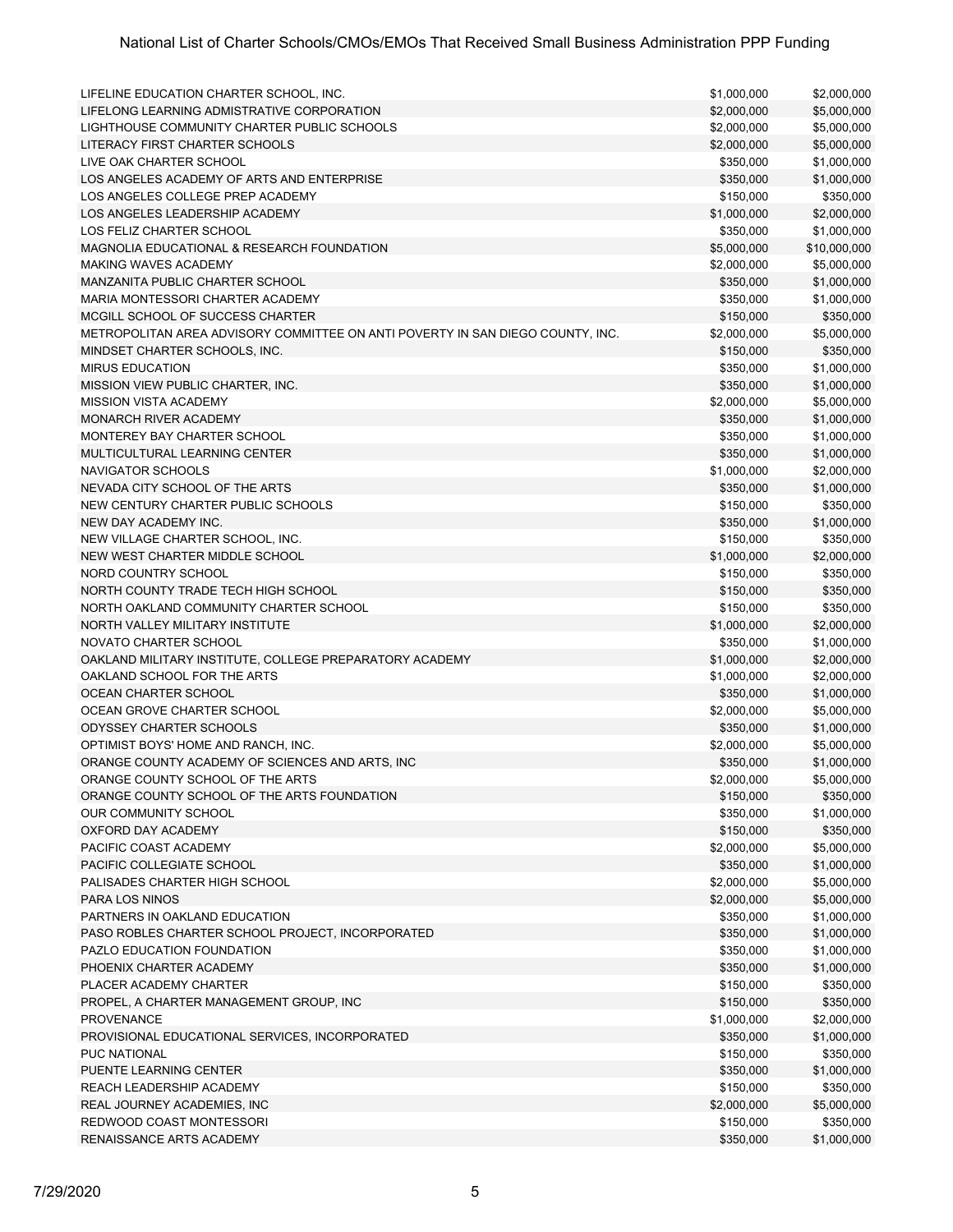| REX AND MARGARET FORTUNE SCHOOL OF EDUCATION                                          | \$2,000,000              | \$5,000,000                |
|---------------------------------------------------------------------------------------|--------------------------|----------------------------|
| RICHMOND ELEMENTARY SCHOOLS. INC.                                                     | \$350,000                | \$1,000,000                |
| RIDGECREST CHARTER SCHOOL                                                             | \$350,000                | \$1,000,000                |
| <b>RIVER CHARTER SCHOOLS</b>                                                          | \$350,000                | \$1,000,000                |
| <b>RIVER ISLANDS ACADEMIES</b>                                                        | \$350,000                | \$1,000,000                |
| RIVER OAKS ACADEMY CHARTER SCHOOL                                                     | \$150,000                | \$350,000                  |
| ROADS EDUCATION, INC.                                                                 | \$1,000,000              | \$2,000,000                |
| RONALD REAGAN CHARTER SCHOOL ALLIANCE                                                 | \$350,000                | \$1,000,000                |
| ROSES IN CONCRETE                                                                     | \$350,000                | \$1,000,000                |
| ROSS VALLEY CHARTER SCHOOL                                                            | \$150,000                | \$350,000                  |
| SACRAMENTO VALLEY CHARTER SCHOOL                                                      | \$150,000                | \$350,000                  |
| SAMUELI ACADEMY                                                                       | \$350,000                | \$1,000,000                |
| SAN CARLOS CHARTER LEARNING CENTER                                                    | \$350,000                | \$1,000,000                |
| SAN JOSE CHARTER ACADEMY                                                              | \$1,000,000              | \$2,000,000                |
| SAN JOSE CONSERVATION CORPS                                                           | \$350,000                | \$1,000,000                |
| SANTA CLARITA VALLEY INTERNATIONAL                                                    | \$350,000                | \$1,000,000                |
| SANTA YNEZ VALLEY CHARTER SCHOOL, INC                                                 | \$150,000                | \$350,000                  |
| <b>SCHOLARSHIP PREP</b>                                                               | \$1,000,000              | \$2,000,000                |
| <b>SCHOOLS IN ACTION</b>                                                              | \$1,000,000              | \$2,000,000                |
| SEBASTOPOL INDEPENDENT CHARTER SCHOOL                                                 | \$350,000                | \$1,000,000                |
| SEMILLAS SOCIEDAD CIVIL                                                               | \$350,000                | \$1,000,000                |
| SHERMAN THOMAS CHARTER SCHOOLS                                                        | \$350,000                | \$1,000,000                |
| SIA TECH INC                                                                          | \$1,000,000              | \$2,000,000                |
| SIERRA ACADEMY OF EXPEDITIONARY LEARNING                                              | \$150,000                | \$350,000                  |
| SIERRA EDUCATIONAL ADVANCEMENT CORPORATION                                            | \$350,000                | \$1,000,000                |
| SILVER OAK HIGH SCHOOL PUBLIC MONTESSORI CHARTER                                      | \$350,000                | \$1,000,000                |
| SKY MOUNTAIN CHARTER SCHOOL                                                           | \$1,000,000              | \$2,000,000                |
| SOAR CHARTER ACADEMY                                                                  | \$350,000                | \$1,000,000                |
| SOLEIL ACADEMY                                                                        | \$150,000                | \$350,000                  |
| SOUTH SUTTER CHARTER SCHOOL                                                           | \$2,000,000              | \$5,000,000                |
| SOUTH VALLEY CHARTER SCHOOL                                                           | \$350,000                | \$1,000,000                |
| ST. HOPE PUBLIC SCHOOLS                                                               | \$1,000,000              | \$2,000,000                |
| STEM PREPARATORY SCHOOLS, INC.                                                        | \$2,000,000              | \$5,000,000                |
| STOCKTON COLLEGIATE INTERNATIONAL SCHOOLS                                             | \$1,000,000              | \$2,000,000                |
| STONE BRIDGE SCHOOL                                                                   | \$350,000                | \$1,000,000                |
| STREAM CHARTER SCHOOL                                                                 | \$150,000                | \$350,000                  |
| STUDENT SUCCESS PROGRAMS                                                              | \$2,000,000              | \$5,000,000                |
| SUMMIT LEADERSHIP - HIGH DESERT                                                       | \$350,000                | \$1,000,000                |
| <b>SUMMIT PUBLIC SCHOOLS</b>                                                          | \$5,000,000              | \$10,000,000               |
| <b>TAYLION HIGH DESERT ACADEMY</b>                                                    | \$350,000                | \$1,000,000                |
| TEACH INC.                                                                            | \$1,000,000              | \$2,000,000                |
| THE ACADEMIES CHARTER MANAGEMENT ORGANIZATION                                         |                          | \$1,000,000                |
| THE ACADEMY OF ALAMEDA                                                                | \$350,000<br>\$1,000,000 | \$2,000,000                |
| THE COMMUNITY SCHOOL FOR CREATIVE EDUCATION                                           | \$350,000                | \$1,000,000                |
| THE COTTONWOOD SCHOOL                                                                 | \$350,000                | \$1,000,000                |
| THE FOUNDATION FOR HISPANIC EDUCATION                                                 | \$1,000,000              | \$2,000,000                |
| THE HIGH DESERT PARTNERSHIP IN ACADEMIC EXCELLENCE FOUNDATION, INC                    | \$2,000,000              | \$5,000,000                |
| THE LEARNING CHOICE ACADEMY                                                           | \$1,000,000              | \$2,000,000                |
| THE ROCKLIN ACADEMY                                                                   |                          |                            |
|                                                                                       | \$2,000,000<br>\$350,000 | \$5,000,000                |
| TIM WARNER DBA ALDER GROVE CHARTER SCHOOL<br>TODAY'S FRESH START CHARTER SCHOOL       |                          | \$1,000,000<br>\$2,000,000 |
|                                                                                       | \$1,000,000              | \$1,000,000                |
| TODD HELLER DBA ANTIOCH CHARTER ACADEMY                                               | \$350,000                |                            |
| TOMORROW'S LEADERSHIP COLLABORATIVE CHARTER SCHOOL<br>TRANSFORMATIONAL EDUCATION INC. | \$150,000                | \$350,000                  |
|                                                                                       | \$1,000,000              | \$2,000,000                |
| TREE OF LIFE INTERNATIONAL CHARTER SCHOOL                                             | \$150,000                | \$350,000                  |
| TRUCKEE CHARTER SCHOOL FOUNDATION<br><b>TVCS</b>                                      | \$150,000                | \$350,000                  |
|                                                                                       | \$350,000                | \$1,000,000                |
| UNITY SCHOOLS SOCAL                                                                   | \$150,000                | \$350,000                  |
| UNIVERSITY PREPARATORY ACADEMY                                                        | \$350,000                | \$1,000,000                |
| URBAN MONTESSORI CHARTER SCHOOL                                                       | \$350,000                | \$1,000,000                |
| US SHIPPING TRANS INC.                                                                | \$150,000                | \$350,000                  |
| VALLEY CHARTER SCHOOL                                                                 | \$350,000                | \$1,000,000                |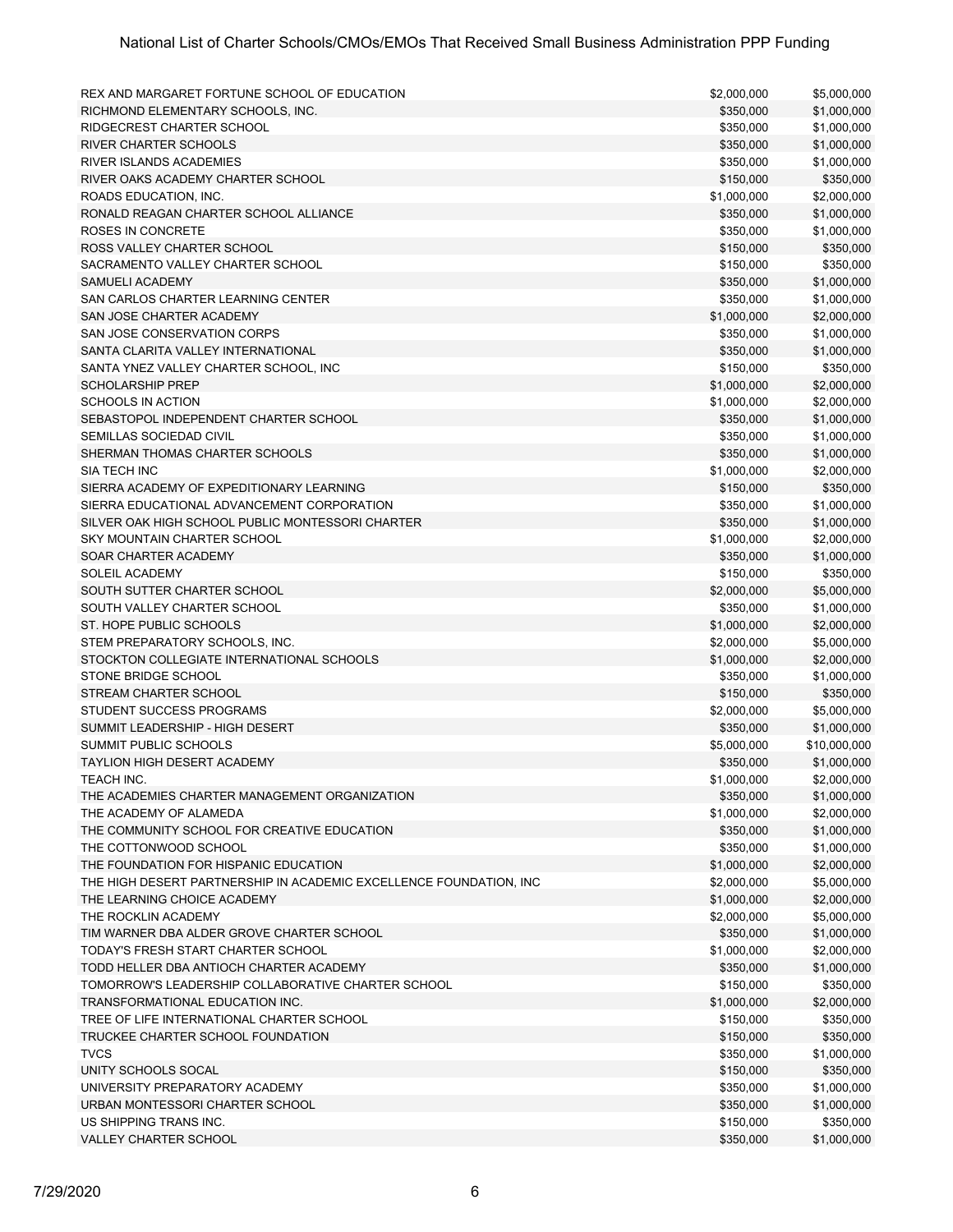| VALLEY LIFE CHARTER SCHOOLS, INC.                                     | \$1,000,000   | \$2,000,000   |
|-----------------------------------------------------------------------|---------------|---------------|
| <b>VALUE SCHOOLS</b>                                                  | \$2,000,000   | \$5,000,000   |
| <b>VILLAGE CHARTER ACADEMY</b>                                        | \$150,000     | \$350,000     |
| <b>VISTA CHARTER SCHOOL</b>                                           | \$350,000     | \$1,000,000   |
| VISTA OAKS CHARTER SCHOOL INC.                                        | \$350,000     | \$1,000,000   |
| VISTA REAL PUBLIC CHARTER, INC.                                       | \$2,000,000   | \$5,000,000   |
| VOICES COLLEGE-BOUND LANGUAGE ACADEMIES                               | \$2,000,000   | \$5,000,000   |
| VOLUNTEERS OF AMERICA COMMUNITY EDUCATION AND DEVELOPMENT CORPORATION | \$350,000     | \$1,000,000   |
| WALDEN ACADEMY INC                                                    | \$150,000     | \$350,000     |
| WESTERN EDUCATIONAL CORPORATION                                       | \$5,000,000   | \$10,000,000  |
| WESTSIDE INNOVATIVE SCHOOL HOUSE, INC.                                | \$1,000,000   | \$2,000,000   |
| WILDFLOWER OPEN CLASSROOM                                             | \$150,000     | \$350,000     |
| WINSHIP COMMUNITY SCHOOL                                              | \$150,000     | \$350,000     |
| WOODLAND STAR CHARTER SCHOOL                                          | \$150,000     | \$350,000     |
| YPI CHARTER SCHOOLS, INC.                                             | \$1,000,000   | \$2,000,000   |
| YU MING CHARTER SCHOOL                                                | \$350,000     | \$1,000,000   |
| YUBA CITY CHARTER SCHOOL                                              | \$350,000     | \$1,000,000   |
| YUBA ENVIRONMENTAL SCIENCE CHARTER ACADEMY                            | \$150,000     | \$350,000     |
| <b>RANGE TOTALS</b>                                                   | \$240,700,000 | \$565,600,000 |

| <b>COLORADO</b>                                     | <b>LOAN RANGE</b> |              |
|-----------------------------------------------------|-------------------|--------------|
| 5280 HIGH SCHOOL                                    | \$150,000         | \$350,000    |
| CHEYENNE MOUNTAIN CHARTER ACADEMY                   | \$1,000,000       | \$2,000,000  |
| COLORADO HIGH SCHOOL CHARTER, INC.                  | \$350,000         | \$1,000,000  |
| COLORADO SPRINGS CHARTER ACADEMY                    | \$350,000         | \$1,000,000  |
| <b>CROWN POINTE ACADEMY</b>                         | \$350,000         | \$1,000,000  |
| DURANGO SCHOOL OF CHOICE INC (BIG PICTURE LEARNING) | \$150,000         | \$350,000    |
| GIRLS ATHLETIC LEADERSHIP SCHOOLS                   | \$350,000         | \$1,000,000  |
| <b>JAMES IRWIN CHARTER SCHOOLS</b>                  | \$1,000,000       | \$2,000,000  |
| KIPP COLORADO SCHOOLS                               | \$2,000,000       | \$5,000,000  |
| <b>LIBERTY TREE ACADEMY</b>                         | \$150,000         | \$350,000    |
| MOUNTAIN VILLAGE MONTESSORI CHARTER SCHOOL          | \$150,000         | \$350,000    |
| <b>NEW SUMMIT ACADEMY</b>                           | \$150,000         | \$350,000    |
| <b>NEW VISION CHARTER SCHOOL</b>                    | \$350,000         | \$1,000,000  |
| NORTHERN COLORADO ACADEMY OF ARTS & KNOW            | \$150,000         | \$350,000    |
| PIKES PEAK SCHOOL OF EXPEDITIONARY LEARNING         | \$350,000         | \$1,000,000  |
| PLATTE RIVER ACADEMY CHARTER SCHOOL                 | \$350,000         | \$1,000,000  |
| PUEBLO SCHOOL FOR ARTS AND SCIENCES                 | \$350,000         | \$1,000,000  |
| RIDGE VIEW ACADEMY INC                              | \$150,000         | \$350,000    |
| ROCKY MOUNTAIN PREPARATORY SCHOOLS                  | \$2,000,000       | \$5,000,000  |
| STRIVE PREPARATORY SCHOOLS                          | \$5,000,000       | \$10,000,000 |
| THOMAS MACLAREN STATE CHARTER SCHOOL                | \$1,000,000       | \$2,000,000  |
| COMMUNITY LEADERSHIP ACADEMY INC                    | \$1,000,000       | \$2,000,000  |
| DENVER JUSTICE HIGH SCHOOL                          | \$150,000         | \$350,000    |
| DORAL ACADEMY OF COLORADO                           | \$150,000         | \$350,000    |
| <b>EMPOWER COMMUNITY HIGH SCHOOL</b>                | \$150,000         | \$350,000    |
| FOUNDATION FOR EDUCATIONAL EXCELLENCE               | \$150,000         | \$350,000    |
| GIRLS ATHLETIC LEADERSHIP SCHOOLS DENVER            | \$350,000         | \$1,000,000  |
| <b>LAUNCH HIGH SCHOOL</b>                           | \$150,000         | \$350,000    |
| MONARCH MONTESSORI OF DENVER                        | \$150,000         | \$350,000    |
| <b>NORTH STAR ACADEMY</b>                           | \$350,000         | \$1,000,000  |
| PAGOSA PEAK OPEN SCHOOL                             | \$150,000         | \$350,000    |
| PARKER PERFORMING ARTS SCHOOL                       | \$1,000,000       | \$2,000,000  |
| PUEBLO SCHOOL FOR ARTS AND SCIENCES                 | \$350,000         | \$1,000,000  |
| RENAISSANCE SECONDARY SCHOOL                        | \$150,000         | \$350,000    |
| <b>RIDGE VIEW ACADEMY INC</b>                       | \$150,000         | \$350,000    |
| ROCKY MOUNTAIN CLASSICAL ACADEMY                    | \$150,000         | \$350,000    |
| ROCKY MOUNTAIN PREPARATORY SCHOOLS                  | \$2,000,000       | \$5,000,000  |
| <b>SKYVIEW ACADEMY</b>                              | \$1,000,000       | \$2,000,000  |
| UNIVERSITY PREP INC                                 | \$350,000         | \$1,000,000  |
| UNIVERSITY SCHOOLS                                  | \$150,000         | \$350,000    |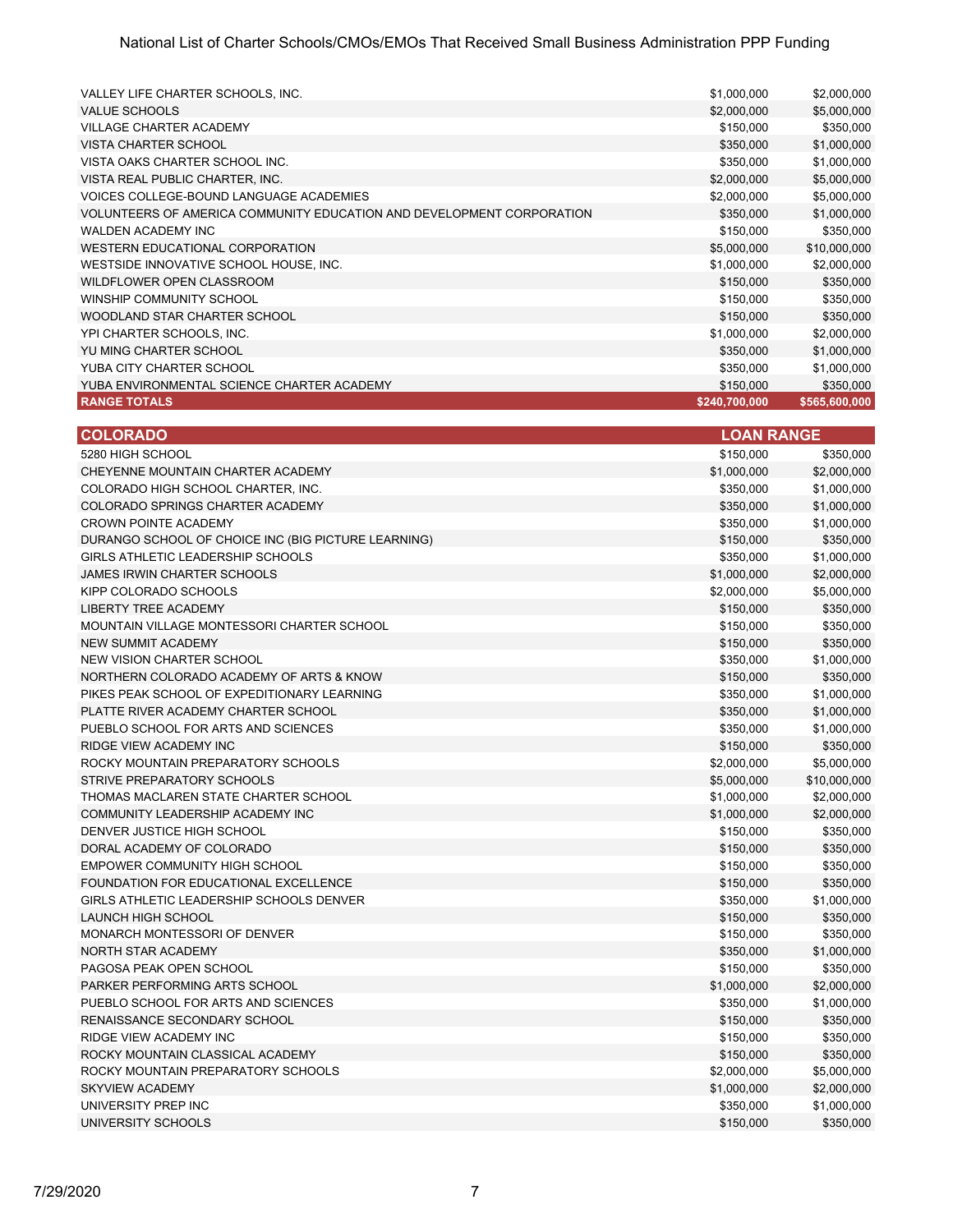| <b>WORLD COMPASS ACADEMY</b>                                              | \$350,000                | \$1,000,000              |
|---------------------------------------------------------------------------|--------------------------|--------------------------|
| WYATT ACADEMY                                                             | \$350,000                | \$1,000,000              |
| <b>RANGE TOTALS</b>                                                       | \$24,600,000             | \$57,300,000             |
| <b>CONNECTICUT</b>                                                        | <b>LOAN RANGE</b>        |                          |
| ACHIEVEMENT FIRST, INC                                                    | \$2,000,000              | \$5,000,000              |
|                                                                           |                          |                          |
| ACHIEVEMENT FIRST BRIDGEPORT                                              | \$1,000,000              | \$2,000,000              |
| <b>ACHIEVEMENT FIRST HARTFORD</b>                                         | \$2,000,000              | \$5,000,000              |
| <b>AMISTAD ACADEMY</b>                                                    | \$2,000,000              | \$5,000,000              |
| <b>BRASS CITY CHARTER SCHOOL</b>                                          | \$350.000                | \$1,000,000              |
| CAPITAL PREPARATORY SCHOOLS INCORPORATED                                  | \$150,000                | \$350,000                |
| CHARTER OAK HEALTH CENTER INC                                             | \$1,000,000              | \$2,000,000              |
| <b>ELM CITY</b>                                                           | \$1,000,000              | \$2,000,000              |
| GREAT OAKS CHARTER SCHOOL - BRIDGEPORT, INC.                              | \$350,000                | \$1,000,000              |
| NEW HAVEN ECOLOGY PROJECT                                                 | \$350,000                | \$1,000,000              |
| STAMFORD CHARTER SCHOOL FOR EXCELLENCE                                    | \$350,000                | \$1,000,000              |
| <b>RANGE TOTALS</b>                                                       | \$10,550,000             | \$25,350,000             |
| <b>DELAWARE</b>                                                           | <b>LOAN RANGE</b>        |                          |
|                                                                           |                          |                          |
| ASPIRA OF DELAWARE CHARTER OPERATIONS INC                                 | \$150,000                | \$350,000                |
| <b>RANGE TOTALS</b>                                                       | \$150,000                | \$350,000                |
| <b>DISTRICT OF COLUMBIA</b>                                               | <b>LOAN RANGE</b>        |                          |
| ACADEMY OF HOPE ADULT PUBLIC CHARTER SCHOOL                               | \$350,000                | \$1,000,000              |
| ACHIEVEMENT PREPARATORY ACADEMY                                           | \$1,000,000              | \$2,000,000              |
| APPLETREE EARLY LEARNING PUBLIC CHARTER SCHOOL                            | \$1,000,000              | \$2,000,000              |
| BREAKTHROUGH MONTESSORI PUBLIC CHARTER SCHOOL                             | \$150,000                | \$350,000                |
| BRIDGES PUBLIC CHARTER SCHOOL                                             | \$350,000                | \$1,000,000              |
| CENTER CITY PUBLIC CHARTER SCHOOLS                                        | \$2,000,000              | \$5,000,000              |
| CREATIVE MINDS INTERNATIONAL PUBLIC CHAR                                  | \$1,000,000              | \$2,000,000              |
| D.C. HEBREW LANGUAGE CHARTER SCHOOL                                       | \$350,000                | \$1,000,000              |
| DC SCHOLARS PUBLIC CHARTER SCHOOL INC                                     | \$1,000,000              | \$2,000,000              |
| DIGITAL PIONEERS ACADEMY PUBLIC CHARTER                                   | \$350,000                | \$1,000,000              |
| EAGLE ACADEMY PUBLIC CHARTER SCHOOL                                       | \$2,000,000              | \$5,000,000              |
| EARLY CHILDHOOD ACADEMY                                                   | \$350,000                | \$1,000,000              |
| ELSIE WHITLOW STOKES COMMUNITY FREEDOM PUBLIC CHARTER SCHOOL              | \$1,000,000              | \$2,000,000              |
| HARMONY DC PUBLIC CHARTER SCHOOLS                                         | \$150,000                | \$350,000                |
| HOWARD UNIVERSITY PUBLIC CHARTER MIDDLE SCHOOL OF MATHEMATICS AND SCIENCE | \$350,000                | \$1,000,000              |
| INTEGRATED DESIGN AND ELECTRONICS ACADEMY PUBLIC CHARTER SCHOOL           | \$350,000                | \$1,000,000              |
| KINGSMAN ACADEMY PUBLIC CHARTER SCHOOL                                    | \$350,000                | \$1,000,000              |
| LATIN AMERICAN MONTESSORI BILINGUAL PUBLIC CHARTER SCHOOL                 |                          |                          |
| LAYC CAREER ACADEMY                                                       | \$1,000,000<br>\$150,000 | \$2,000,000<br>\$350,000 |
| LEE MONTESSORI PUBLIC CHARTER SCHOOL                                      |                          |                          |
|                                                                           | \$350,000<br>\$1,000,000 | \$1,000,000              |
| MARY MCLEOD BETHUNE DAY ACADEMY PCS                                       |                          | \$2,000,000              |
| MAYA ANGELOU PUBLIC CHARTER SCHOOL                                        | \$1,000,000              | \$2,000,000              |
| MONUMENT ACADEMY PUBLIC CHARTER SCHOOL                                    | \$350,000                | \$1,000,000              |
| MUNDO VERDE PUBLIC CHARTER SCHOOL                                         | \$1,000,000              | \$2,000,000              |
| NATIONAL COLLEGIATE PREPARATORY PUBLIC CHARTER HIGH SCHOOL                | \$350,000                | \$1,000,000              |
| PAUL PUBLIC CHARTER SCHOOL INC                                            | \$2,000,000              | \$5,000,000              |
| PERRY STREET PREPARATORY PUBLIC CHARTER SCHOOL                            | \$150,000                | \$350,000                |
| RICHARD WRIGHT PUBLIC CHARTER SCHOOL                                      | \$350,000                | \$1,000,000              |
| ROOTS PUBLIC CHARTER SCHOOL, INC.                                         | \$150,000                | \$350,000                |
| SEE FOREVER FOUNDATION                                                    | \$350,000                | \$1,000,000              |
| SEED PUBLIC CHARTER SCHOOL OF WASHINGTON DC                               | \$1,000,000              | \$2,000,000              |
| STATEMENS COLLEGE PREPATORY ACADEMY FOR BOYS PCS                          | \$150,000                | \$350,000                |
| THE MERIDIAN PUBLIC CHARTER SCHOOL                                        | \$1,000,000              | \$2,000,000              |
| THE SEED FOUNDATION INC                                                   | \$350,000                | \$1,000,000              |
| THURGOOD MARSHALL ACADEMY                                                 | \$1,000,000              | \$2,000,000              |
| WASHINGTON GLOBAL PUBIC CHARTER SCHOOL                                    | \$350,000                | \$1,000,000              |
| WASHINGTON LEADERSHIP ACADEMY PUBLIC CHARTER SCHOOL                       | \$350,000                | \$1,000,000              |
| <b>RANGE TOTALS</b>                                                       | \$24,500,000             | \$57,100,000             |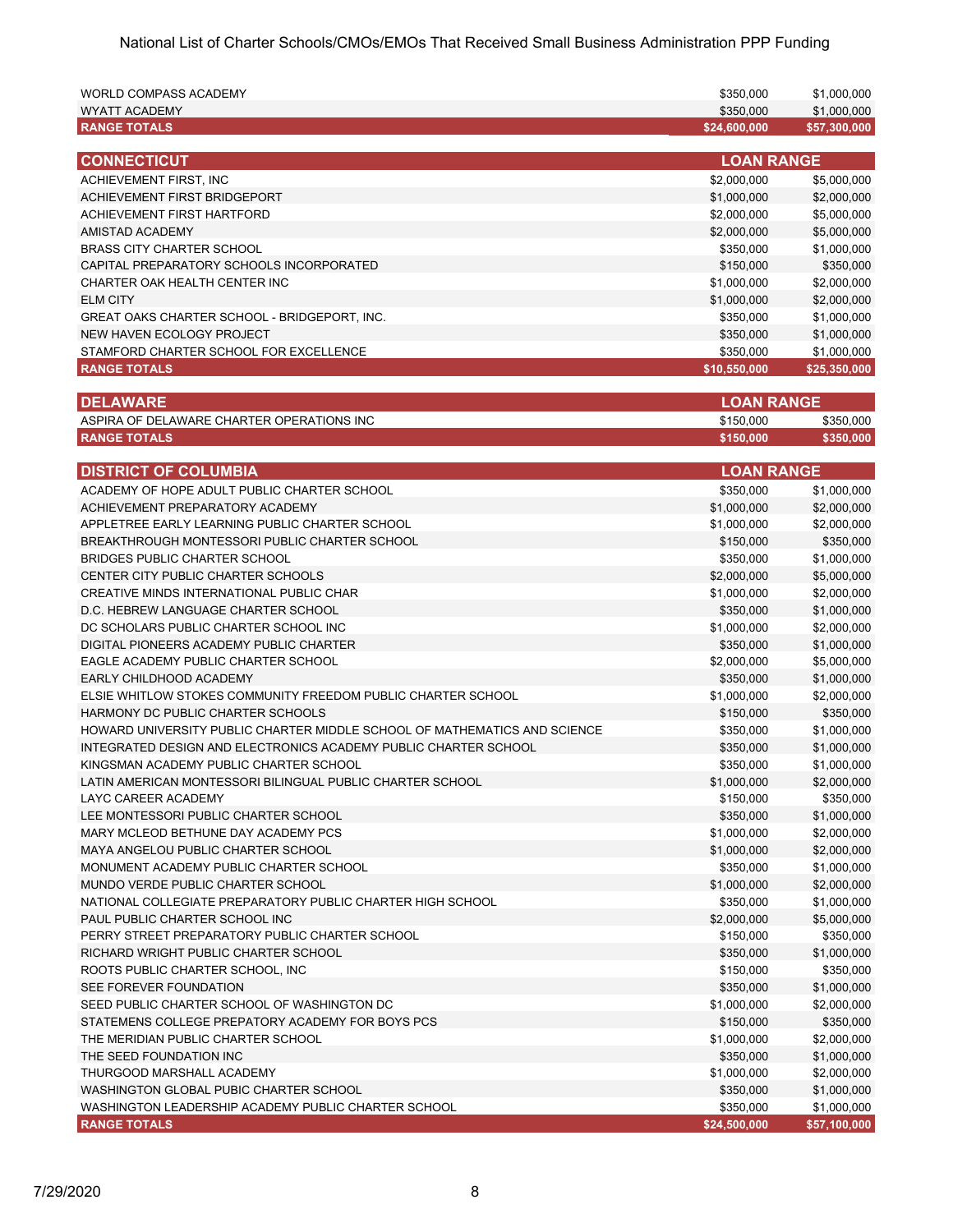| <b>FLORIDA</b>                                                                         | <b>LOAN RANGE</b>      |                        |
|----------------------------------------------------------------------------------------|------------------------|------------------------|
| ACADEMIC SOLUTIONS ACADEMY, INC.                                                       | \$350,000              | \$1,000,000            |
| PINECREST ACADEMY OF NEVADA                                                            | \$1,000,000            | \$2,000,000            |
| ACADEMICA VIRTUAL EDUCATION LLC                                                        | \$1,000,000            | \$2,000,000            |
| ACHEIVEMENT ACADEMY, INC.                                                              | \$350,000              | \$1,000,000            |
| ADVANTAGE ACADEMY BROWARD                                                              | \$350,000              | \$1,000,000            |
| ADVANTAGE ACADEMY OF MIAMI INC                                                         | \$2,000,000            | \$5,000,000            |
| ADVANTAGE ACADEMY OF PINELLAS INC                                                      | \$350,000              | \$1,000,000            |
| ALTOONA SCHOOL, INC                                                                    | \$350,000              | \$1,000,000            |
| ARCHIMEDEAN ACADEMY INC                                                                | \$1,000,000            | \$2,000,000            |
| ASPIRE CHARTER ACADEMY                                                                 | \$150,000              | \$350,000              |
| ASSISTANCE UNLIMITED INCORPORATED                                                      | \$1,000,000            | \$2,000,000            |
| ATHENIAN ACADEMY INC                                                                   | \$350,000              | \$1,000,000            |
| ATHENIAN ACADEMY OF TECHNOLOGY AND THE ARTS INC                                        | \$350,000              | \$1,000,000            |
| ATLANTIC MONTESSORI CHARTER SCHOOL INC                                                 | \$150,000              | \$350,000              |
| BACK-TO-BASICS CHARTER SCHOOL FOUNDATION, INC                                          | \$350,000              | \$1,000,000            |
| <b>BEACON COLLEGE PREP</b>                                                             | \$350,000              | \$1,000,000            |
| <b>BELIEVERS ACADEMY INC</b>                                                           | \$150,000              | \$350,000              |
| BIG PINE ELEMENTARY ACADEMY INC.                                                       | \$150,000              | \$350,000              |
| BOULWARE SPRINGS CHARTER SCHOOL, INC.                                                  | \$150,000              | \$350,000              |
| BRIDGE PREP CHARTER ACADEMY OF PALM BEACH                                              | \$150,000              | \$350,000              |
| BRIDGEPREP ACADEMY OF FLORIDA, INC                                                     | \$350,000              | \$1,000,000            |
| BRIDGEPREP ACADEMY OF HOLLYWOOD, INC.                                                  | \$350,000              | \$1,000,000            |
| BRIDGEPREP ACADEMY OF TAMPA, INC.                                                      | \$350,000              | \$1,000,000            |
| BRIGHT FUTURES ACADEMY, CHARTER SCHOOL, INC                                            | \$150,000              | \$350,000              |
| CARING AND SHARING LEARNING SCHOOL INC                                                 | \$150,000              | \$350,000              |
| CENTRAL FLORIDA LEADERSHIP ACADEMY, INC                                                | \$150,000              | \$350,000              |
| CHAMPIONSHIP ACADEMY OF DISTINCTION AT HOLLYWOOD MIDDLE                                | \$150,000              | \$350,000              |
| CHARTER SCHOOL ASSOCIATES INC                                                          | \$350,000              | \$1,000,000            |
| CITY OF BELLE ISLE CHARTER SCHOOLS, INC.                                               | \$1,000,000            | \$2,000,000            |
| CITY OF PALMS CHARTER HIGH SCHOOL, INC                                                 | \$350,000              | \$1,000,000            |
| COMMUNITY & ECONOMIC DEVELOPMENT ORGANIZATION OF GADSDEN COUNTY, INC.                  | \$350,000              | \$1,000,000            |
| COMMUNITY CHARTER ACADEMY, INC.                                                        | \$350,000              | \$1,000,000            |
| COMMUNITY CHARTER SCHOOL OF EXCELLENCE I                                               | \$150,000              | \$350,000              |
| CONNECTIONS EDUCATION CENTER OF THE PALM BEACHES INC                                   | \$350,000              | \$1,000,000            |
| COUNTRYSIDE MONTESSORI CHARTER SCHOOL                                                  | \$350,000              | \$1,000,000            |
| <b>CREATION FOUNDATION INC.</b><br>CREATIVE INSPIRATION JOURNEY SCHOOL OF ST CLOUD INC | \$350,000              | \$1,000,000            |
|                                                                                        | \$150,000<br>\$150,000 | \$350,000<br>\$350,000 |
| CROSSROADS HOPE ACADEMY, INC<br>DISCOVERY ACADEMY OF LAKE ALFRED, INC.                 | \$1,000,000            | \$2,000,000            |
| <b>DISCOVERY EDUCATION SERVICES</b>                                                    | \$2,000,000            | \$5,000,000            |
| DOWNTOWN DORAL CHARTER ELEMENTARY SCHOOL                                               | \$1,000,000            | \$2,000,000            |
| DOWNTOWN DORAL CHARTER UPPER SCHOOL                                                    | \$350,000              | \$1,000,000            |
| EASTERSEALS NORTHEAST CENTRAL FLORIDA, INC.                                            | \$1,000,000            | \$2,000,000            |
| ED VENTURE CHARTER SCHOOL INC                                                          | \$150,000              | \$350,000              |
| ELS FOR AUTISM FOUNDATION                                                              | \$350,000              | \$1,000,000            |
| EMMA JEWEL CHARTER SCHOOL INC                                                          | \$350,000              | \$1,000,000            |
| EXCELSIOR CHARTER OF BROWARD INC                                                       | \$150,000              | \$350,000              |
| FLORIDA CHARTER SCHOOL ORGANIZATION                                                    | \$150,000              | \$350,000              |
| FOCUS ACADEMY, INC.                                                                    | \$150,000              | \$350,000              |
| GLOBAL OUTREACH CHARTER ACADEMY INC                                                    | \$350,000              | \$1,000,000            |
| GULF COAST ACADEMY OF SCIENCE AND TECHNOLOGY                                           | \$150,000              | \$350,000              |
| HOPE CHARTER SCHOOL INC                                                                | \$350,000              | \$1,000,000            |
| INTEGRATED SCIENCE AND ASIAN CULTURE ACADEMY, INC                                      | \$150,000              | \$350,000              |
| INTERNATIONAL STUDIES CHARTER HIGH SCHOOL, INC.                                        | \$350,000              | \$1,000,000            |
| ISLAND VILLAGE MONTESSORI CHARTER SCHOOL INC                                           | \$350,000              | \$1,000,000            |
| JAMES MADISON PREPARATORY HIGH SCHOOL INC                                              | \$150,000              | \$350,000              |
| KIPP JACKSONVILLE, INC.                                                                | \$1,000,000            | \$2,000,000            |
| KIPP MIAMI, INC.                                                                       | \$350,000              | \$1,000,000            |
| LAKELAND MONTESSORI SCHOOLHOUSE INC                                                    | \$150,000              | \$350,000              |
|                                                                                        |                        |                        |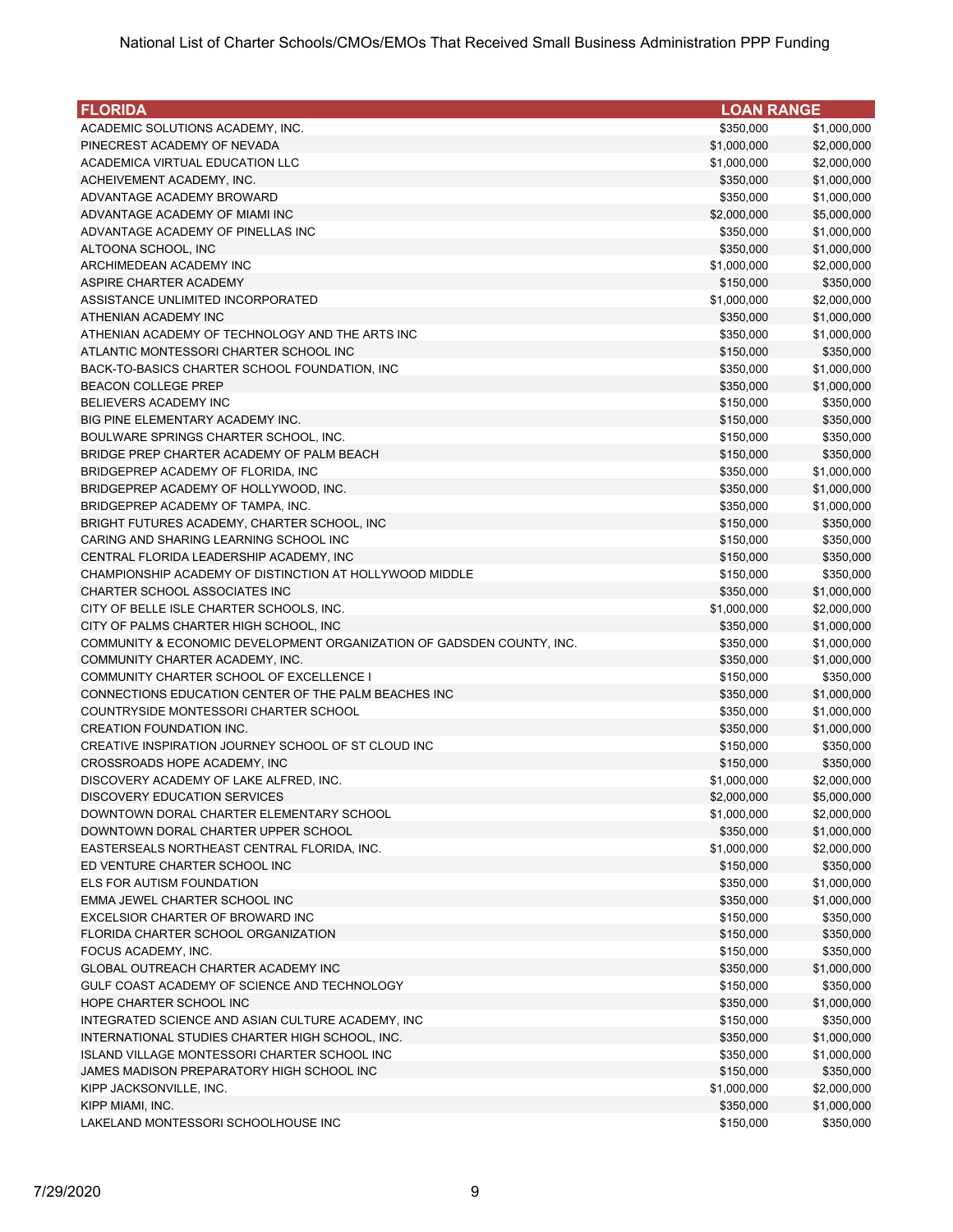| LANGUAGE AND LITERACY ACADEMY FOR LEARNING, INC.        | \$350,000   | \$1,000,000 |
|---------------------------------------------------------|-------------|-------------|
| LEARNING GATE COMMUNITY SCHOOL, INC.                    | \$350,000   | \$1,000,000 |
| <b>LEARNING LODGE ACADEMY INC</b>                       | \$150,000   | \$350,000   |
| LEGACY ACADEMY CHARTER INC                              | \$150,000   | \$350,000   |
| LEGACY PREPARATORY ACADEMY, INC.                        | \$150,000   | \$350,000   |
| LIGHTHOUSE ACADEMIES OF NORTHWEST                       | \$1,000,000 | \$2,000,000 |
| LINCOLN MARTI CHARTER SCHOOLS, INC.                     | \$1,000,000 | \$2,000,000 |
| LIZA JACKSON PREPARATORY SCHOOL, INC                    | \$350,000   | \$1,000,000 |
| LLL LICENSING, INC.                                     | \$350,000   | \$1,000,000 |
| LUTZ PREPARATORY SCHOOL INC.                            | \$350,000   | \$1,000,000 |
| MADISON CREATIVE ARTS ACADEMY. INC                      | \$150,000   | \$350,000   |
| MANATEE SCHOOL OF ARTS AND SCIENCES, INC                | \$150,000   | \$350,000   |
| MARCO ISLAND ACADEMY, A PUBLIC CHARTER HIGH SCHOOL, INC | \$350,000   | \$1,000,000 |
| MASON CLASSICAL ACADEMY, INC.                           | \$350,000   | \$1,000,000 |
| MATER ACADEMY CENTRAL, INC                              | \$1,000,000 | \$2,000,000 |
| MAY SANDS MONTESSORI SCHOOL                             | \$150,000   | \$350,000   |
| MIAMI ARTS, INC.                                        | \$1,000,000 | \$2,000,000 |
| MIAMI COMMUNITY CHARTER SCHOOL INC                      | \$350,000   | \$1,000,000 |
| MIAMI-DADE FOUNDATION FOR EDUCATIONAL INNOVATION, INC   | \$350,000   | \$1,000,000 |
| MICANOPY COOPERATIVE SCHOOL INC                         | \$150,000   | \$350,000   |
| MONTESSORI ACADEMY OF EARLY ENRICHMENT                  |             |             |
|                                                         | \$150,000   | \$350,000   |
| MONTESSORI ISLAND CHARTER SCHOOL                        | \$150,000   | \$350,000   |
| NAVIGATOR ACADEMY OF LEADERSHIP, INC                    | \$350,000   | \$1,000,000 |
| NEW BEGINNINGS HIGH SCHOOL, INC.                        | \$350,000   | \$1,000,000 |
| NEW DIMENSIONS HIGH SCHOOL INC                          | \$350,000   | \$1,000,000 |
| <b>NEW SPRINGS INC</b>                                  | \$350,000   | \$1,000,000 |
| NORTH CENTRAL FLORIDA PUBLIC CHARTER SCHOOL, INC.       | \$150,000   | \$350,000   |
| OAK CREEK CHARTER SCHOOL OF BONITA SPRINGS              | \$350,000   | \$1,000,000 |
| ODYSSEY CHARTER SCHOOL INC                              | \$2,000,000 | \$5,000,000 |
| OKALOOSA ACADEMY, INC                                   | \$350,000   | \$1,000,000 |
| OLYMPUS INTERNATIONAL ACADEMY, INC.                     | \$150,000   | \$350,000   |
| PALM BAY ACADEMY INC                                    | \$350,000   | \$1,000,000 |
| PALM BAY EDUCATION GROUP, INC.                          | \$350,000   | \$1,000,000 |
| PARRISH CHARTER ACADEMY                                 | \$150,000   | \$350,000   |
| PEPIN ACADEMIES OF PASCO COUNTY, INC.                   | \$350,000   | \$1,000,000 |
| PINEAPPLE COVE CLASSICAL ACADEMY                        | \$350,000   | \$1,000,000 |
| PINEAPPLE COVE CLASSICAL ACADEMY INC-SBA SMALL 7A TERM  | \$350,000   | \$1,000,000 |
| PINELLAS PREPARATORY ACADEMY INC.                       | \$350,000   | \$1,000,000 |
| PLATO ACADEMY SCHOOLS CORPORATION                       | \$2,000,000 | \$5,000,000 |
| RISING LEADERS ACADEMY                                  | \$150,000   | \$350,000   |
| RIVER CITY EDUCATION ORGANIZATION INC                   | \$150,000   | \$350,000   |
| RIVER CITY EDUCATION SERVICES, INC.                     | \$2,000,000 | \$5,000,000 |
| RIVERSIDE SCIENCE INC                                   | \$150,000   | \$350,000   |
| ROYAL PALM CHARTER SCHOOL, INC.                         | \$350,000   | \$1,000,000 |
| S.M.A.R.T MANAGEMENT LLC                                | \$150,000   | \$350,000   |
| SARASOTA MILITARY ACADEMY INC                           | \$1,000,000 | \$2,000,000 |
| SEACOAST CHARTER ACADEMY, INC.                          | \$350,000   | \$1,000,000 |
| SEASIDE SCHOOL CONSORTIUM, INC.                         | \$350,000   | \$1,000,000 |
| SIGSBEE CHARTER SCHOOL, INC.                            | \$350,000   | \$1,000,000 |
| SLAM FLORIDA, INC.                                      | \$350,000   | \$1,000,000 |
| SOUTH FLORIDA AUTISM CHARTER SCHOOL, INC.               | \$350,000   | \$1,000,000 |
| SPORTS LEADERSHIP AND MANAGEMENT, INC                   | \$1,000,000 | \$2,000,000 |
| ST CLOUD PREPARATORY ACADEMY LP                         | \$350,000   | \$1,000,000 |
| ST JOHNS CLASSICAL ACADEMY INC                          | \$350,000   | \$1,000,000 |
| STARS EDUCATION SERVICES, INC                           | \$350,000   | \$1,000,000 |
| STUDENT LEADERSHIP ACADEMY OF VENICE                    | \$150,000   | \$350,000   |
|                                                         |             |             |
| SUNCOAST SCHOOL FOR INNOVATIVE STUDIES, INC.            | \$350,000   | \$1,000,000 |
| SUNSHINE CHARTER ACADEMY OF BROWARD, INC                | \$150,000   | \$350,000   |
| SUPERIOR SCHOOLS                                        | \$150,000   | \$350,000   |
| TEAM SUCCESS A SCHOOL OF EXCELLENCE, INC                | \$350,000   | \$1,000,000 |
| THE DORAL ACADEMY, INC                                  | \$2,000,000 | \$5,000,000 |
| THE GALILEO SCHOOL FOUNDATION, INC.                     | \$350,000   | \$1,000,000 |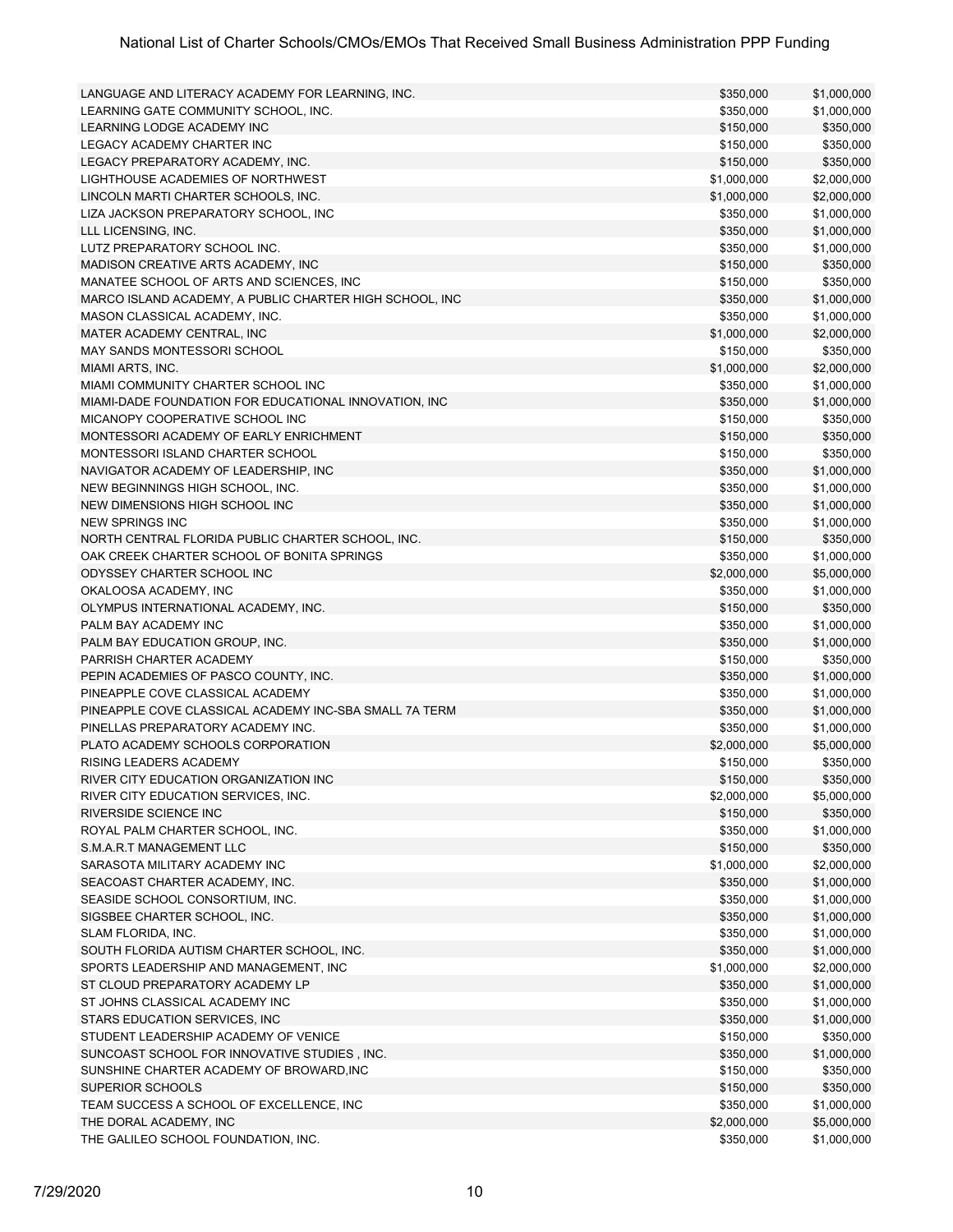| THE MIAMI CHILDREN'S MUSEUM CHARTER SCHOOL INC.       | \$150,000    | \$350,000     |
|-------------------------------------------------------|--------------|---------------|
| THE NATIONAL BEN GAMLA CHARTER SCHOOL FOUNDATION INC  | \$1,000,000  | \$2,000,000   |
| THE ONE ROOM SCHOOL HOUSE PROJECT, INC.               | \$150,000    | \$350,000     |
| THE PASSPORT SCHOOL, INC.                             | \$150,000    | \$350,000     |
| THE PEPIN ACADEMIES, INC.                             | \$1,000,000  | \$2,000,000   |
| THE SEASIDE SCHOOLS, INC.                             | \$350,000    | \$1,000,000   |
| THEODORE R. AND THELMA A. GIBSON CHARTER SCHOOL, INC. | \$150,000    | \$350,000     |
| TREASURE COAST CLASSICAL ACADEMY INC                  | \$350,000    | \$1,000,000   |
| TRUE NORTH CLASSICAL ACADEMY INC                      | \$350,000    | \$1,000,000   |
| UNIVERSITY PREPARATORY ACADEMY PALM BEACH, INC.       | \$150,000    | \$350,000     |
| VICTORY RIDGE ACADEMY, INC.                           | \$350,000    | \$1,000,000   |
| <b>VIERA CHARTER SCHOOLS INC</b>                      | \$350,000    | \$1,000,000   |
| VISIBLE MEN ACADEMY, INC.                             | \$150,000    | \$350,000     |
| <b>VOLUSIA CHARTER SCHOOL OF EXCELLENCE</b>           | \$350,000    | \$1,000,000   |
| WALTON ACADEMY, INC.                                  | \$150,000    | \$350,000     |
| WAYMAN ACADEMY OF THE ARTS INC.                       | \$150,000    | \$350,000     |
| WESTERN ACADEMY, INC                                  | \$350,000    | \$1,000,000   |
| YOUTH CO-OP, INC                                      | \$2,000,000  | \$5,000,000   |
| <b>RANGE TOTALS</b>                                   | \$61,650,000 | \$152,800,000 |

| <b>GEORGIA</b>                                     | <b>LOAN RANGE</b> |              |
|----------------------------------------------------|-------------------|--------------|
| ATLANTA NEIGHBORHOOD CHARTER SCHOOL INC            | \$1,000,000       | \$2,000,000  |
| BROOKHAVEN INNOVATION ACADEMY INC                  | \$350,000         | \$1,000,000  |
| CENTENNIAL PLACE ACADEMY. INC.                     | \$1,000,000       | \$2,000,000  |
| CHARTER CONSERVATORY FOR LIBERAL ARTS & TECHNOLOGY | \$150,000         | \$350,000    |
| CHATTAHOOCHEE HILLS CHARTER SCHOOL, INC.           | \$350,000         | \$1,000,000  |
| CHEROKEE CHARTER ACADEMY, INC                      | \$350,000         | \$1,000,000  |
| COASTAL EMPIRE MONTESSORI COMMUNITY ORGANIZATION   | \$350,000         | \$1,000,000  |
| DATE ACADEMY                                       | \$1,000,000       | \$2,000,000  |
| DEKALB ACADEMY OF TECHNOLOGY & AMP; THE ENVIR      | \$1,000,000       | \$2,000,000  |
| DEKALB PATH ACADEMY                                | \$350,000         | \$1,000,000  |
| DREW CHARTER SCHOOL INC                            | \$5,000,000       | \$10,000,000 |
| DU BOIS INTEGRITY ACADEMY. INC.                    | \$350,000         | \$1,000,000  |
| GA MAGNET/CHARTER SCHOOLS FOUNDATION COR           | \$1,000,000       | \$2,000,000  |
| <b>GENESIS INNOVATION ACADEMY INC.</b>             | \$350,000         | \$1,000,000  |
| INTERNATIONAL CHARTER ACADEMY OF GEORGIA INC       | \$150,000         | \$350,000    |
| INTERNATIONAL CHARTER SCHOOL OF ATLANTA, INC.      | \$350,000         | \$1,000,000  |
| INTERNATIONAL COMMUNITY SCHOOL                     | \$350,000         | \$1,000,000  |
| <b>IVY PREPARATORY ACADEMY</b>                     | \$350,000         | \$1,000,000  |
| LATIN COLLEGE PREPARATORY CHARTER SCHOOL           | \$350,000         | \$1,000,000  |
| LEADERSHIP PREPARATORY ACADEMY                     | \$350,000         | \$1,000,000  |
| LIBERTY TECH CHARTER SCHOOL, INC                   | \$350,000         | \$1,000,000  |
| MUSEUM SCHOOL OF AVONDALE ESTATES                  | \$1,000,000       | \$2,000,000  |
| PATAULA CHARTER ACADEMY, INC.                      | \$1,000,000       | \$2,000,000  |
| SCHOOL FOR ARTS INFUSED LEARNING                   | \$350,000         | \$1,000,000  |
| SCINTILLA CHARTER ACADEMY, INC.                    | \$350,000         | \$1,000,000  |
| SIFA LEARNING ACADEMY CHARTER SCHOOL               | \$150,000         | \$350,000    |
| SOUTHWEST GEORGIA STEM CHARTER INC.                | \$350,000         | \$1,000,000  |
| SUSIE KING TAYLOR SCHOOL                           | \$150,000         | \$350,000    |
| TAPESTRY SCHOOL INCORPORATED                       | \$350,000         | \$1,000,000  |
| THE GLOBE ACADEMY INC                              | \$1,000,000       | \$2,000,000  |
| THE KINDEZI SCHOOLS ATLANTA LLC                    | \$2,000,000       | \$5,000,000  |
| <b>TYBEE ISLAND CHARTER SCHOOL</b>                 | \$350,000         | \$1,000,000  |
| WESTSIDE ATLANTA CHARTER SCHOOL, INC.              | \$350,000         | \$1,000,000  |
| <b>RANGE TOTALS</b>                                | \$22,250,000      | \$51,400,000 |

| <b>IDAHO</b>                                             | <b>LOAN RANGE</b> ' |             |
|----------------------------------------------------------|---------------------|-------------|
| AMERICAN HERITAGE CHARTER SCHOOL. INC                    | \$150.000           | \$350,000   |
| BLACKFOOT CHARTER COMMUNITY LEARNING CENTER INCORPORATED | \$350,000           | \$1,000,000 |
| COMPASS PUBLIC CHARTER SCHOOL. INC.                      | \$350,000           | \$1,000,000 |
| ELEVATE ACADEMY INC                                      | \$350,000           | \$1,000,000 |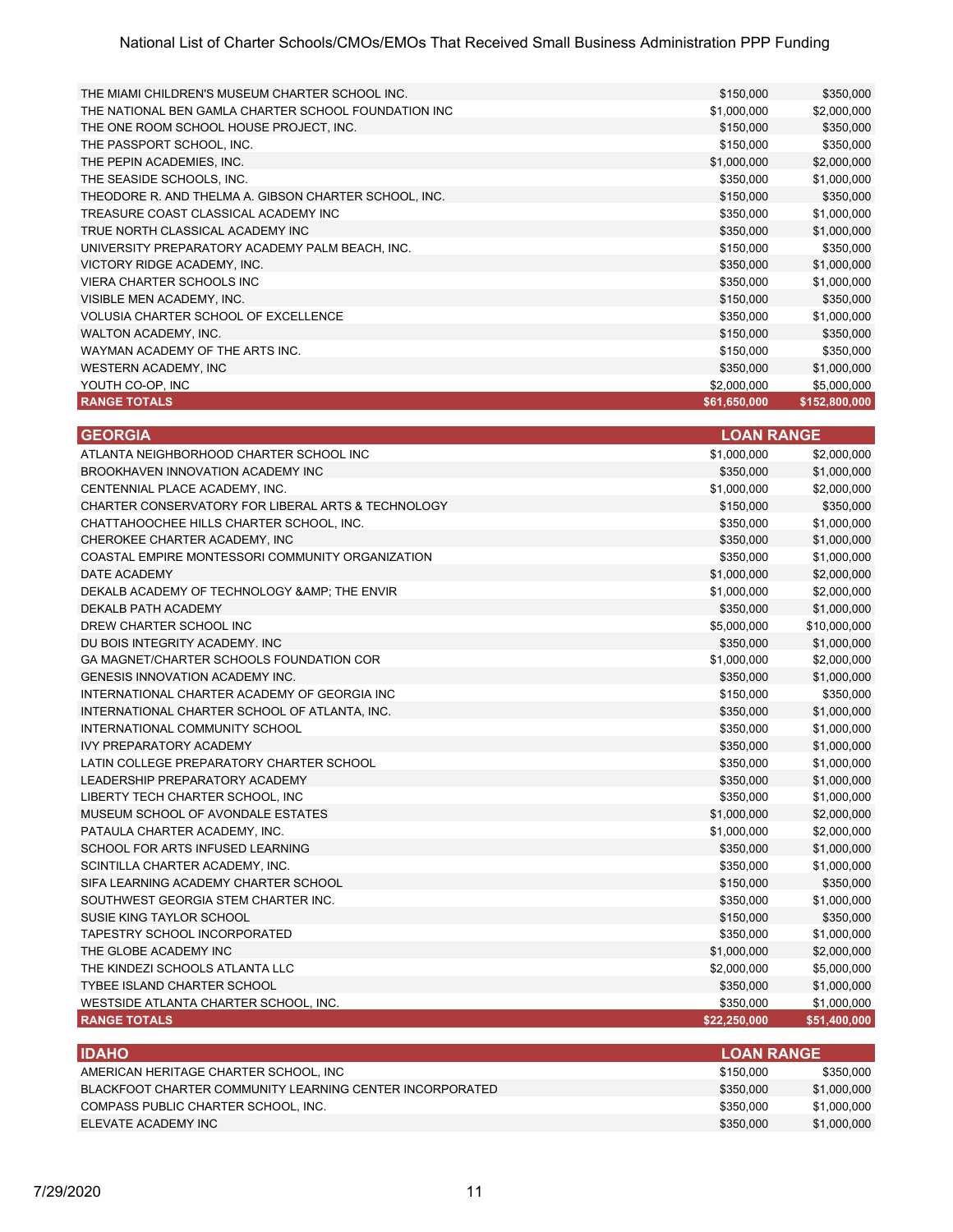| FALCON RIDGE PUBLIC CHARTER SCHOOL                                | \$150,000   | \$350,000    |
|-------------------------------------------------------------------|-------------|--------------|
| FOOTHILLS SCHOOL OF ARTS AND SCIENCES INC                         | \$150,000   | \$350,000    |
| FORGE INTERNATIONAL LLC                                           | \$150,000   | \$350,000    |
| FUTURE PUBLIC SCHOOL INC.                                         | \$150,000   | \$350,000    |
| <b>GEM PREP: MERIDIAN, LLC</b>                                    | \$150,000   | \$350,000    |
| <b>GEM PREP: NAMPA, LLC</b>                                       | \$150,000   | \$350,000    |
| <b>GEM PREP: ONLINE, LLC</b>                                      | \$350,000   | \$1,000,000  |
| <b>GEM PREP: POCATELLO, LLC</b>                                   | \$150,000   | \$350,000    |
| HERITAGE ACADEMY. INC.                                            | \$150,000   | \$350,000    |
| HERITAGE COMMUNITY CHARTER SCHOOL. INC.                           | \$350,000   | \$1,000,000  |
| <b>IDAHO ARTS CHARTER SCHOOL INC.</b>                             | \$1,000,000 | \$2,000,000  |
| IDAHO STEM ACADEMY, INCORPORATED                                  | \$150,000   | \$350,000    |
| NORTH IDAHO STEM CHARTER ACADEMY INC.                             | \$350,000   | \$1,000,000  |
| NORTH STAR CHARTER SCHOOLS, INC.                                  | \$350,000   | \$1,000,000  |
| PAYETTE RIVER REGIONAL TECHNICAL ACADEMY                          | \$150,000   | \$350,000    |
| PEACE VALLEY CHARTER SCHOOL. INC.                                 | \$150,000   | \$350,000    |
| PIONEER MONTESSORI SCHOOL                                         | \$150,000   | \$350,000    |
| PROJECT IMPACT STEM ACADEMY                                       | \$150,000   | \$350,000    |
| ROLLING HILLS PUBLIC CHARTER SCHOOL                               | \$150,000   | \$350,000    |
| SAGE INTERNATIONAL SCHOOL OF BOISE, A PUBLIC CHARTER SCHOOL, INC. | \$350,000   | \$1,000,000  |
| THE VILLAGE CHARTER SCHOOL INC.                                   | \$150,000   | \$350,000    |
| THOMAS JEFFERSON CHARTER SCHOOL INC                               | \$350,000   | \$1,000,000  |
| TREASURE VALLEY CLASSICAL ACADEMY, INC.                           | \$150,000   | \$350,000    |
| WHITE PINE CHARTER SCHOOL. INC.                                   | \$350,000   | \$1,000,000  |
| XAVIER CHARTER SCHOOL INC                                         | \$350,000   | \$1,000,000  |
| <b>RANGE TOTALS</b>                                               | \$7,400,000 | \$18,950,000 |

| <b>ILLINOIS</b>                                          | <b>LOAN RANGE</b> |              |
|----------------------------------------------------------|-------------------|--------------|
| ACADEMY FOR GLOBAL CITIZENSHIP CHARTER SCHOOL            | \$350,000         | \$1,000,000  |
| ACADEMY FOR URBAN SCHOOL LEADERSHIP                      | \$350,000         | \$1,000,000  |
| ASIAN HUMAN SERVICES, INC.                               | \$1,000,000       | \$2,000,000  |
| ASPIRA INC. OF ILLINOIS                                  | \$1,000,000       | \$2,000,000  |
| BETTY SHABAZZ INTERNATIONAL CHARTER SCHOOL               | \$350,000         | \$1,000,000  |
| CHICAGO COLLEGIATE INC                                   | \$350,000         | \$1,000,000  |
| <b>CHRISTOPHER HOUSE</b>                                 | \$2,000,000       | \$5,000,000  |
| DISTINCTIVE SCHOOLS                                      | \$2,000,000       | \$5,000,000  |
| <b>ELGIN ACADEMY</b>                                     | \$350,000         | \$1,000,000  |
| ELGIN CHARTER SCHOOL INITIATIVE                          | \$350,000         | \$1,000,000  |
| <b>EPIC ACADEMY</b>                                      | \$350,000         | \$1,000,000  |
| ERIE ELEMENTARY CHARTER SCHOOL                           | \$350,000         | \$1,000,000  |
| GALAPAGOS ROCKFORD CHARTER SCHOOL NFP INC                | \$350,000         | \$1,000,000  |
| KIPP CHICAGO SCHOOLS                                     | \$2,000,000       | \$5,000,000  |
| LAWNDALE EDUCATIONAL AND REGIONAL NETWORK CHARTER SCHOOL | \$5,000,000       | \$10,000,000 |
| LEGACY ACADEMY OF EXCELLENCE CHARTER SCH                 | \$150,000         | \$350,000    |
| <b>LEGACY CHARTER SCHOOL</b>                             | \$350,000         | \$1,000,000  |
| LEGAL PREP CHARTER ACADEMIES                             | \$350,000         | \$1,000,000  |
| NAMASTE CHARTER SCHOOL, INC.                             | \$350,000         | \$1,000,000  |
| NORTH LAWNDALE COLLEGE PREPARATORY CHARTER HIGH SCHOOL   | \$1,000,000       | \$2,000,000  |
| PERSPECTIVES CHARTER SCHOOL                              | \$2,000,000       | \$5,000,000  |
| POLARIS CHARTER ACADEMY                                  | \$350,000         | \$1,000,000  |
| PRAIRIE CROSSING CHARTER SCHOOL                          | \$350,000         | \$1,000,000  |
| <b>URBAN PREP ACADEMIES</b>                              | \$1,000,000       | \$2,000,000  |
| <b>YBMC</b>                                              | \$150,000         | \$350,000    |
| <b>RANGE TOTALS</b>                                      | \$22,200,000      | \$52,700,000 |
|                                                          |                   |              |

| <b>INDIANA</b>                          | <b>LOAN RANGE</b> |             |
|-----------------------------------------|-------------------|-------------|
| 21ST CENTURY CHARTER SCHOOL AT GARY INC | \$1,000,000       | \$2,000,000 |
| AVONDALE MEADOWS ACADEMY. INC           | \$1,000,000       | \$2,000,000 |
| CHARTER SCHOOL OF THE DUNES. INC.       | \$350.000         | \$1,000,000 |
| CHRISTEL HOUSE ACADEMY, INC.            | \$2,000,000       | \$5,000,000 |
| COMMUNITY MONTESSORI INC                | \$350.000         | \$1,000,000 |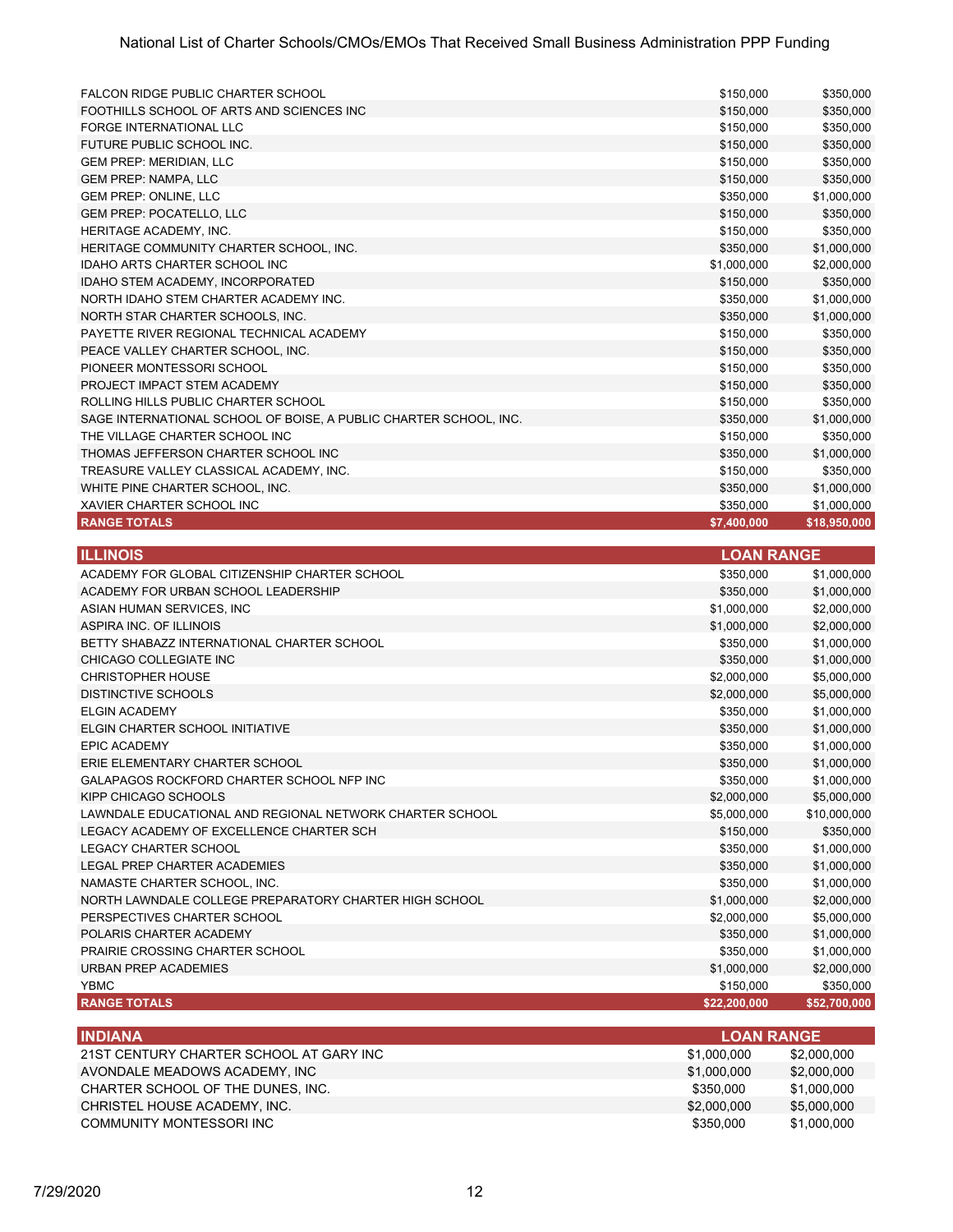| <b>RANGE TOTALS</b>                                      | \$15,000,000 | \$36,450,000 |
|----------------------------------------------------------|--------------|--------------|
| TINDLEY ACCELERATED SCHOOLS, INC.                        | \$1,000,000  | \$2,000,000  |
| THE BLOOMINGTON PROJECT SCHOOL                           | \$150,000    | \$350,000    |
| SOUTHEAST NEIGHBORHOOD SCHOOL OF EXCELLENCE, INC.        | \$350,000    | \$1,000,000  |
| SIGNATURE SCHOOL, INC.                                   | \$350,000    | \$1,000,000  |
| SEVEN OAKS CLASSICAL SCHOOL, INC.                        | \$350.000    | \$1,000,000  |
| RURAL COMMUNITY SCHOOLS INC                              | \$150,000    | \$350,000    |
| ROCK CREEK COMMUNITY ACADEMY                             | \$350,000    | \$1,000,000  |
| PURDUE POLYTECHNIC HIGH SCHOOL OF INDIANAPOLIS, INC.     | \$350,000    | \$1,000,000  |
| PILOTED SCHOOLS INC                                      | \$150,000    | \$350,000    |
| PARAMOUNT SCHOOLS OF EXCELLENCE                          | \$350,000    | \$1,000,000  |
| THE PHALEN LEADERSHIP ACADEMY - INDIANA INC              | \$1,000,000  | \$2,000,000  |
| OPTIONS CHARTER-SCHOOL CARMEL INC                        | \$150,000    | \$350,000    |
| OPTIONS CHARTER SCHOOL NOBLESVILLE INC                   | \$350,000    | \$1,000,000  |
| MATCHBOOK LEARNING SCHOOLS OF INDIANA INC.               | \$350,000    | \$1,000,000  |
| <b>IRVINGTON COMMUNITY SCHOOL INC.</b>                   | \$1,000,000  | \$2,000,000  |
| INDIANA MATH AND SCIENCE ACADEMY, NORTH INDIANAPOLIS INC | \$350,000    | \$1,000,000  |
| INDIANA MATH AND SCIENCE ACADEMY. INDIANAPOLIS INC       | \$350,000    | \$1,000,000  |
| IGNITE ACHIEVEMENT ACADEMY, INC.                         | \$350,000    | \$1,000,000  |
| HIGHER INSTITUTE OF ARTS AND TECHNOLOGY INC              | \$150,000    | \$350,000    |
| <b>HERRON HIGH SCHOOL</b>                                | \$1,000,000  | \$2,000,000  |
| HAMMOND URBAN ACADEMY, INC                               | \$350,000    | \$1,000,000  |
| <b>GLOBAL PREPARATORY ACADEMY</b>                        | \$350,000    | \$1,000,000  |
| <b>GLOBAL LEADERSHIP ACADEMY. INC.</b>                   | \$350,000    | \$1,000,000  |
| <b>GEO ACADEMIES EBR</b>                                 | \$350,000    | \$1,000,000  |
| MONTESSORI ACADEMY AT GEIST INC.                         | \$150,000    | \$350,000    |
| DYNAMIC MINDS ACADEMY, INC                               | \$150,000    | \$350,000    |

| <b>LOUISIANA</b>                                   | <b>LOAN RANGE</b> |              |
|----------------------------------------------------|-------------------|--------------|
| ADVOCATES FOR ACADEMIC EXCELLENCE IN EDU           | \$1,000,000       | \$2,000,000  |
| ADVOCATES FOR ARTS BASED EDUCATION                 | \$2,000,000       | \$5,000,000  |
| ADVOCATES FOR INNOVATIVE SCHOOLS, INC.             | \$350,000         | \$1,000,000  |
| ALGIERS CHARTER SCHOOL ASSOCIATION                 | \$2,000,000       | \$5,000,000  |
| <b>ARISE ACADEMY</b>                               | \$1,000,000       | \$2,000,000  |
| <b>BRICOLAGE ACADEMY</b>                           | \$1,000,000       | \$2,000,000  |
| CHOICE FOUNDATION                                  | \$1,000,000       | \$2,000,000  |
| CITIZENS COMMITTEE FOR EDUCATION                   | \$350,000         | \$1,000,000  |
| <b>COLLEGIATE ACADEMIES</b>                        | \$5,000,000       | \$10,000,000 |
| COMMUNITY LEADERS ADVOCATING STUDENT SUCCESS, INC. | \$350,000         | \$1,000,000  |
| <b>CRESCENT CITY SCHOOLS</b>                       | \$2,000,000       | \$5,000,000  |
| <b>DELTA CHARTER GROUP</b>                         | \$350,000         | \$1,000,000  |
| DEMOCRACY PREP LOUISIANA CHARTER SCHOOLS           | \$350,000         | \$1,000,000  |
| EDUCATORS FOR QUALITY ALTERNATIVES, INC.           | \$350,000         | \$1,000,000  |
| ELAN ACADEMY, INC.                                 | \$150,000         | \$350,000    |
| <b>FIRSTLINE SCHOOLS</b>                           | \$5,000,000       | \$10,000,000 |
| FOUNDATION PREPARATORY INC                         | \$150,000         | \$350,000    |
| FRENCH AND MONTESSORI EDUCATION, INC.              | \$2,000,000       | \$5,000,000  |
| FRIENDS OF KING SCHOOL                             | \$2,000,000       | \$5,000,000  |
| <b>GADD LLC</b>                                    | \$150,000         | \$350,000    |
| HYNES CHARTER SCHOOL CORPORATION                   | \$1,000,000       | \$2,000,000  |
| INTERNATIONAL SCHOOL OF LOUISIANA                  | \$2,000,000       | \$5,000,000  |
| JK HAYNES ELEMENTARY CHARTER SCHOOL                | \$150,000         | \$350,000    |
| <b>LEGACY OF EXCELLENCE INC</b>                    | \$1,000,000       | \$2,000,000  |
| LYCEE FRANCAIS DE LA NOUVELLE ORLEANS INC          | \$1,000,000       | \$2,000,000  |
| MORRIS JEFF COMMUNITY SCHOOL                       | \$1,000,000       | \$2,000,000  |
| NEW HARMONY HIGH INSTITUTE                         | \$150,000         | \$350,000    |
| NEW ORLEANS COLLEGE PREPARATORY ACADEMIES          | \$1,000,000       | \$2,000,000  |
| NEW ORLEANS MILITARY AND MARITIME ACADEMY, INC.    | \$1,000,000       | \$2,000,000  |
| NEW SCHOOL FOR BATON ROUGE                         | \$150,000         | \$350,000    |
| NEW SCHOOL FOR NEW ORLEANS                         | \$5,000,000       | \$10,000,000 |
| NORTHSHORE CHARTER SCHOOLS, INC.                   | \$350,000         | \$1,000,000  |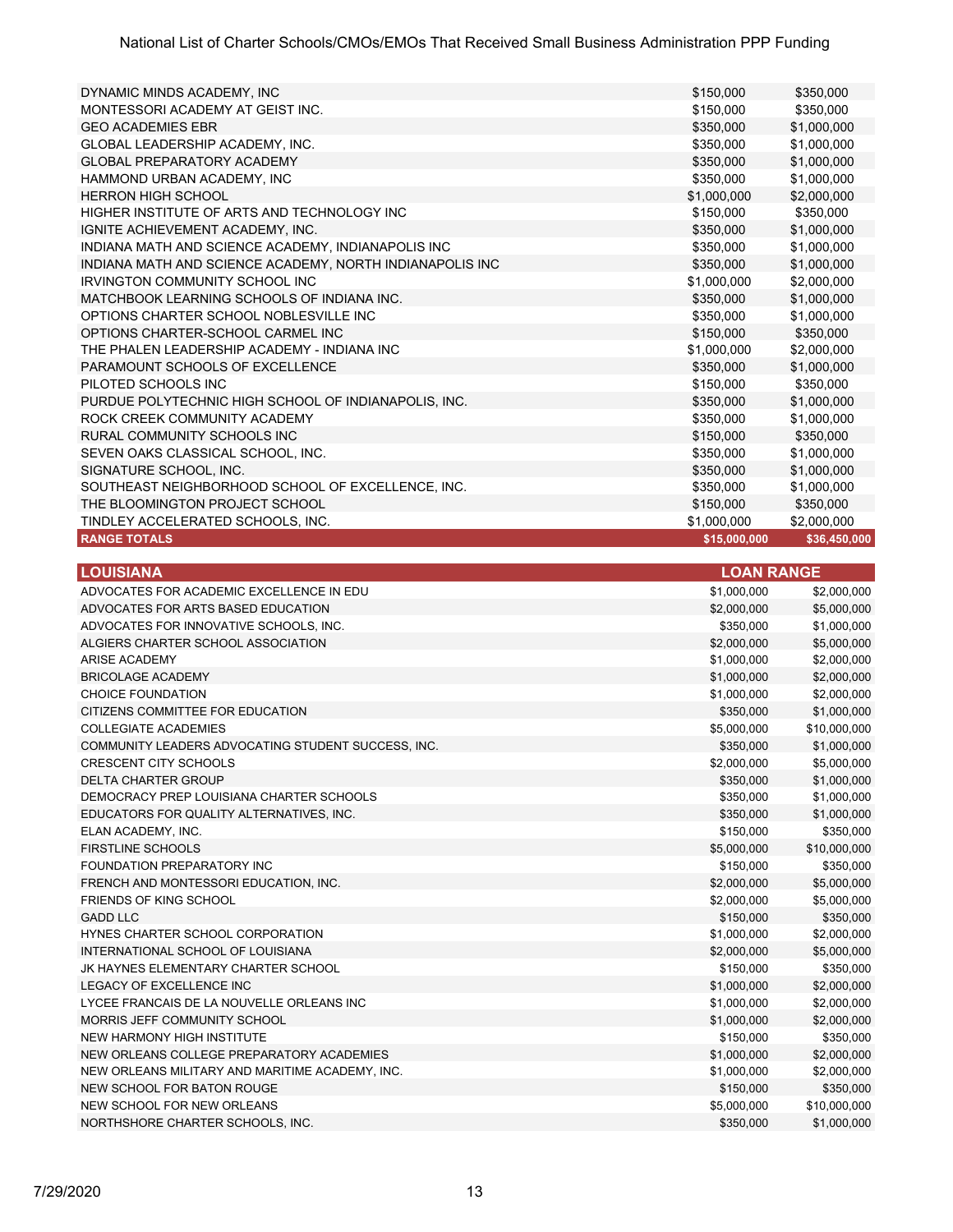| PELICAN EDUCATIONAL FOUNDATION, INC.                | \$350,000    | \$1,000,000   |
|-----------------------------------------------------|--------------|---------------|
| <b>RENEW - REINVENTING EDUCATION</b>                | \$2,000,000  | \$5,000,000   |
| SHREVEPORT CHARTER SCHOOL, INC                      | \$1,000,000  | \$2,000,000   |
| SLAUGHTER COMMUNITY CHARTER SCHOOL                  | \$350,000    | \$1,000,000   |
| SOUTHWEST LOUISIANA CHARTER ACADEMY FOUNDATION, INC | \$350,000    | \$1,000,000   |
| THE EINSTEIN GROUP                                  | \$2,000,000  | \$5,000,000   |
| UNIVERSITY ACADEMY OF CENTRAL LOUISIANA             | \$150,000    | \$350,000     |
| VOICES FOR INTERNATIONAL BUSINESS AND EDUCATION     | \$350,000    | \$1,000,000   |
| WARREN EASTON CHARTER HIGH SCHOOL FOUNDATION. INC.  | \$1,000,000  | \$2,000,000   |
| <b>RANGE TOTALS</b>                                 | \$47,900,000 | \$107,450,000 |

| \$150,000 | \$350,000         |
|-----------|-------------------|
| \$150,000 | \$350,000         |
| \$150,000 | \$350,000         |
| \$450,000 | \$1,050,000       |
|           | <b>LOAN RANGE</b> |

| <b>MARYLAND</b>                            | <b>LOAN RANGE</b> |             |
|--------------------------------------------|-------------------|-------------|
| AFYA BALTIMORE, INC.                       | \$350,000         | \$1,000,000 |
| BALTIMORE CURRICULUM PROJECT, INC.         | \$350,000         | \$1,000,000 |
| <b>GREEN STREET ACADEMY INC</b>            | \$150,000         | \$350,000   |
| KIPP BALTIMORE, INC.                       | \$350,000         | \$1,000,000 |
| LILLIE MAY CARROLL JACKSON CHARTER SCHOOL  | \$150,000         | \$350,000   |
| LIVING CLASSROOMS FOUNDATION               | \$1,000,000       | \$2,000,000 |
| PATTERSON PARK PUBLIC CHARTER SCHOOL, INC. | \$150,000         | \$350,000   |
| SOUTHWEST BALTIMORE CHARTER SCHOOL INC     | \$150,000         | \$350,000   |
| <b>RANGE TOTALS</b>                        | \$1,950,000       | \$4,400,000 |

| <b>IMASSACHUSETTS</b>                       |             | <b>LOAN RANGE</b> |  |
|---------------------------------------------|-------------|-------------------|--|
| THE PHALEN LEADERSHIP ACADEMY - INDIANA INC | \$1.000.000 | \$2,000,000       |  |
| <b>RANGE TOTALS</b>                         | \$1.000.000 | \$2,000,000       |  |

| <b>MICHIGAN</b>                              | <b>LOAN RANGE</b> |              |
|----------------------------------------------|-------------------|--------------|
| AMERICAN INSTITUTIONAL MANAGEMENT SERVICES   | \$350,000         | \$1,000,000  |
| AMERICAN MONTESSORI SOLUTIONS, INC.          | \$350,000         | \$1,000,000  |
| <b>BARDWELL GROUP</b>                        | \$1,000,000       | \$2,000,000  |
| CHARTER SCHOOL ADMINISTRATION SERVICES, INC. | \$150,000         | \$350,000    |
| DETROIT ACHIEVEMENT ACADEMY                  | \$350,000         | \$1,000,000  |
| EDTEC CENTRAL, LLC                           | \$350,000         | \$1,000,000  |
| ENGAGED EDUCATION                            | \$150,000         | \$350,000    |
| <b>GLOBAL EDUCATIONAL EXCELLENCE</b>         | \$2,000,000       | \$5,000,000  |
| HAMADEH EDUCATIONAL SERVICES                 | \$1,000,000       | \$2,000,000  |
| HONEY CREEK COMMUNITY SCHOOL ACADEMY         | \$350,000         | \$1,000,000  |
| SOLID ROCK MANAGEMENT COMPANY                | \$350,000         | \$1,000,000  |
| SVRC INDUSTRIES, INC.                        | \$1,000,000       | \$2,000,000  |
| UNIVERSAL MANAGEMENT COMPANY LLC             | \$150,000         | \$350,000    |
| W-A-Y WIDENING ADVANCEMENTS FOR YOUTH        | \$350,000         | \$1,000,000  |
| YOUTH VISION SOLUTIONS                       | \$1,000,000       | \$2,000,000  |
| <b>RANGE TOTALS</b>                          | \$8,900,000       | \$21,050,000 |

| <b>MINNESOTA</b>                         | <b>LOAN RANGE</b> |             |
|------------------------------------------|-------------------|-------------|
| AFSA HIGH SCHOOL                         | \$350,000         | \$1,000,000 |
| AGAMIM CLASSICAL ACADEMY                 | \$350,000         | \$1,000,000 |
| <b>ASPEN ACADEMY</b>                     | \$350,000         | \$1,000,000 |
| <b>BEST ACADEMY</b>                      | \$1,000,000       | \$2,000,000 |
| BLUFFVIEW MONTESSORI SCHOOL              | \$150,000         | \$350,000   |
| CHARTER SOLUTIONS, INC.                  | \$350,000         | \$1,000,000 |
| COMMUNITY OPTIONS & RESOURCES            | \$350,000         | \$1,000,000 |
| CORNERSTONE MONTESSORI ELEMENTARY SCHOOL | \$150,000         | \$350,000   |
| CROSSLAKE COMMUNITY SCHOOL               | \$350,000         | \$1,000,000 |
| CYBER VILLAGE ACADEMY, INC.              | \$350,000         | \$1,000,000 |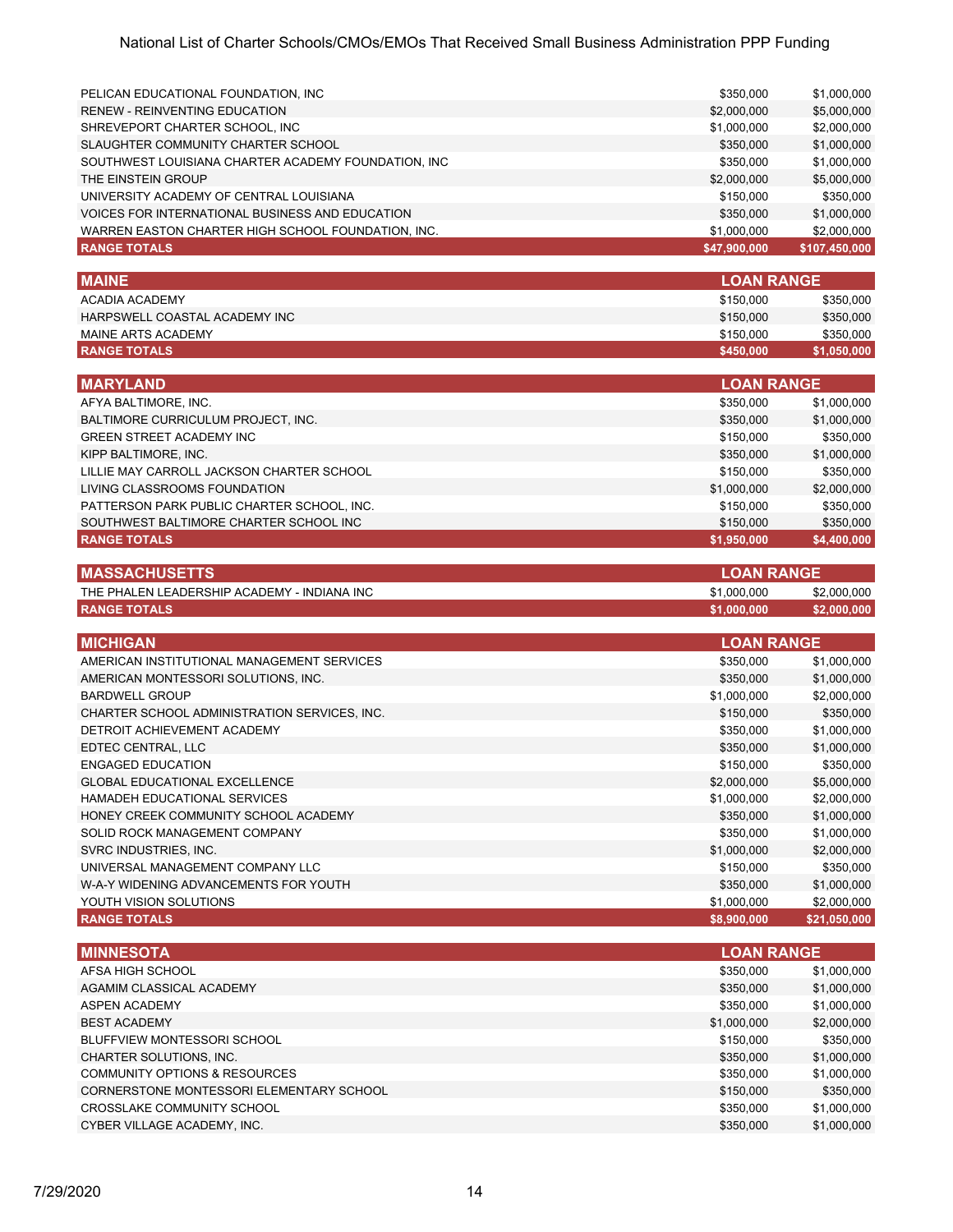| DISCOVERY CHARTER SCHOOL                            | \$150,000         | \$350,000                  |
|-----------------------------------------------------|-------------------|----------------------------|
| EAST RANGE ACADEMY OF TECHNOLOGY AND SCIENCE        | \$150,000         | \$350,000                  |
| <b>FACE TO FACE ACADEMY</b>                         | \$150,000         | \$350,000                  |
| <b>FIT ACADEMY</b>                                  | \$350,000         | \$1,000,000                |
| FRIENDSHIP ACADEMY OF THE ARTS                      | \$150,000         | \$350,000                  |
| <b>GATEWAY STEM ACADEMY</b>                         | \$150,000         | \$350,000                  |
| <b>GREAT RIVER SCHOOL</b>                           | \$350,000         | \$1,000,000                |
| HARBOR CITY INTERNATIONAL CHARTER SCHOOL            | \$350,000         | \$1,000,000                |
| <b>HOPE ACADEMY</b>                                 | \$350,000         | \$1,000,000                |
| JANE GOODALL ENVIRONMENTAL SCIENCE ACADEMY          | \$150,000         | \$350,000                  |
| KALEIDOSCOPE CHARTER SCHOOL                         | \$350,000         | \$1,000,000                |
| <b>KIPP MINNESOTA</b>                               | \$1,000,000       | \$2,000,000                |
| LAKES INTL LANGUAGE ACADEMY                         | \$150,000         | \$350,000                  |
| <b>LAURA JEFFREY ACADEMY</b>                        | \$150,000         | \$350,000                  |
| LEVEL UP ACADEMY                                    | \$150,000         | \$350,000                  |
| <b>LIONSGATE ACADEMY</b>                            | \$2,000,000       | \$5,000,000                |
| LOVEWORKS ACADEMY FOR VISUAL & PERFORMING ARTS INC. | \$150,000         | \$350,000                  |
| MARINE AREA COMMUNITY SCHOOL                        | \$150,000         | \$350,000                  |
| <b>MASTERY SCHOOL</b>                               |                   |                            |
| MIDWAY STAR ACADEMY CHARTER SCHOOL                  | \$350,000         | \$1,000,000<br>\$1,000,000 |
|                                                     | \$350,000         |                            |
| MINISINAAKWAANG LEADERSHIP ACADEMY                  | \$150,000         | \$350,000                  |
| MINNESOTA TRANSITIONS CHARTER SCHOOL                | \$2,000,000       | \$5,000,000                |
| NASHA SHKOLA CHARTER SCHOOL                         | \$150,000         | \$350,000                  |
| <b>NEW CENTURY ACADEMY</b>                          | \$150,000         | \$350,000                  |
| NEW HEIGHTS SCHOOLS, INC.                           | \$150,000         | \$350,000                  |
| NORTH LAKES CHARTER ACADEMY                         | \$350,000         | \$1,000,000                |
| NORTHWEST PASSAGE HIGH SCHOOL                       | \$150,000         | \$350,000                  |
| NOVA CLASSICAL ACADEMY                              | \$1,000,000       | \$2,000,000                |
| PALADIN CAREER AND TECHNICAL HIGH SCHOOL            | \$150,000         | \$350,000                  |
| PRAIRIE SEEDS ACADEMY                               | \$1,000,000       | \$2,000,000                |
| RIDGEWAY COMMUNITY SCHOOL                           | \$150,000         | \$350,000                  |
| ROCHESTER MATH & SCIENCE ACADEMY                    | \$350,000         | \$1,000,000                |
| ROCHESTER STEM ACADEMY                              | \$150,000         | \$350,000                  |
| SKYLINE MATH AND SCIENCE ACADEMY                    | \$150,000         | \$350,000                  |
| SOJOURNER TRUTH ACADEMY OF MINNEAPOLIS              | \$350,000         | \$1,000,000                |
| SOUTHSIDE FAMILY CHARTER SCHOOL                     | \$150,000         | \$350,000                  |
| ST. PAUL SCHOOL OF NORTHERN LIGHTS                  | \$150,000         | \$350,000                  |
| STONEBRIDGE WORLD SCHOOL                            | \$350,000         | \$1,000,000                |
| TESFA INTERNATIONAL SCHOOL INC.                     | \$150,000         | \$350,000                  |
| TWIN CITIES GERMAN IMMERSION SCHOOL                 | \$350,000         | \$1,000,000                |
| <b>RANGE TOTALS</b>                                 | \$18,400,000      | \$45,750,000               |
| <b>MISSISSIPPI</b>                                  | <b>LOAN RANGE</b> |                            |
| AMBITION PREPARATORY CHARTER SCHOOL                 | \$150,000         | \$350,000                  |
| <b>CLARKSDALE COLLEGIATE</b>                        | \$150,000         | \$350,000                  |
| MIDTOWN PARTNERS, INC.                              | \$350,000         | \$1,000,000                |
| REPUBLIC SCHOOLS, INC.                              | \$1,000,000       | \$2,000,000                |
| <b>RANGE TOTALS</b>                                 | \$1,650,000       | \$3,700,000                |
|                                                     |                   |                            |

| <b>MISSOURI</b>                                   |             | <b>LOAN RANGE</b> |  |
|---------------------------------------------------|-------------|-------------------|--|
| <b>ACADEMIE LAFAYETTE</b>                         | \$1,000,000 | \$2,000,000       |  |
| ACADEMY FOR INTEGRATED ARTS                       | \$150,000   | \$350,000         |  |
| CARONDELET LEADERSHIP ACADEMY CHARTER HOLDER      | \$350,000   | \$1,000,000       |  |
| CITIZENS OF THE WORLD CHARTER SCHOOLS-KANSAS CITY | \$350,000   | \$1,000,000       |  |
| CITY GARDEN MONTESSORI SCHOOL                     | \$350,000   | \$1,000,000       |  |
| CONFLUENCE ACADEMY                                | \$2,000,000 | \$5,000,000       |  |
| CROSSROADS CHARTER SCHOOLS                        | \$1,000,000 | \$2,000,000       |  |
| EAGLE COLLEGE PREP ENDEAVOR, INC.                 | \$350,000   | \$1,000,000       |  |
| EWING MARION KAUFFMAN SCHOOL                      | \$1,000,000 | \$2,000,000       |  |
| FRONTIER SCHOOLS INC.                             | \$2,000,000 | \$5,000,000       |  |
| GATEWAY SCIENCE ACADEMY OF ST LOUIS               | \$2,000,000 | \$5,000,000       |  |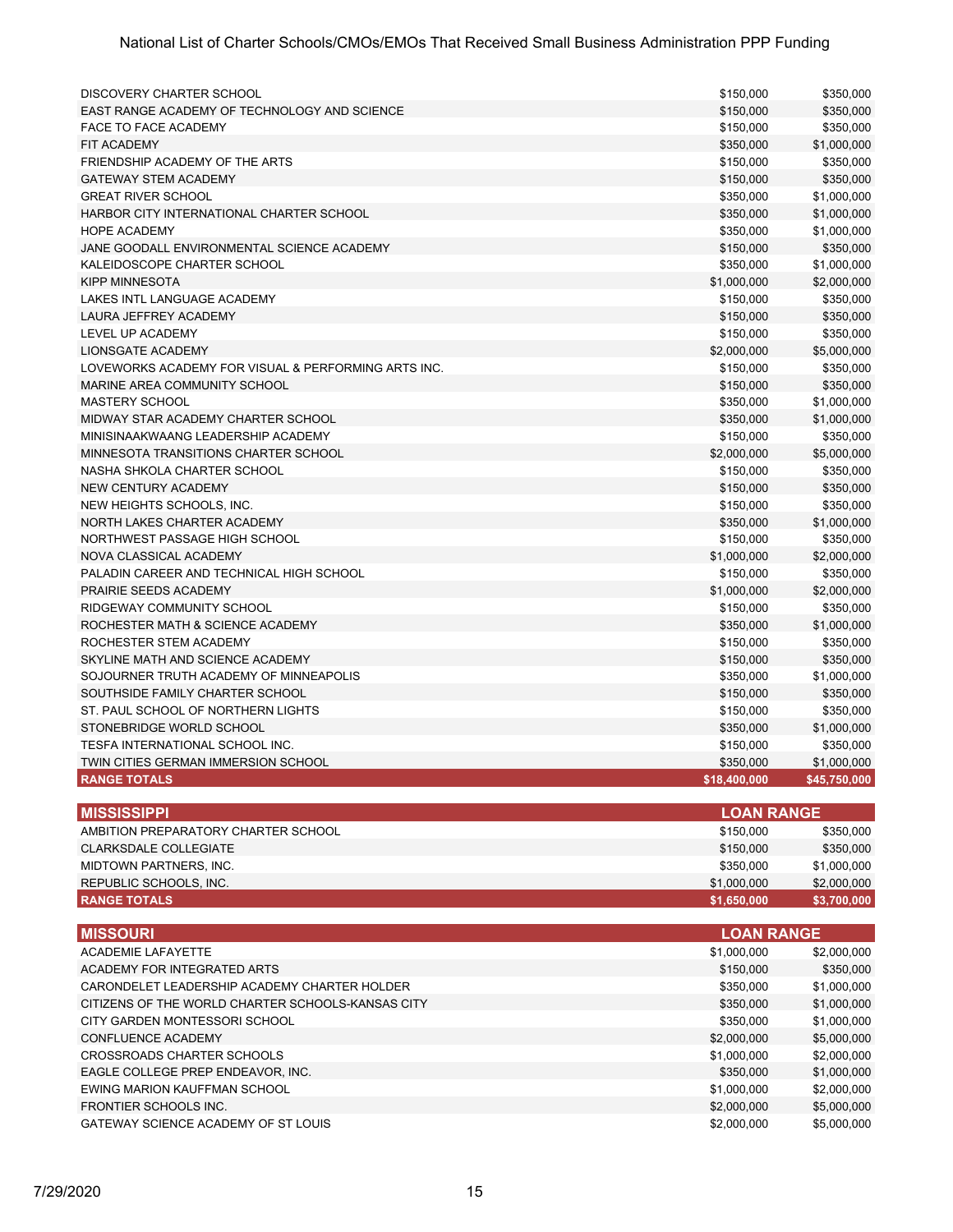| <b>RANGE TOTALS</b>                   | \$20,550,000 | \$48,450,000 |
|---------------------------------------|--------------|--------------|
| UNIVERSITY ACADEMY                    | \$1,000,000  | \$2,000,000  |
| THE SOULARD SCHOOL INC                | \$150,000    | \$350,000    |
| THE BIOME                             | \$150,000    | \$350,000    |
| T. LOUIS LANGUAGE IMMERSION SCHOOL    | \$350,000    | \$1,000,000  |
| ST. LOUIS LANGUAGE IMMERSION SCHOOL   | \$350,000    | \$1,000,000  |
| ST. LOUIS CHARTER SCHOOL              | \$1,000,000  | \$2,000,000  |
| LIFT FOR LIFE ACADEMY INC.            | \$1,000,000  | \$2,000,000  |
| LAFAYETTE PREPARATORY ACADEMY. INC    | \$350,000    | \$1,000,000  |
| LA SALLE CHARTER SCHOOLS INC          | \$150,000    | \$350,000    |
| KIPP ST. LOUIS                        | \$2,000,000  | \$5,000,000  |
| KIPP KANSAS CITY                      | \$350,000    | \$1,000,000  |
| <b>KC INTERNATIONAL ACADEMY</b>       | \$1,000,000  | \$2,000,000  |
| KANSAS CITY GIRLS PREPARATORY ACADEMY | \$150,000    | \$350,000    |
| HOPE LEADERSHIP ACADEMY               | \$150,000    | \$350,000    |
| HOGAN PREPARATORY ACADEMY             | \$1,000,000  | \$2,000,000  |
| HAWTHORN LEADERSHIP SCHOOL FOR GIRLS  | \$150,000    | \$350,000    |
| <b>GORDON PARKS ELEMENTARY SCHOOL</b> | \$350,000    | \$1,000,000  |
| <b>GENESIS SCHOOL</b>                 | \$350,000    | \$1,000,000  |

| <b>NEVADA</b>                            | <b>LOAN RANGE</b> |              |
|------------------------------------------|-------------------|--------------|
| 100 ACADEMY OF EXCELLENCE                | \$150,000         | \$350,000    |
| <b>ACADEMICA NEVADA</b>                  | \$350,000         | \$1,000,000  |
| AMERICAN PREPARATORY ACADEMY LAS VEGAS   | \$150,000         | \$350,000    |
| CORAL ACADEMY OF SCIENCE LAS VEGAS       | \$2,000,000       | \$5,000,000  |
| CORAL ACADEMY OF SCIENCE RENO            | \$1,000,000       | \$2,000,000  |
| DORAL ACADEMY OF NEVADA                  | \$2,000,000       | \$5,000,000  |
| DORAL ACADEMY OF NORTHERN NEVADA         | \$350,000         | \$1,000,000  |
| <b>EQUIPO ACADEMY</b>                    | \$350,000         | \$1,000,000  |
| EXPLORE KNOWLEDGE ACADEMY                | \$350.000         | \$1,000,000  |
| FUTURO ACADEMY INC                       | \$150,000         | \$350,000    |
| HIGH DESERT MONTESSORI CHARTER SCHOOL    | \$350,000         | \$1,000,000  |
| INNOVATIONS INTERNATIONAL CHARTER SCHOOL | \$350,000         | \$1,000,000  |
| LEADERSHIP ACADEMY OF NEVADA             | \$150,000         | \$350,000    |
| MATER ACADEMY OF NEVADA                  | \$2,000,000       | \$5,000,000  |
| MATER ACADEMY OF NORTHERN NEVADA         | \$350,000         | \$1,000,000  |
| NEVADA CHARTER ACADEMIES                 | \$350,000         | \$1,000,000  |
| OASIS ACADEMY CHARTER SCHOOL             | \$350,000         | \$1,000,000  |
| ODYSSEY CHARTER SCHOOL OF NEVADA         | \$2,000,000       | \$5,000,000  |
| PINECREST ACADEMY OF NEVADA              | \$2,000,000       | \$5,000,000  |
| <b>QUEST PREPARATORY SCHOOL</b>          | \$350,000         | \$1,000,000  |
| RAINBOW DREAMS ACADEMY                   | \$150,000         | \$350,000    |
| SIERRA NEVADA ACADEMY CHARTER SCHOOL     | \$350,000         | \$1,000,000  |
| SLAM ACADEMY OF NEVADA                   | \$350,000         | \$1,000,000  |
| <b>RANGE TOTALS</b>                      | \$15,950,000      | \$40,750,000 |

| <b>NEW HAMPSHIRE</b>                                  | <b>LOAN RANGE</b> |             |
|-------------------------------------------------------|-------------------|-------------|
| COMPASS CLASSICAL ACADEMY                             | \$150,000         | \$350,000   |
| <b>GREAT BAY ELEARNING CHARTER SCHOOL</b>             | \$150,000         | \$350,000   |
| MAKING COMMUNITY CONNECTIONS CHARTER SCHOOL           | \$150,000         | \$350,000   |
| MICROSOCIETY ACADEMY CHARTER SCHOOL FOUNDATION        | \$150,000         | \$350,000   |
| MILL FALLS CHARTER SCHOOL: BRINGING MONTESSORI PUBLIC | \$150,000         | \$350,000   |
| NEW CONCEPTS SCHOOLS INC                              | \$150,000         | \$350,000   |
| SEACOAST CHARTER SCHOOL                               | \$350,000         | \$1,000,000 |
| STRONG FOUNDATIONS CHARTER SCHOOL                     | \$350,000         | \$1,000,000 |
| THE BIRCHES ACADEMY OF ACADEMICS AND ART              | \$150,000         | \$350,000   |
| <b>RANGE TOTALS</b>                                   | \$1,750,000       | \$4,450,000 |
| <b>NEW JERSEY</b>                                     | <b>LOAN RANGE</b> |             |
| ACHIEVE COMMUNITY CHARTER SCHOOL-SBA SMALL 7A TERM    | \$150,000         | \$350,000   |
| ACHIEVERS EARLY COLLEGE PREP CHARTER SCHOO            | \$150,000         | \$350,000   |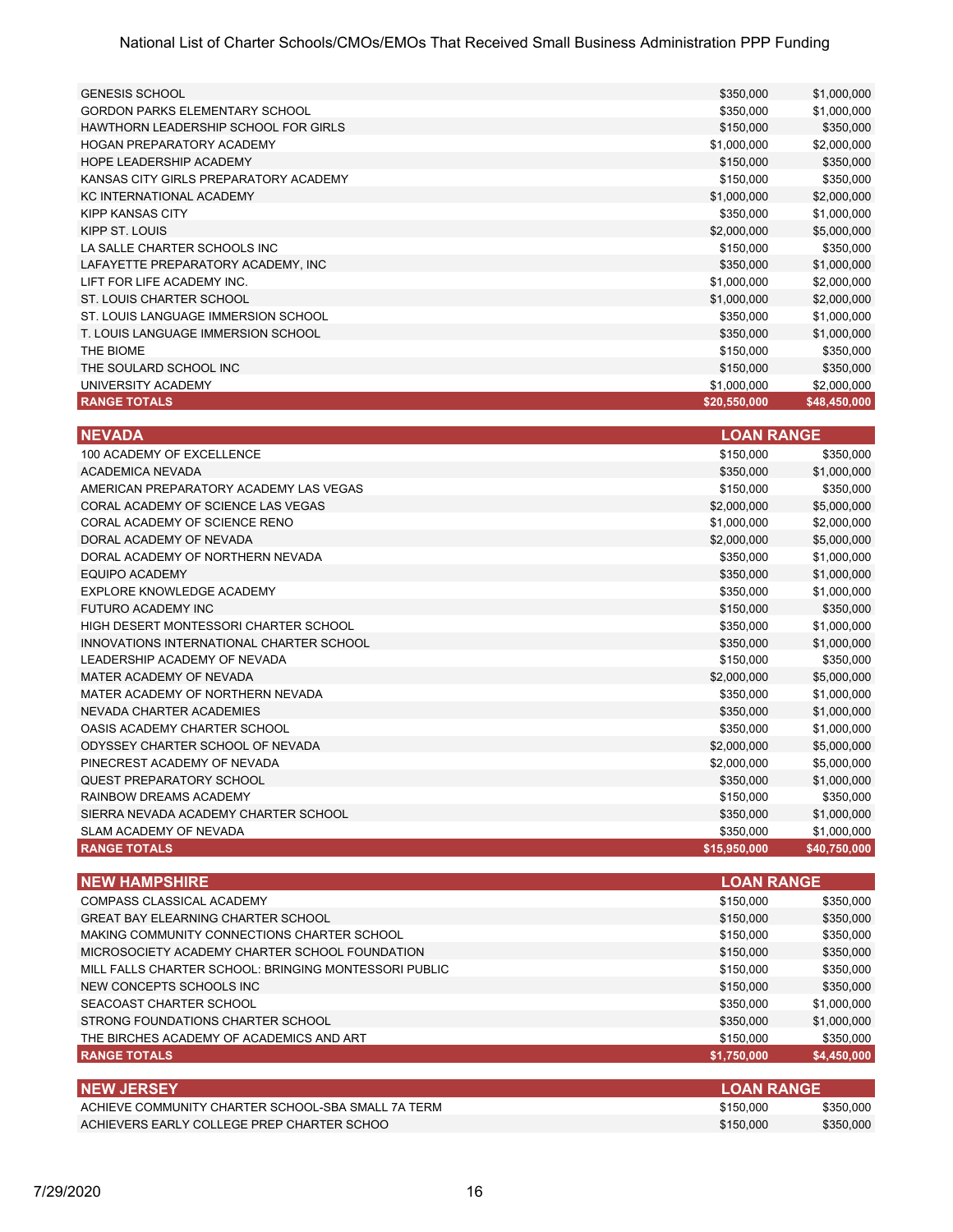| ATLANTIC COMMUNITY CHARTER SCHOOL INC                                            | \$350,000    | \$1,000,000  |
|----------------------------------------------------------------------------------|--------------|--------------|
| BELOVED COMMUNITY CHARTER SCHOOL                                                 | \$1,000,000  | \$2,000,000  |
| BENJAMIN BANNEKER PREPARATORY CHARTER SCHOOL                                     | \$350,000    | \$1,000,000  |
| BERGEN ARTS AND CHARTER SCHOOLS                                                  | \$2,000,000  | \$5,000,000  |
| BRONX ARTS AND SCIENCE CHARTER SCHOOL                                            | \$350,000    | \$1,000,000  |
| CENTRAL JERSEY COLLEGE PREP CHARTER SCHOOL A NJ NONPROFIT CORPORATION            | \$1,000,000  | \$2,000,000  |
| COLLEGE ACHIEVE CENTRAL CHARTER SCHOOL                                           | \$1,000,000  | \$2,000,000  |
| COLLEGE ACHIEVE GREATER ASBURY PARK CHARTER SCHOOL                               | \$350,000    | \$1,000,000  |
| COLLEGE ACHIEVE PATERSON CHARTER SCHOOL                                          | \$350,000    | \$1,000,000  |
| COLLEGE ACHIEVE PUBLIC CHARTER SCHOOLS                                           | \$150,000    | \$350,000    |
| COMMUNITY CHARTER SCHOOL OF PATERSON                                             | \$1,000,000  | \$2,000,000  |
| COMPASS ACADEMY CHARTER SCHOOL A NJ NONPROFIT CORPORATION                        | \$150,000    | \$350,000    |
| DR. LENA EDWARDS ACADEMIC CHARTER SCHOOL                                         | \$350,000    | \$1,000,000  |
| EMPOWERMENT ACADEMY CHARTER SCHOOL INC                                           | \$350,000    | \$1,000,000  |
| <b>FREEDOM PREP CHARTER SCHOOL</b>                                               | \$1,000,000  | \$2,000,000  |
| <b>GREATER BRUNSWICK REGIONAL CHARTER SCHOOL</b>                                 | \$350,000    | \$1,000,000  |
| HATIKVAH INTERNATIONAL ACADEMY                                                   | \$350,000    | \$1,000,000  |
| HOBOKEN CHARTER SCHOOL INC                                                       | \$350,000    | \$1,000,000  |
| HUDSON ARTS AND SCIENCE CHARTER SCHOOL                                           | \$1,000,000  | \$2,000,000  |
| <b>ILEARN SCHOOLS INC.</b>                                                       | \$350,000    | \$1,000,000  |
| INTERNATIONAL ACADEMY OF ATLANTIC CITY                                           | \$350,000    | \$1,000,000  |
| KIPP NEW JERSEY A NJ NONPROFIT CORPORATION                                       | \$2,000,000  | \$5,000,000  |
| KIPP: COOPER NORCROSS, INC.                                                      | \$2,000,000  | \$5,000,000  |
| LEAD CHARTER SCHOOL. INC.                                                        | \$150,000    | \$350,000    |
| LEARNING COMMUNITY CHARTER SCHOOL                                                | \$350,000    | \$1,000,000  |
| LINK COMMUNITY CHARTER SCHOOL                                                    | \$350,000    | \$1,000,000  |
| MIDDLESEX COUNTY STEM CHARTER SCHOOL A NJ NON PROFIT CORPORATION                 | \$150,000    | \$350,000    |
| NEW JERSEY COMMUNITY DEVELOPMENT CORPORATION                                     | \$1,000,000  | \$2,000,000  |
| PASSAIC ARTS AND SCIENCE CHARTER SCHOOL                                          | \$2,000,000  | \$5,000,000  |
| PATERSON ARTS AND SCIENCE CHARTER SCHOOL                                         | \$1,000,000  | \$2,000,000  |
| PAUL ROBESON CHARTER SCHOOL                                                      | \$350,000    | \$1,000,000  |
| PEOPLES PREPARATORY CHARTER SCHOOL DISTRICT                                      | \$350,000    | \$1,000,000  |
| PHILIP'S ACADEMY CHARTER SCHOOL OF PATERSON, INC.                                | \$350,000    | \$1,000,000  |
| PHILIP'S EDUCATION PARTNERS, INC.                                                | \$150,000    | \$350,000    |
| PRINCETON CHARTER SCHOOL                                                         | \$350,000    | \$1,000,000  |
| <b>RED BANK CHARTER SCHOOL</b>                                                   | \$350,000    | \$1,000,000  |
| RIDGE AND VALLEY CHARTER SCHOOL                                                  | \$150,000    | \$350,000    |
| THE ETHICAL COMMUNITY CHARTER SCHOOL                                             | \$350,000    | \$1,000,000  |
| THE LEARNING COMMUNITY CHARTER SCHOOL                                            | \$350,000    | \$1,000,000  |
| THOMAS EDISON ENERGY-SMART CHARTER SCHOOL, INC                                   | \$1,000,000  | \$2,000,000  |
| UNIVERSITY ACADEMY CHARTER HIGH SCHOOL INC.                                      | \$350,000    | \$1,000,000  |
| UNIVERSITY HEIGHTS CHARTER SCHOOL OF EXCELLENCE A NEW JERSEY NON PROFIT CORPORAT | \$1,000,000  | \$2,000,000  |
| <b>RANGE TOTALS</b>                                                              | \$26,900,000 | \$64,800,000 |

| <b>NEW YORK</b>                                  | <b>LOAN RANGE</b> |             |
|--------------------------------------------------|-------------------|-------------|
| ACADEMY OF HEALTH SCIENCES CHARTER SCHOOL        | \$150,000         | \$350,000   |
| ACADEMY OF THE CITY CHARTER SCHOOL               | \$1,000,000       | \$2,000,000 |
| ALBANY COMMUNITY CHARTER SCHOOL                  | \$1,000,000       | \$2,000,000 |
| ALBANY LEADERSHIP CHARTER HIGH SCHOOL FOR GIRLS  | \$350,000         | \$1,000,000 |
| AMANI PUBLIC CHARTER SCHOOL                      | \$350,000         | \$1,000,000 |
| AMBER CHARTER SCHOOL                             | \$1,000,000       | \$2,000,000 |
| AMERICAN DREAM CHARTER SCHOOL                    | \$1,000,000       | \$2,000,000 |
| ASCEND LEARNING, INC.                            | \$1,000,000       | \$2,000,000 |
| ASPIRA OF NEW YORK, INC.                         | \$1,000,000       | \$2,000,000 |
| BEDFORD STUYVESANT NEW BEGINNINGS CHARTER SCHOOL | \$1,000,000       | \$2,000,000 |
| <b>BOLD CHARTER SCHOOL</b>                       | \$150,000         | \$350,000   |
| BRIGHTER CHOICE CHARTER SCHOOL FOR BOYS          | \$350,000         | \$1,000,000 |
| BRIGHTER CHOICE CHARTER SCHOOL FOR GIRLS         | \$350,000         | \$1,000,000 |
| BRILLA COLLEGE PREPARATORY CHARTER SCHOOLS       | \$1,000,000       | \$2,000,000 |
| BRONX CHARTER SCHOOL FOR CHILDREN                | \$1,000,000       | \$2,000,000 |
| BRONX CHARTER SCHOOL FOR THE ARTS                | \$1,000,000       | \$2,000,000 |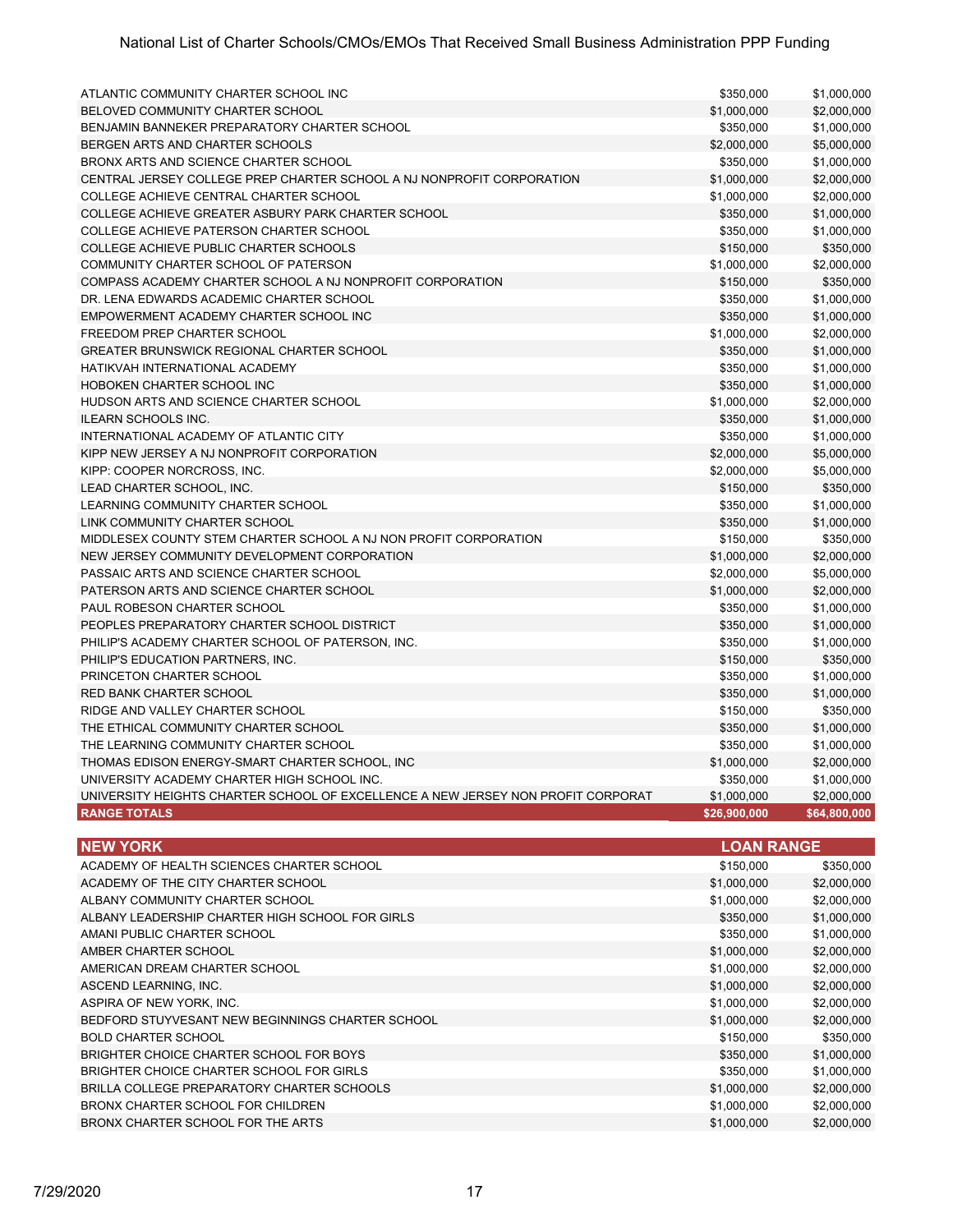| BRONX COMMUNITY CHARTER SCHOOL                                            | \$1,000,000 | \$2,000,000 |
|---------------------------------------------------------------------------|-------------|-------------|
| <b>BRONX LIGHTHOUSE CHARTER SCHOOL</b>                                    | \$1,000,000 | \$2,000,000 |
| BROOKLYN EMERGING LEADERS ACADEMY CHARTER SCHOOL                          | \$350,000   | \$1,000,000 |
| BROOKLYN LABORATORY CHARTER SCHOOL                                        | \$1,000,000 | \$2,000,000 |
| BROOKLYN PROSPECT CHARTER SCHOOL                                          | \$2,000,000 | \$5,000,000 |
| BROOKLYN URBAN GARDEN CHARTER SCHOOL                                      | \$350,000   | \$1,000,000 |
| BUFFALO ACADEMY OF SCIENCE CHARTER SCHOOL                                 | \$1,000,000 | \$2,000,000 |
| BUFFALO COLLEGIATE CHARTER SCHOOL                                         | \$150,000   | \$350,000   |
| CAPITAL PREPARATORY HARLEM CHARTER SCHOO                                  | \$350,000   | \$1,000,000 |
| CENTRAL QUEENS ACADEMY CHARTER SCHOOL                                     | \$1,000,000 | \$2,000,000 |
| CHALLENGE PREPARATORY CHARTER SCHOOL                                      | \$1,000,000 | \$2,000,000 |
| CHARTER HIGH SCHOOL FOR LAW AND SOCIAL JUSTICE                            | \$350,000   | \$1,000,000 |
| CHARTER SCHOOL OF EDUCATIONAL EXCELLENCE                                  | \$1,000,000 | \$2,000,000 |
| CHARTER SCHOOL OF INQUIRY                                                 |             |             |
|                                                                           | \$350,000   | \$1,000,000 |
| CHILDREN'S AID COLLEGE PREP CHARTER SCHOOL                                | \$1,000,000 | \$2,000,000 |
| <b>CLASSICAL CHARTER SCHOOLS</b>                                          | \$2,000,000 | \$5,000,000 |
| COLLEGIATE ACADEMY FOR MATHEMATICS AND PERSONAL AWARENESS 2               | \$150,000   | \$350,000   |
| COMMUNITY PARTNERSHIP CHARTER SCHOOL EDUCATION CORPORATION                | \$2,000,000 | \$5,000,000 |
| <b>COMPASS CHARTER SCHOOL</b>                                             | \$350,000   | \$1,000,000 |
| CONEY ISLAND PREPARATORY PUBLIC CHARTER                                   | \$2,000,000 | \$5,000,000 |
| CULTURAL ARTS ACADEMY CHARTER SCHOOL AT SPRING CREEK                      | \$350,000   | \$1,000,000 |
| DEMOCRACY PREP PUBLIC SCHOOLS                                             | \$2,000,000 | \$5,000,000 |
| DISCOVERY CHARTER SCHOOL                                                  | \$350,000   | \$1,000,000 |
| DREAM CHARTER SCHOOL                                                      | \$2,000,000 | \$5,000,000 |
| EAST HARLEM SCHOLARS ACADEMY CHARTER SCHOOL                               | \$2,000,000 | \$5,000,000 |
| ELM COMMUNITY CHARTER SCHOOL                                              | \$150,000   | \$350,000   |
| ELMWOOD VILLAGE CHARTER SCHOOLS                                           | \$1,000,000 | \$2,000,000 |
| EMBER CHARTER SCHOOL FOR MINDFUL EDUCATION, INNOVATION AND TRANSFORMATION | \$1,000,000 | \$2,000,000 |
| EMBLAZE ACADEMY CHARTER SCHOOL                                            | \$150,000   | \$350,000   |
| <b>ENTERPRISE CHARTER SCHOOL</b>                                          | \$350,000   | \$1,000,000 |
| <b>EQUALITY CHARTER SCHOOL</b>                                            | \$1,000,000 | \$2,000,000 |
| EUGENIO MARIA DE HOSTOS CHARTER SCHOOL                                    | \$1,000,000 | \$2,000,000 |
| EXPLORATION ELEMENTARY CHARTER SCHOOL FOR SCIENCE AND TECHNOLOGY          | \$350,000   | \$1,000,000 |
| EXPLORE CHARTER SCHOOLS OF BROOKLYN                                       | \$2,000,000 | \$5,000,000 |
| <b>FAMILY LIFE ACADEMY CHARTER SCHOOL</b>                                 | \$2,000,000 | \$5,000,000 |
| FINN ACADEMY AN ELMIRA CHARTER SCHOOL                                     | \$350,000   | \$1,000,000 |
| FORTE PREPARATORY ACADEMY CHARTER SCHOOL                                  | \$350,000   | \$1,000,000 |
| FUTURE LEADERS INSTITUTE CHARTER SCHOOL                                   | \$150,000   | \$350,000   |
| <b>GLOBAL COMMUNITY CHARTER SCHOOL</b>                                    |             |             |
| <b>GRAND CONCOURSE ACADEMY CHARTER SCHOOL</b>                             | \$1,000,000 | \$2,000,000 |
|                                                                           | \$1,000,000 | \$2,000,000 |
| <b>GREAT OAKS CHARTER SCHOOL</b>                                          | \$350,000   | \$1,000,000 |
| <b>GREEN TECH HIGH CHARTER SCHOOL</b>                                     | \$350,000   | \$1,000,000 |
| <b>GROWING UP GREEN CHARTER SCHOOL II</b>                                 | \$350,000   | \$1,000,000 |
| <b>GROWING UP GREEN CHARTER SCHOOLS</b>                                   | \$350,000   | \$1,000,000 |
| HARBOR SCIENCE AND ARTS CHARTER SCHOOL                                    | \$350,000   | \$1,000,000 |
| HARLEM CHILDREN'S ZONE PROMISE ACADEMY II CHARTER SCHOOL                  | \$2,000,000 | \$5,000,000 |
| HARLEM CHILDRENS ZONE PROMISE ACADEMY 1 CHARTER SCHOOL                    | \$2,000,000 | \$5,000,000 |
| HARLEM HEBREW LANGUAGE ACADEMY CHARTER SCHOOL                             | \$1,000,000 | \$2,000,000 |
| HARLEM VILLAGE ACADEMY WEST CHARTER SCHOOL                                | \$2,000,000 | \$5,000,000 |
| <b>HEALTH SCIENCES CHARTER SCHOOL</b>                                     | \$350,000   | \$1,000,000 |
| HEBREW LANGUAGE ACADEMY CHARTER SCHOOL                                    | \$1,000,000 | \$2,000,000 |
| HEBREW LANGUAGE ACADEMY CHARTER SCHOOL 2                                  | \$350,000   | \$1,000,000 |
| HELLENIC CLASSICAL CHARTER SCHOOL                                         | \$350,000   | \$1,000,000 |
| HYDE LEADERSHIP CHARTER SCHOOL                                            | \$2,000,000 | \$5,000,000 |
| HYDE LEADERSHIP CHARTER SCHOOL - BROOKLYN                                 | \$1,000,000 | \$2,000,000 |
| IMAGINE ME LEADERSHIP CHARTER SCHOOL                                      | \$350,000   | \$1,000,000 |
| INTEGRATION CHARTER SCHOOLS                                               | \$2,000,000 | \$5,000,000 |
| INTERNATIONAL LEADERSHIP CHARTER SCHOOL                                   | \$350,000   | \$1,000,000 |
| <b>KEY COLLEGIATE CHARTER SCHOOL</b>                                      | \$150,000   | \$350,000   |
| KING CENTER CHARTER SCHOOL                                                | \$350,000   | \$1,000,000 |
| KIPP ACADEMY CHARTER SCHOOL                                               | \$1,000,000 | \$2,000,000 |
| KIPP NYC, LLC                                                             | \$2,000,000 | \$5,000,000 |
|                                                                           |             |             |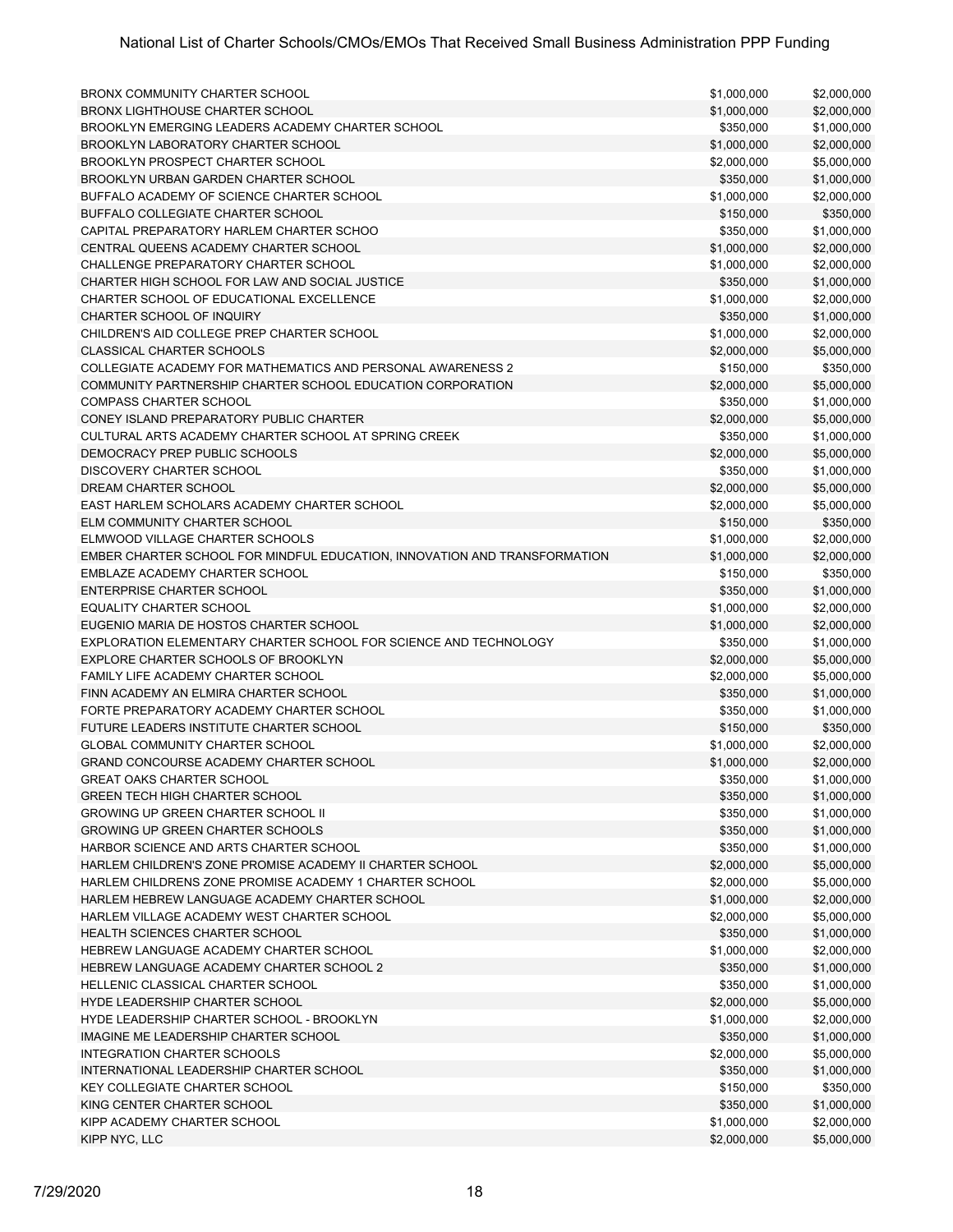| KIPP TECH VALLEY CHARTER SCHOOL                                                  | \$1,000,000 | \$2,000,000 |
|----------------------------------------------------------------------------------|-------------|-------------|
| LEEP DUAL LANGUAGE ACADEMY CHARTER SCHOOL                                        | \$350,000   | \$1,000,000 |
| LEGACY COLLEGE PREPARATORY CHARTER SCHOOL                                        | \$350,000   | \$1,000,000 |
| MATH, ENGINEERING, AND SCIENCE ACADEMY (MESA) CHARTER HIGH SCHOOL                | \$1,000,000 | \$2,000,000 |
| MERRICK ACADEMY-QUEENS PUBLIC CHARTER                                            | \$1,000,000 | \$2,000,000 |
| <b>METROPOLITAN LIGHTHOUSE CHARTER SCHOOL</b>                                    | \$1,000,000 | \$2,000,000 |
| <b>MOTT HALL CHARTER SCHOOL</b>                                                  | \$350,000   | \$1,000,000 |
| MOTT HAVEN ACADEMY CHARTER SCHOOL                                                | \$1,000,000 | \$2,000,000 |
| NATIONAL CENTER FOR HEBREW LANGUAGE CHARTER SCHOOL EXCELLENCE AND DEVELOPMENT, I | \$350,000   | \$1,000,000 |
| NEW DAWN CHARTER HIGH SCHOOL II                                                  | \$350,000   | \$1,000,000 |
| NEW HEIGHTS ACADEMY CHARTER SCHOOL                                               | \$1,000,000 | \$2,000,000 |
| NEW VISIONS AIM CHARTER HIGH SCHOOL I                                            | \$350,000   | \$1,000,000 |
| NEW VISIONS AIM CHARTER HIGH SCHOOL II                                           | \$350,000   | \$1,000,000 |
| NEW VISIONS CHARTER HIGH SCHOOL FOR ADVANCE MATH AND SCIENCE                     | \$1,000,000 | \$2,000,000 |
| NEW VISIONS CHARTER HIGH SCHOOL FOR ADVANCED MATH AND SCIENCE II                 | \$1,000,000 | \$2,000,000 |
|                                                                                  |             |             |
| NEW VISIONS CHARTER HIGH SCHOOL FOR THE HUMANITIES                               | \$1,000,000 | \$2,000,000 |
| NEW VISIONS CHARTER HIGH SCHOOL FOR THE HUMANITIES II                            | \$1,000,000 | \$2,000,000 |
| NEW VISIONS CHARTER SCHOOLS                                                      | \$2,000,000 | \$5,000,000 |
| NEW WORLD PREPARATORY CHARTER SCHOOL                                             | \$1,000,000 | \$2,000,000 |
| NEW YORK CITY CHARTER HIGH SCHOOL FOR                                            | \$1,000,000 | \$2,000,000 |
| NEW YORK CITY CHARTER SCHOOL FOR THE ARTS                                        | \$350,000   | \$1,000,000 |
| NEW YORK FRENCH AMERICAN CHARTER SCHOOL                                          | \$350,000   | \$1,000,000 |
| NIAGARA CHARTER SCHOOL                                                           | \$350,000   | \$1,000,000 |
| NORTHEAST CHARTER SCHOOLS NETWORK, INC.                                          | \$150,000   | \$350,000   |
| NORTHSIDE CHARTER HIGH SCHOOL                                                    | \$350,000   | \$1,000,000 |
| ONTECH CHARTER HIGH SCHOOL                                                       | \$150,000   | \$350,000   |
| OPPORTUNITY CHARTER SCHOOL                                                       | \$1,000,000 | \$2,000,000 |
| OUR WORLD NEIGHBORHOOD CHARTER SCHOOL                                            | \$2,000,000 | \$5,000,000 |
| PARK CHILDREN'S DAY SCHOOL PROVISIONAL CHARTER                                   | \$350,000   | \$1,000,000 |
| PAVE ACADEMY CHARTER SCHOOL                                                      | \$1,000,000 | \$2,000,000 |
| PERSISTENCE PREPARATORY INC                                                      | \$150,000   | \$350,000   |
| PUBLIC PREP CHARTER SCHOOL ACADEMIES                                             | \$2,000,000 | \$5,000,000 |
| REACH ACADEMY CHARTER SCHOOL                                                     | \$350,000   | \$1,000,000 |
| RENAISSANCE ACADEMY CHARTER SCHOOL OF THE ARTS                                   | \$350,000   | \$1,000,000 |
| RENAISSANCE CHARTER SCHOOL                                                       |             |             |
| ROCHDALE EARLY ADVANTAGE CHARTER SCHOOL                                          | \$1,000,000 | \$2,000,000 |
| ROCHESTER ACADEMY CHARTER SCHOOL                                                 | \$350,000   | \$1,000,000 |
|                                                                                  | \$1,000,000 | \$2,000,000 |
| ROOSEVELT CHILDREN'S ACADEMY CHARTER SCHOOL                                      | \$1,000,000 | \$2,000,000 |
| ROSALYN YALOW CHARTER SCHOOL                                                     | \$1,000,000 | \$2,000,000 |
| SCHOOL IN THE SQUARE PUBLIC CHARTER SCHOOL                                       | \$350,000   | \$1,000,000 |
| SCIENCE ACADEMIES OF NEW YORK CHARTER SCHOOLS                                    | \$2,000,000 | \$5,000,000 |
| SISULU-WALKER CHARTER SCHOOL OF HARLEM                                           | \$350,000   | \$1,000,000 |
| SOUTH BRONX CHARTER SCHOOL FOR                                                   | \$350,000   | \$1,000,000 |
| SOUTH BRONX EARLY COLLEGE ACADEMY CHARTER SCHOOL                                 | \$1,000,000 | \$2,000,000 |
| STOREFRONT ACADEMY CHARTER SCHOOL                                                | \$1,000,000 | \$2,000,000 |
| SUMMIT ACADEMY CHARTER SCHOOL                                                    | \$350,000   | \$1,000,000 |
| <b>TAPESTRY CHARTER SCHOOL</b>                                                   | \$1,000,000 | \$2,000,000 |
| THE ACADEMY CHARTER SCHOOL                                                       | \$2,000,000 | \$5,000,000 |
| THE BRONX CHARTER SCHOOL FOR CHILDREN                                            | \$1,000,000 | \$2,000,000 |
| THE EQUITY PROJECT CHARTER SCHOOL                                                | \$2,000,000 | \$5,000,000 |
| THE INTERNATIONAL CHARTER SCHOOL OF NEW YORK                                     | \$350,000   | \$1,000,000 |
| THE SOUTH BRONX EARLY COLLEGE ACADEMY CHARTER SCHOOL                             | \$1,000,000 | \$2,000,000 |
| UNCOMMON SCHOOLS INC                                                             | \$2,000,000 | \$5,000,000 |
| UNITY PREPARATORY CHARTER SCHOOL OF BROOKLYN                                     | \$1,000,000 | \$2,000,000 |
| UNIVERSITY PREPARATORY CHARTER SCHOOL FOR YOUNG MEN                              | \$1,000,000 | \$2,000,000 |
| URBAN ASSEMBLY CHARTER SCHOOL FOR COMPUT                                         | \$350,000   | \$1,000,000 |
| URBAN CHOICE CHARTER SCHOOL                                                      | \$350,000   | \$1,000,000 |
|                                                                                  |             |             |
| URBAN DOVE TEAM CHARTER SCHOOL                                                   | \$1,000,000 | \$2,000,000 |
| URBAN PATHWAYS INC.                                                              | \$2,000,000 | \$5,000,000 |
| <b>VERTUS CHARTER SCHOOL</b>                                                     | \$350,000   | \$1,000,000 |
| VOICE CHARTER SCHOOL OF NEW YORK                                                 | \$1,000,000 | \$2,000,000 |
| WEST BUFFALO CHARTER SCHOOL                                                      | \$350,000   | \$1,000,000 |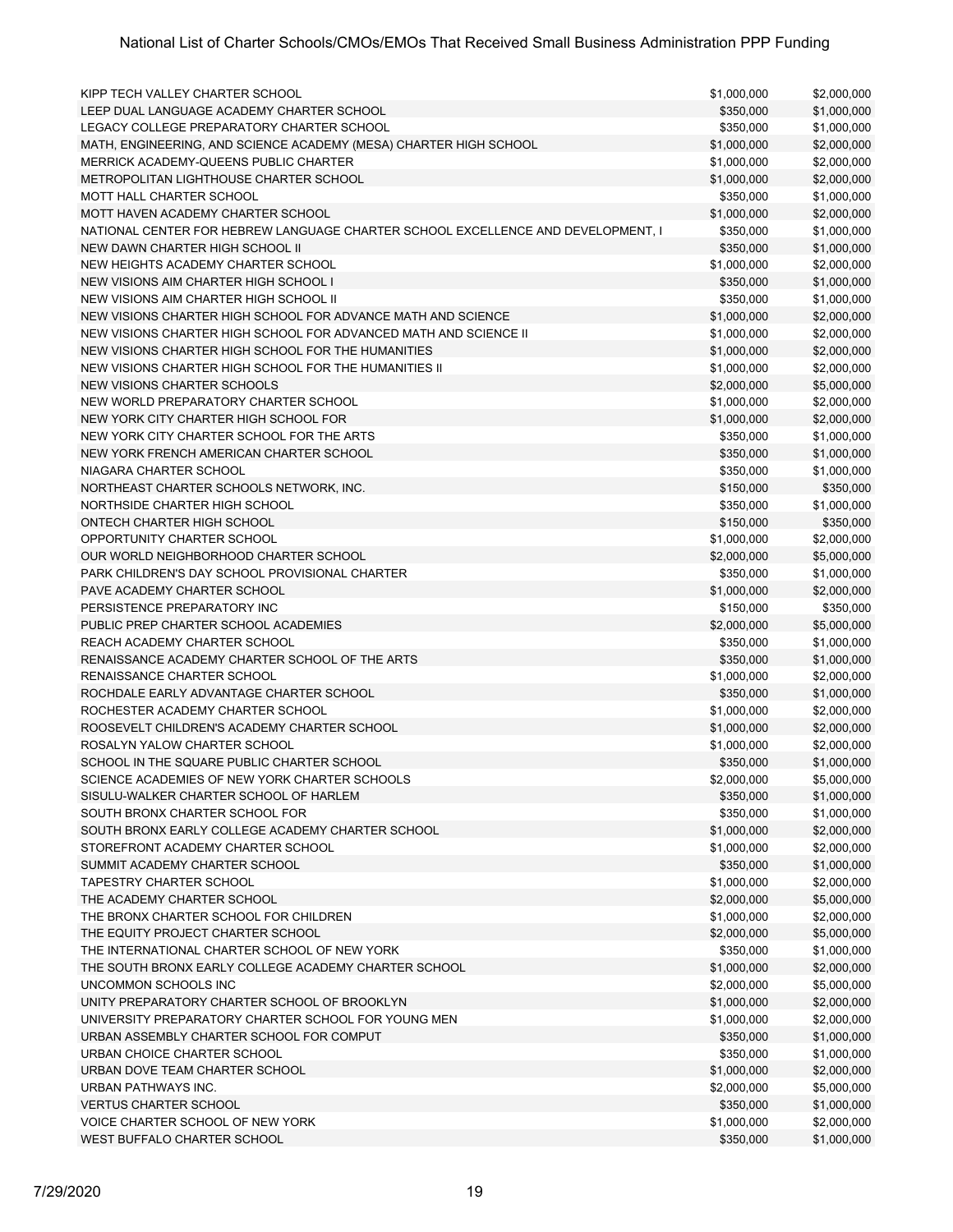| WESTMINSTER COMMUNITY CHARTER SCHOOL<br>\$1,000,000<br>\$2,000,000<br>WILLIAMSBURG CHARTER HIGH SCHOOL<br>\$2,000,000<br>\$5,000,000<br>ZETA CHARTER SCHOOLS, INC.<br>\$150,000<br>\$350,000<br><b>RANGE TOTALS</b><br>\$124,000,000<br>\$288,200,000<br><b>LOAN RANGE</b><br><b>NORTH CAROLINA</b><br>ALPHA ACADEMY INC<br>\$350,000<br>\$1,000,000<br>ANDERSON CREEK CLUB CHARTER SCHOOL INC<br>\$150,000<br>\$350,000<br>APPRENTICE ACADEMY HIGH SCHOOL OF NORTH CAROLINA INC<br>\$150,000<br>\$350,000<br>ARISTOTLE PREPARATORY ACADEMY: A CHALLENGE FOUNDATION ACADEMY<br>\$150,000<br>\$350,000<br>BONNIE CONE CLASSICAL ACADEMY, INC.<br>\$150,000<br>\$350,000<br>CARTER COMMUNITY CHARTER SCHOOL, INC.<br>\$150,000<br>\$350,000<br>CENTRAL PARK SCHOOL FOR CHILDREN<br>\$1,000,000<br>\$2,000,000<br>CHARLOTTE LAB SCHOOL, INC.<br>\$350,000<br>\$1,000,000<br>CHARLOTTE SECONDARY SCHOOL INC<br>\$350,000<br>\$1,000,000<br>CHARTER DAY SCHOOL, INC.<br>\$1,000,000<br>\$2,000,000<br>CLASSICAL ACADEMIES CFA, INC.<br>\$350,000<br>\$1,000,000<br>DAVIDSON CHARTER ACADEMY, INC.<br>\$150,000<br>\$350,000<br>DURHAM COMMUNITY CHARTER SCHOOL (DBA: MAUREEN JOY CHARTER SCHOOL)<br>\$1,000,000<br>\$350,000<br>FERN LEAF COMMUNITY CHARTER SCHOOL<br>\$350,000<br>\$1,000,000<br>GIRLS LEADERSHIP ACADEMY OF WILMINGTON FOUNDATION<br>\$350,000<br>\$1,000,000<br><b>GLOBAL SCHOLARS ACADEMY</b><br>\$350,000<br>\$1,000,000<br>HENDERSON COLLEGIATE, INC.<br>\$1,000,000<br>\$2,000,000<br>INSTITUTE FOR THE DEVELOPMENT OF YOUNG LEADERS<br>\$150,000<br>\$350,000<br><b>INVEST COLLEGIATE: TRANSFORM</b><br>\$350,000<br>\$1,000,000<br><b>KIPP ENC</b><br>\$2,000,000<br>\$5,000,000<br>LAKE NORMAN CHARTER SCHOOL<br>\$1,000,000<br>\$2,000,000<br>LAKESIDE CHARTER ACADEMY<br>\$150,000<br>\$350,000<br>MOUNTAIN DISCOVERY CHARTER SCHOOL OF SWAIN COUNTY<br>\$150,000<br>\$350,000<br>NORTHEAST ACADEMY FOR AEROSPACE & ADVANCED TECHNOLOGIES<br>\$350,000<br>\$1,000,000<br>OXFORD PREPARATORY SCHOOL INC<br>\$350,000<br>\$1,000,000<br>PAUL R. BROWN LEADERSHIP ACADEMY, INC.<br>\$150,000<br>\$350,000<br>PINE LAKE PREPARATORY, INC.<br>\$1,000,000<br>\$350,000<br>PIONEER SPRINGS COMMUNITY SCHOOL INC<br>\$350,000<br>\$1,000,000<br><b>QUALITY EDUCATION ACADEMY</b><br>\$350,000<br>\$1,000,000<br>RALEIGH OAK CHARTER SCHOOL INC<br>\$150,000<br>\$350,000<br>REACHING ALL MINDS ACADEMY, INC.<br>\$350,000<br>\$1,000,000<br>ROXBORO COMMUNITY SCHOOL INC<br>\$350,000<br>\$1,000,000<br>SOCRATES ACADEMY, INC.<br>\$350,000<br>\$1,000,000<br>SOUTHEASTERN ACADEMY INC<br>\$150,000<br>\$350,000<br>SUGAR CREEK CHARTER SCHOOL<br>\$2,000,000<br>\$5,000,000<br>THE ARTS BASED SCHOOL<br>\$350,000<br>\$1,000,000<br>THE CARTER G WOODSON SCHOOL INC<br>\$350,000<br>\$1,000,000<br>THE COLLEGE PREPARATORY & LEADERSHIP ACADEMY<br>\$350,000<br>\$1,000,000<br>THE FRANKLIN SCHOOL OF INNOVATION, INC.<br>\$350,000<br>\$1,000,000<br>THE METROLINA REGIONAL SCHOLARS' ACADEMY, INC<br>\$350,000<br>\$1,000,000<br>THE SUMMIT CHARTER SCHOOL, INC.<br>\$350,000<br>\$1,000,000<br>TORCHLIGHT ACADEMY SCHOOLS, LLC<br>\$150,000<br>\$350,000<br>TRIAD MATH AND SCIENCE ACADEMY COMPANY<br>\$2,000,000<br>\$5,000,000<br>TRIANGLE EDUCATION ORGANIZATION<br>\$350,000<br>\$1,000,000<br>UNION DAY SCHOOL, INC<br>\$350,000<br>\$1,000,000<br>UNITY CLASSICAL CHARTER SCHOOL<br>\$150,000<br>\$350,000<br>UPROAR LEADERSHIP ACADEMY<br>\$150,000<br>\$350,000<br>WOODS CHARTER SCHOOL COMPANY<br>\$150,000<br>\$350,000<br><b>RANGE TOTALS</b><br>\$21,150,000<br>\$53,600,000 | WESTERN NEW YORK MARITIME CHARTER SCHOOL | \$350,000 | \$1,000,000 |
|--------------------------------------------------------------------------------------------------------------------------------------------------------------------------------------------------------------------------------------------------------------------------------------------------------------------------------------------------------------------------------------------------------------------------------------------------------------------------------------------------------------------------------------------------------------------------------------------------------------------------------------------------------------------------------------------------------------------------------------------------------------------------------------------------------------------------------------------------------------------------------------------------------------------------------------------------------------------------------------------------------------------------------------------------------------------------------------------------------------------------------------------------------------------------------------------------------------------------------------------------------------------------------------------------------------------------------------------------------------------------------------------------------------------------------------------------------------------------------------------------------------------------------------------------------------------------------------------------------------------------------------------------------------------------------------------------------------------------------------------------------------------------------------------------------------------------------------------------------------------------------------------------------------------------------------------------------------------------------------------------------------------------------------------------------------------------------------------------------------------------------------------------------------------------------------------------------------------------------------------------------------------------------------------------------------------------------------------------------------------------------------------------------------------------------------------------------------------------------------------------------------------------------------------------------------------------------------------------------------------------------------------------------------------------------------------------------------------------------------------------------------------------------------------------------------------------------------------------------------------------------------------------------------------------------------------------------------------------------------------------------------------------------------------------------------------------------------------------------------------------------------------------------------------------------------------------------------------------------------------------------------------------------------------------------------------------------------------------------------------------------------------------------------------------------------------------------------------------------------------------------------------------------------------------------------------------------------------------------------|------------------------------------------|-----------|-------------|
|                                                                                                                                                                                                                                                                                                                                                                                                                                                                                                                                                                                                                                                                                                                                                                                                                                                                                                                                                                                                                                                                                                                                                                                                                                                                                                                                                                                                                                                                                                                                                                                                                                                                                                                                                                                                                                                                                                                                                                                                                                                                                                                                                                                                                                                                                                                                                                                                                                                                                                                                                                                                                                                                                                                                                                                                                                                                                                                                                                                                                                                                                                                                                                                                                                                                                                                                                                                                                                                                                                                                                                                                              |                                          |           |             |
|                                                                                                                                                                                                                                                                                                                                                                                                                                                                                                                                                                                                                                                                                                                                                                                                                                                                                                                                                                                                                                                                                                                                                                                                                                                                                                                                                                                                                                                                                                                                                                                                                                                                                                                                                                                                                                                                                                                                                                                                                                                                                                                                                                                                                                                                                                                                                                                                                                                                                                                                                                                                                                                                                                                                                                                                                                                                                                                                                                                                                                                                                                                                                                                                                                                                                                                                                                                                                                                                                                                                                                                                              |                                          |           |             |
|                                                                                                                                                                                                                                                                                                                                                                                                                                                                                                                                                                                                                                                                                                                                                                                                                                                                                                                                                                                                                                                                                                                                                                                                                                                                                                                                                                                                                                                                                                                                                                                                                                                                                                                                                                                                                                                                                                                                                                                                                                                                                                                                                                                                                                                                                                                                                                                                                                                                                                                                                                                                                                                                                                                                                                                                                                                                                                                                                                                                                                                                                                                                                                                                                                                                                                                                                                                                                                                                                                                                                                                                              |                                          |           |             |
|                                                                                                                                                                                                                                                                                                                                                                                                                                                                                                                                                                                                                                                                                                                                                                                                                                                                                                                                                                                                                                                                                                                                                                                                                                                                                                                                                                                                                                                                                                                                                                                                                                                                                                                                                                                                                                                                                                                                                                                                                                                                                                                                                                                                                                                                                                                                                                                                                                                                                                                                                                                                                                                                                                                                                                                                                                                                                                                                                                                                                                                                                                                                                                                                                                                                                                                                                                                                                                                                                                                                                                                                              |                                          |           |             |
|                                                                                                                                                                                                                                                                                                                                                                                                                                                                                                                                                                                                                                                                                                                                                                                                                                                                                                                                                                                                                                                                                                                                                                                                                                                                                                                                                                                                                                                                                                                                                                                                                                                                                                                                                                                                                                                                                                                                                                                                                                                                                                                                                                                                                                                                                                                                                                                                                                                                                                                                                                                                                                                                                                                                                                                                                                                                                                                                                                                                                                                                                                                                                                                                                                                                                                                                                                                                                                                                                                                                                                                                              |                                          |           |             |
|                                                                                                                                                                                                                                                                                                                                                                                                                                                                                                                                                                                                                                                                                                                                                                                                                                                                                                                                                                                                                                                                                                                                                                                                                                                                                                                                                                                                                                                                                                                                                                                                                                                                                                                                                                                                                                                                                                                                                                                                                                                                                                                                                                                                                                                                                                                                                                                                                                                                                                                                                                                                                                                                                                                                                                                                                                                                                                                                                                                                                                                                                                                                                                                                                                                                                                                                                                                                                                                                                                                                                                                                              |                                          |           |             |
|                                                                                                                                                                                                                                                                                                                                                                                                                                                                                                                                                                                                                                                                                                                                                                                                                                                                                                                                                                                                                                                                                                                                                                                                                                                                                                                                                                                                                                                                                                                                                                                                                                                                                                                                                                                                                                                                                                                                                                                                                                                                                                                                                                                                                                                                                                                                                                                                                                                                                                                                                                                                                                                                                                                                                                                                                                                                                                                                                                                                                                                                                                                                                                                                                                                                                                                                                                                                                                                                                                                                                                                                              |                                          |           |             |
|                                                                                                                                                                                                                                                                                                                                                                                                                                                                                                                                                                                                                                                                                                                                                                                                                                                                                                                                                                                                                                                                                                                                                                                                                                                                                                                                                                                                                                                                                                                                                                                                                                                                                                                                                                                                                                                                                                                                                                                                                                                                                                                                                                                                                                                                                                                                                                                                                                                                                                                                                                                                                                                                                                                                                                                                                                                                                                                                                                                                                                                                                                                                                                                                                                                                                                                                                                                                                                                                                                                                                                                                              |                                          |           |             |
|                                                                                                                                                                                                                                                                                                                                                                                                                                                                                                                                                                                                                                                                                                                                                                                                                                                                                                                                                                                                                                                                                                                                                                                                                                                                                                                                                                                                                                                                                                                                                                                                                                                                                                                                                                                                                                                                                                                                                                                                                                                                                                                                                                                                                                                                                                                                                                                                                                                                                                                                                                                                                                                                                                                                                                                                                                                                                                                                                                                                                                                                                                                                                                                                                                                                                                                                                                                                                                                                                                                                                                                                              |                                          |           |             |
|                                                                                                                                                                                                                                                                                                                                                                                                                                                                                                                                                                                                                                                                                                                                                                                                                                                                                                                                                                                                                                                                                                                                                                                                                                                                                                                                                                                                                                                                                                                                                                                                                                                                                                                                                                                                                                                                                                                                                                                                                                                                                                                                                                                                                                                                                                                                                                                                                                                                                                                                                                                                                                                                                                                                                                                                                                                                                                                                                                                                                                                                                                                                                                                                                                                                                                                                                                                                                                                                                                                                                                                                              |                                          |           |             |
|                                                                                                                                                                                                                                                                                                                                                                                                                                                                                                                                                                                                                                                                                                                                                                                                                                                                                                                                                                                                                                                                                                                                                                                                                                                                                                                                                                                                                                                                                                                                                                                                                                                                                                                                                                                                                                                                                                                                                                                                                                                                                                                                                                                                                                                                                                                                                                                                                                                                                                                                                                                                                                                                                                                                                                                                                                                                                                                                                                                                                                                                                                                                                                                                                                                                                                                                                                                                                                                                                                                                                                                                              |                                          |           |             |
|                                                                                                                                                                                                                                                                                                                                                                                                                                                                                                                                                                                                                                                                                                                                                                                                                                                                                                                                                                                                                                                                                                                                                                                                                                                                                                                                                                                                                                                                                                                                                                                                                                                                                                                                                                                                                                                                                                                                                                                                                                                                                                                                                                                                                                                                                                                                                                                                                                                                                                                                                                                                                                                                                                                                                                                                                                                                                                                                                                                                                                                                                                                                                                                                                                                                                                                                                                                                                                                                                                                                                                                                              |                                          |           |             |
|                                                                                                                                                                                                                                                                                                                                                                                                                                                                                                                                                                                                                                                                                                                                                                                                                                                                                                                                                                                                                                                                                                                                                                                                                                                                                                                                                                                                                                                                                                                                                                                                                                                                                                                                                                                                                                                                                                                                                                                                                                                                                                                                                                                                                                                                                                                                                                                                                                                                                                                                                                                                                                                                                                                                                                                                                                                                                                                                                                                                                                                                                                                                                                                                                                                                                                                                                                                                                                                                                                                                                                                                              |                                          |           |             |
|                                                                                                                                                                                                                                                                                                                                                                                                                                                                                                                                                                                                                                                                                                                                                                                                                                                                                                                                                                                                                                                                                                                                                                                                                                                                                                                                                                                                                                                                                                                                                                                                                                                                                                                                                                                                                                                                                                                                                                                                                                                                                                                                                                                                                                                                                                                                                                                                                                                                                                                                                                                                                                                                                                                                                                                                                                                                                                                                                                                                                                                                                                                                                                                                                                                                                                                                                                                                                                                                                                                                                                                                              |                                          |           |             |
|                                                                                                                                                                                                                                                                                                                                                                                                                                                                                                                                                                                                                                                                                                                                                                                                                                                                                                                                                                                                                                                                                                                                                                                                                                                                                                                                                                                                                                                                                                                                                                                                                                                                                                                                                                                                                                                                                                                                                                                                                                                                                                                                                                                                                                                                                                                                                                                                                                                                                                                                                                                                                                                                                                                                                                                                                                                                                                                                                                                                                                                                                                                                                                                                                                                                                                                                                                                                                                                                                                                                                                                                              |                                          |           |             |
|                                                                                                                                                                                                                                                                                                                                                                                                                                                                                                                                                                                                                                                                                                                                                                                                                                                                                                                                                                                                                                                                                                                                                                                                                                                                                                                                                                                                                                                                                                                                                                                                                                                                                                                                                                                                                                                                                                                                                                                                                                                                                                                                                                                                                                                                                                                                                                                                                                                                                                                                                                                                                                                                                                                                                                                                                                                                                                                                                                                                                                                                                                                                                                                                                                                                                                                                                                                                                                                                                                                                                                                                              |                                          |           |             |
|                                                                                                                                                                                                                                                                                                                                                                                                                                                                                                                                                                                                                                                                                                                                                                                                                                                                                                                                                                                                                                                                                                                                                                                                                                                                                                                                                                                                                                                                                                                                                                                                                                                                                                                                                                                                                                                                                                                                                                                                                                                                                                                                                                                                                                                                                                                                                                                                                                                                                                                                                                                                                                                                                                                                                                                                                                                                                                                                                                                                                                                                                                                                                                                                                                                                                                                                                                                                                                                                                                                                                                                                              |                                          |           |             |
|                                                                                                                                                                                                                                                                                                                                                                                                                                                                                                                                                                                                                                                                                                                                                                                                                                                                                                                                                                                                                                                                                                                                                                                                                                                                                                                                                                                                                                                                                                                                                                                                                                                                                                                                                                                                                                                                                                                                                                                                                                                                                                                                                                                                                                                                                                                                                                                                                                                                                                                                                                                                                                                                                                                                                                                                                                                                                                                                                                                                                                                                                                                                                                                                                                                                                                                                                                                                                                                                                                                                                                                                              |                                          |           |             |
|                                                                                                                                                                                                                                                                                                                                                                                                                                                                                                                                                                                                                                                                                                                                                                                                                                                                                                                                                                                                                                                                                                                                                                                                                                                                                                                                                                                                                                                                                                                                                                                                                                                                                                                                                                                                                                                                                                                                                                                                                                                                                                                                                                                                                                                                                                                                                                                                                                                                                                                                                                                                                                                                                                                                                                                                                                                                                                                                                                                                                                                                                                                                                                                                                                                                                                                                                                                                                                                                                                                                                                                                              |                                          |           |             |
|                                                                                                                                                                                                                                                                                                                                                                                                                                                                                                                                                                                                                                                                                                                                                                                                                                                                                                                                                                                                                                                                                                                                                                                                                                                                                                                                                                                                                                                                                                                                                                                                                                                                                                                                                                                                                                                                                                                                                                                                                                                                                                                                                                                                                                                                                                                                                                                                                                                                                                                                                                                                                                                                                                                                                                                                                                                                                                                                                                                                                                                                                                                                                                                                                                                                                                                                                                                                                                                                                                                                                                                                              |                                          |           |             |
|                                                                                                                                                                                                                                                                                                                                                                                                                                                                                                                                                                                                                                                                                                                                                                                                                                                                                                                                                                                                                                                                                                                                                                                                                                                                                                                                                                                                                                                                                                                                                                                                                                                                                                                                                                                                                                                                                                                                                                                                                                                                                                                                                                                                                                                                                                                                                                                                                                                                                                                                                                                                                                                                                                                                                                                                                                                                                                                                                                                                                                                                                                                                                                                                                                                                                                                                                                                                                                                                                                                                                                                                              |                                          |           |             |
|                                                                                                                                                                                                                                                                                                                                                                                                                                                                                                                                                                                                                                                                                                                                                                                                                                                                                                                                                                                                                                                                                                                                                                                                                                                                                                                                                                                                                                                                                                                                                                                                                                                                                                                                                                                                                                                                                                                                                                                                                                                                                                                                                                                                                                                                                                                                                                                                                                                                                                                                                                                                                                                                                                                                                                                                                                                                                                                                                                                                                                                                                                                                                                                                                                                                                                                                                                                                                                                                                                                                                                                                              |                                          |           |             |
|                                                                                                                                                                                                                                                                                                                                                                                                                                                                                                                                                                                                                                                                                                                                                                                                                                                                                                                                                                                                                                                                                                                                                                                                                                                                                                                                                                                                                                                                                                                                                                                                                                                                                                                                                                                                                                                                                                                                                                                                                                                                                                                                                                                                                                                                                                                                                                                                                                                                                                                                                                                                                                                                                                                                                                                                                                                                                                                                                                                                                                                                                                                                                                                                                                                                                                                                                                                                                                                                                                                                                                                                              |                                          |           |             |
|                                                                                                                                                                                                                                                                                                                                                                                                                                                                                                                                                                                                                                                                                                                                                                                                                                                                                                                                                                                                                                                                                                                                                                                                                                                                                                                                                                                                                                                                                                                                                                                                                                                                                                                                                                                                                                                                                                                                                                                                                                                                                                                                                                                                                                                                                                                                                                                                                                                                                                                                                                                                                                                                                                                                                                                                                                                                                                                                                                                                                                                                                                                                                                                                                                                                                                                                                                                                                                                                                                                                                                                                              |                                          |           |             |
|                                                                                                                                                                                                                                                                                                                                                                                                                                                                                                                                                                                                                                                                                                                                                                                                                                                                                                                                                                                                                                                                                                                                                                                                                                                                                                                                                                                                                                                                                                                                                                                                                                                                                                                                                                                                                                                                                                                                                                                                                                                                                                                                                                                                                                                                                                                                                                                                                                                                                                                                                                                                                                                                                                                                                                                                                                                                                                                                                                                                                                                                                                                                                                                                                                                                                                                                                                                                                                                                                                                                                                                                              |                                          |           |             |
|                                                                                                                                                                                                                                                                                                                                                                                                                                                                                                                                                                                                                                                                                                                                                                                                                                                                                                                                                                                                                                                                                                                                                                                                                                                                                                                                                                                                                                                                                                                                                                                                                                                                                                                                                                                                                                                                                                                                                                                                                                                                                                                                                                                                                                                                                                                                                                                                                                                                                                                                                                                                                                                                                                                                                                                                                                                                                                                                                                                                                                                                                                                                                                                                                                                                                                                                                                                                                                                                                                                                                                                                              |                                          |           |             |
|                                                                                                                                                                                                                                                                                                                                                                                                                                                                                                                                                                                                                                                                                                                                                                                                                                                                                                                                                                                                                                                                                                                                                                                                                                                                                                                                                                                                                                                                                                                                                                                                                                                                                                                                                                                                                                                                                                                                                                                                                                                                                                                                                                                                                                                                                                                                                                                                                                                                                                                                                                                                                                                                                                                                                                                                                                                                                                                                                                                                                                                                                                                                                                                                                                                                                                                                                                                                                                                                                                                                                                                                              |                                          |           |             |
|                                                                                                                                                                                                                                                                                                                                                                                                                                                                                                                                                                                                                                                                                                                                                                                                                                                                                                                                                                                                                                                                                                                                                                                                                                                                                                                                                                                                                                                                                                                                                                                                                                                                                                                                                                                                                                                                                                                                                                                                                                                                                                                                                                                                                                                                                                                                                                                                                                                                                                                                                                                                                                                                                                                                                                                                                                                                                                                                                                                                                                                                                                                                                                                                                                                                                                                                                                                                                                                                                                                                                                                                              |                                          |           |             |
|                                                                                                                                                                                                                                                                                                                                                                                                                                                                                                                                                                                                                                                                                                                                                                                                                                                                                                                                                                                                                                                                                                                                                                                                                                                                                                                                                                                                                                                                                                                                                                                                                                                                                                                                                                                                                                                                                                                                                                                                                                                                                                                                                                                                                                                                                                                                                                                                                                                                                                                                                                                                                                                                                                                                                                                                                                                                                                                                                                                                                                                                                                                                                                                                                                                                                                                                                                                                                                                                                                                                                                                                              |                                          |           |             |
|                                                                                                                                                                                                                                                                                                                                                                                                                                                                                                                                                                                                                                                                                                                                                                                                                                                                                                                                                                                                                                                                                                                                                                                                                                                                                                                                                                                                                                                                                                                                                                                                                                                                                                                                                                                                                                                                                                                                                                                                                                                                                                                                                                                                                                                                                                                                                                                                                                                                                                                                                                                                                                                                                                                                                                                                                                                                                                                                                                                                                                                                                                                                                                                                                                                                                                                                                                                                                                                                                                                                                                                                              |                                          |           |             |
|                                                                                                                                                                                                                                                                                                                                                                                                                                                                                                                                                                                                                                                                                                                                                                                                                                                                                                                                                                                                                                                                                                                                                                                                                                                                                                                                                                                                                                                                                                                                                                                                                                                                                                                                                                                                                                                                                                                                                                                                                                                                                                                                                                                                                                                                                                                                                                                                                                                                                                                                                                                                                                                                                                                                                                                                                                                                                                                                                                                                                                                                                                                                                                                                                                                                                                                                                                                                                                                                                                                                                                                                              |                                          |           |             |
|                                                                                                                                                                                                                                                                                                                                                                                                                                                                                                                                                                                                                                                                                                                                                                                                                                                                                                                                                                                                                                                                                                                                                                                                                                                                                                                                                                                                                                                                                                                                                                                                                                                                                                                                                                                                                                                                                                                                                                                                                                                                                                                                                                                                                                                                                                                                                                                                                                                                                                                                                                                                                                                                                                                                                                                                                                                                                                                                                                                                                                                                                                                                                                                                                                                                                                                                                                                                                                                                                                                                                                                                              |                                          |           |             |
|                                                                                                                                                                                                                                                                                                                                                                                                                                                                                                                                                                                                                                                                                                                                                                                                                                                                                                                                                                                                                                                                                                                                                                                                                                                                                                                                                                                                                                                                                                                                                                                                                                                                                                                                                                                                                                                                                                                                                                                                                                                                                                                                                                                                                                                                                                                                                                                                                                                                                                                                                                                                                                                                                                                                                                                                                                                                                                                                                                                                                                                                                                                                                                                                                                                                                                                                                                                                                                                                                                                                                                                                              |                                          |           |             |
|                                                                                                                                                                                                                                                                                                                                                                                                                                                                                                                                                                                                                                                                                                                                                                                                                                                                                                                                                                                                                                                                                                                                                                                                                                                                                                                                                                                                                                                                                                                                                                                                                                                                                                                                                                                                                                                                                                                                                                                                                                                                                                                                                                                                                                                                                                                                                                                                                                                                                                                                                                                                                                                                                                                                                                                                                                                                                                                                                                                                                                                                                                                                                                                                                                                                                                                                                                                                                                                                                                                                                                                                              |                                          |           |             |
|                                                                                                                                                                                                                                                                                                                                                                                                                                                                                                                                                                                                                                                                                                                                                                                                                                                                                                                                                                                                                                                                                                                                                                                                                                                                                                                                                                                                                                                                                                                                                                                                                                                                                                                                                                                                                                                                                                                                                                                                                                                                                                                                                                                                                                                                                                                                                                                                                                                                                                                                                                                                                                                                                                                                                                                                                                                                                                                                                                                                                                                                                                                                                                                                                                                                                                                                                                                                                                                                                                                                                                                                              |                                          |           |             |
|                                                                                                                                                                                                                                                                                                                                                                                                                                                                                                                                                                                                                                                                                                                                                                                                                                                                                                                                                                                                                                                                                                                                                                                                                                                                                                                                                                                                                                                                                                                                                                                                                                                                                                                                                                                                                                                                                                                                                                                                                                                                                                                                                                                                                                                                                                                                                                                                                                                                                                                                                                                                                                                                                                                                                                                                                                                                                                                                                                                                                                                                                                                                                                                                                                                                                                                                                                                                                                                                                                                                                                                                              |                                          |           |             |
|                                                                                                                                                                                                                                                                                                                                                                                                                                                                                                                                                                                                                                                                                                                                                                                                                                                                                                                                                                                                                                                                                                                                                                                                                                                                                                                                                                                                                                                                                                                                                                                                                                                                                                                                                                                                                                                                                                                                                                                                                                                                                                                                                                                                                                                                                                                                                                                                                                                                                                                                                                                                                                                                                                                                                                                                                                                                                                                                                                                                                                                                                                                                                                                                                                                                                                                                                                                                                                                                                                                                                                                                              |                                          |           |             |
|                                                                                                                                                                                                                                                                                                                                                                                                                                                                                                                                                                                                                                                                                                                                                                                                                                                                                                                                                                                                                                                                                                                                                                                                                                                                                                                                                                                                                                                                                                                                                                                                                                                                                                                                                                                                                                                                                                                                                                                                                                                                                                                                                                                                                                                                                                                                                                                                                                                                                                                                                                                                                                                                                                                                                                                                                                                                                                                                                                                                                                                                                                                                                                                                                                                                                                                                                                                                                                                                                                                                                                                                              |                                          |           |             |
|                                                                                                                                                                                                                                                                                                                                                                                                                                                                                                                                                                                                                                                                                                                                                                                                                                                                                                                                                                                                                                                                                                                                                                                                                                                                                                                                                                                                                                                                                                                                                                                                                                                                                                                                                                                                                                                                                                                                                                                                                                                                                                                                                                                                                                                                                                                                                                                                                                                                                                                                                                                                                                                                                                                                                                                                                                                                                                                                                                                                                                                                                                                                                                                                                                                                                                                                                                                                                                                                                                                                                                                                              |                                          |           |             |
|                                                                                                                                                                                                                                                                                                                                                                                                                                                                                                                                                                                                                                                                                                                                                                                                                                                                                                                                                                                                                                                                                                                                                                                                                                                                                                                                                                                                                                                                                                                                                                                                                                                                                                                                                                                                                                                                                                                                                                                                                                                                                                                                                                                                                                                                                                                                                                                                                                                                                                                                                                                                                                                                                                                                                                                                                                                                                                                                                                                                                                                                                                                                                                                                                                                                                                                                                                                                                                                                                                                                                                                                              |                                          |           |             |
|                                                                                                                                                                                                                                                                                                                                                                                                                                                                                                                                                                                                                                                                                                                                                                                                                                                                                                                                                                                                                                                                                                                                                                                                                                                                                                                                                                                                                                                                                                                                                                                                                                                                                                                                                                                                                                                                                                                                                                                                                                                                                                                                                                                                                                                                                                                                                                                                                                                                                                                                                                                                                                                                                                                                                                                                                                                                                                                                                                                                                                                                                                                                                                                                                                                                                                                                                                                                                                                                                                                                                                                                              |                                          |           |             |
|                                                                                                                                                                                                                                                                                                                                                                                                                                                                                                                                                                                                                                                                                                                                                                                                                                                                                                                                                                                                                                                                                                                                                                                                                                                                                                                                                                                                                                                                                                                                                                                                                                                                                                                                                                                                                                                                                                                                                                                                                                                                                                                                                                                                                                                                                                                                                                                                                                                                                                                                                                                                                                                                                                                                                                                                                                                                                                                                                                                                                                                                                                                                                                                                                                                                                                                                                                                                                                                                                                                                                                                                              |                                          |           |             |
|                                                                                                                                                                                                                                                                                                                                                                                                                                                                                                                                                                                                                                                                                                                                                                                                                                                                                                                                                                                                                                                                                                                                                                                                                                                                                                                                                                                                                                                                                                                                                                                                                                                                                                                                                                                                                                                                                                                                                                                                                                                                                                                                                                                                                                                                                                                                                                                                                                                                                                                                                                                                                                                                                                                                                                                                                                                                                                                                                                                                                                                                                                                                                                                                                                                                                                                                                                                                                                                                                                                                                                                                              |                                          |           |             |
|                                                                                                                                                                                                                                                                                                                                                                                                                                                                                                                                                                                                                                                                                                                                                                                                                                                                                                                                                                                                                                                                                                                                                                                                                                                                                                                                                                                                                                                                                                                                                                                                                                                                                                                                                                                                                                                                                                                                                                                                                                                                                                                                                                                                                                                                                                                                                                                                                                                                                                                                                                                                                                                                                                                                                                                                                                                                                                                                                                                                                                                                                                                                                                                                                                                                                                                                                                                                                                                                                                                                                                                                              |                                          |           |             |
|                                                                                                                                                                                                                                                                                                                                                                                                                                                                                                                                                                                                                                                                                                                                                                                                                                                                                                                                                                                                                                                                                                                                                                                                                                                                                                                                                                                                                                                                                                                                                                                                                                                                                                                                                                                                                                                                                                                                                                                                                                                                                                                                                                                                                                                                                                                                                                                                                                                                                                                                                                                                                                                                                                                                                                                                                                                                                                                                                                                                                                                                                                                                                                                                                                                                                                                                                                                                                                                                                                                                                                                                              |                                          |           |             |
|                                                                                                                                                                                                                                                                                                                                                                                                                                                                                                                                                                                                                                                                                                                                                                                                                                                                                                                                                                                                                                                                                                                                                                                                                                                                                                                                                                                                                                                                                                                                                                                                                                                                                                                                                                                                                                                                                                                                                                                                                                                                                                                                                                                                                                                                                                                                                                                                                                                                                                                                                                                                                                                                                                                                                                                                                                                                                                                                                                                                                                                                                                                                                                                                                                                                                                                                                                                                                                                                                                                                                                                                              |                                          |           |             |
|                                                                                                                                                                                                                                                                                                                                                                                                                                                                                                                                                                                                                                                                                                                                                                                                                                                                                                                                                                                                                                                                                                                                                                                                                                                                                                                                                                                                                                                                                                                                                                                                                                                                                                                                                                                                                                                                                                                                                                                                                                                                                                                                                                                                                                                                                                                                                                                                                                                                                                                                                                                                                                                                                                                                                                                                                                                                                                                                                                                                                                                                                                                                                                                                                                                                                                                                                                                                                                                                                                                                                                                                              |                                          |           |             |
|                                                                                                                                                                                                                                                                                                                                                                                                                                                                                                                                                                                                                                                                                                                                                                                                                                                                                                                                                                                                                                                                                                                                                                                                                                                                                                                                                                                                                                                                                                                                                                                                                                                                                                                                                                                                                                                                                                                                                                                                                                                                                                                                                                                                                                                                                                                                                                                                                                                                                                                                                                                                                                                                                                                                                                                                                                                                                                                                                                                                                                                                                                                                                                                                                                                                                                                                                                                                                                                                                                                                                                                                              |                                          |           |             |
|                                                                                                                                                                                                                                                                                                                                                                                                                                                                                                                                                                                                                                                                                                                                                                                                                                                                                                                                                                                                                                                                                                                                                                                                                                                                                                                                                                                                                                                                                                                                                                                                                                                                                                                                                                                                                                                                                                                                                                                                                                                                                                                                                                                                                                                                                                                                                                                                                                                                                                                                                                                                                                                                                                                                                                                                                                                                                                                                                                                                                                                                                                                                                                                                                                                                                                                                                                                                                                                                                                                                                                                                              |                                          |           |             |
|                                                                                                                                                                                                                                                                                                                                                                                                                                                                                                                                                                                                                                                                                                                                                                                                                                                                                                                                                                                                                                                                                                                                                                                                                                                                                                                                                                                                                                                                                                                                                                                                                                                                                                                                                                                                                                                                                                                                                                                                                                                                                                                                                                                                                                                                                                                                                                                                                                                                                                                                                                                                                                                                                                                                                                                                                                                                                                                                                                                                                                                                                                                                                                                                                                                                                                                                                                                                                                                                                                                                                                                                              |                                          |           |             |
|                                                                                                                                                                                                                                                                                                                                                                                                                                                                                                                                                                                                                                                                                                                                                                                                                                                                                                                                                                                                                                                                                                                                                                                                                                                                                                                                                                                                                                                                                                                                                                                                                                                                                                                                                                                                                                                                                                                                                                                                                                                                                                                                                                                                                                                                                                                                                                                                                                                                                                                                                                                                                                                                                                                                                                                                                                                                                                                                                                                                                                                                                                                                                                                                                                                                                                                                                                                                                                                                                                                                                                                                              |                                          |           |             |
|                                                                                                                                                                                                                                                                                                                                                                                                                                                                                                                                                                                                                                                                                                                                                                                                                                                                                                                                                                                                                                                                                                                                                                                                                                                                                                                                                                                                                                                                                                                                                                                                                                                                                                                                                                                                                                                                                                                                                                                                                                                                                                                                                                                                                                                                                                                                                                                                                                                                                                                                                                                                                                                                                                                                                                                                                                                                                                                                                                                                                                                                                                                                                                                                                                                                                                                                                                                                                                                                                                                                                                                                              |                                          |           |             |
|                                                                                                                                                                                                                                                                                                                                                                                                                                                                                                                                                                                                                                                                                                                                                                                                                                                                                                                                                                                                                                                                                                                                                                                                                                                                                                                                                                                                                                                                                                                                                                                                                                                                                                                                                                                                                                                                                                                                                                                                                                                                                                                                                                                                                                                                                                                                                                                                                                                                                                                                                                                                                                                                                                                                                                                                                                                                                                                                                                                                                                                                                                                                                                                                                                                                                                                                                                                                                                                                                                                                                                                                              |                                          |           |             |
|                                                                                                                                                                                                                                                                                                                                                                                                                                                                                                                                                                                                                                                                                                                                                                                                                                                                                                                                                                                                                                                                                                                                                                                                                                                                                                                                                                                                                                                                                                                                                                                                                                                                                                                                                                                                                                                                                                                                                                                                                                                                                                                                                                                                                                                                                                                                                                                                                                                                                                                                                                                                                                                                                                                                                                                                                                                                                                                                                                                                                                                                                                                                                                                                                                                                                                                                                                                                                                                                                                                                                                                                              |                                          |           |             |
|                                                                                                                                                                                                                                                                                                                                                                                                                                                                                                                                                                                                                                                                                                                                                                                                                                                                                                                                                                                                                                                                                                                                                                                                                                                                                                                                                                                                                                                                                                                                                                                                                                                                                                                                                                                                                                                                                                                                                                                                                                                                                                                                                                                                                                                                                                                                                                                                                                                                                                                                                                                                                                                                                                                                                                                                                                                                                                                                                                                                                                                                                                                                                                                                                                                                                                                                                                                                                                                                                                                                                                                                              |                                          |           |             |
|                                                                                                                                                                                                                                                                                                                                                                                                                                                                                                                                                                                                                                                                                                                                                                                                                                                                                                                                                                                                                                                                                                                                                                                                                                                                                                                                                                                                                                                                                                                                                                                                                                                                                                                                                                                                                                                                                                                                                                                                                                                                                                                                                                                                                                                                                                                                                                                                                                                                                                                                                                                                                                                                                                                                                                                                                                                                                                                                                                                                                                                                                                                                                                                                                                                                                                                                                                                                                                                                                                                                                                                                              |                                          |           |             |

| <b>OHIO</b>                           | <b>LOAN RANGE</b> |           |
|---------------------------------------|-------------------|-----------|
| ACADEMY FOR EDUCATIONAL EXCELLENCE    | \$150,000         | \$350,000 |
| ACADEMY FOR URBAN SCHOLARS YOUNGSTOWN | \$150,000         | \$350,000 |
| ACHIEVE CAREER PREPARATORY ACADEMY    | \$150,000         | \$350,000 |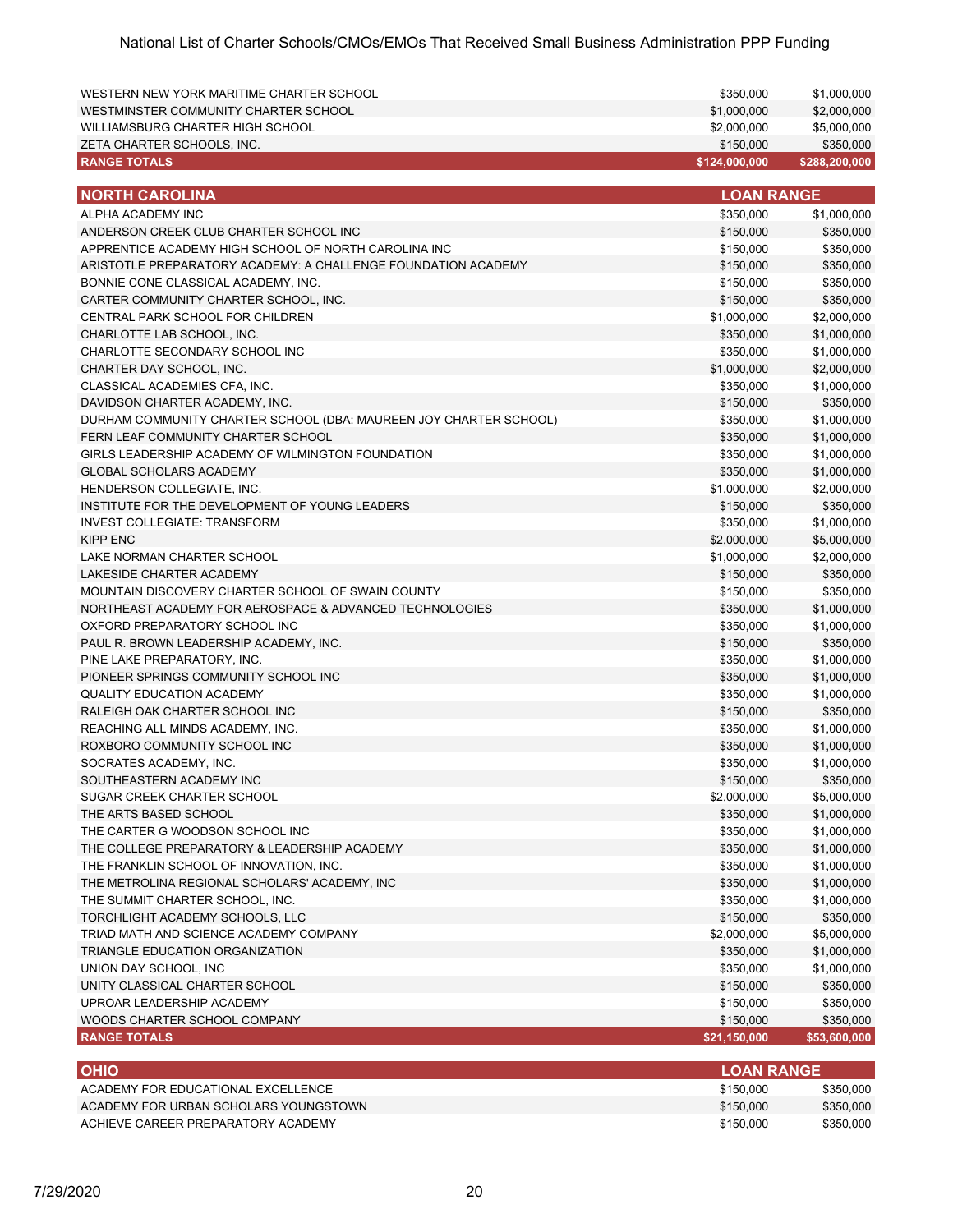| <b>BIO-MED SCIENCE ACADEMY</b>                       | \$350,000   | \$1,000,000 |
|------------------------------------------------------|-------------|-------------|
| BREAKTHROUGH CHARTER SCHOOLS                         | \$350,000   | \$1,000,000 |
| BUCKEYE ON-LINE SCHOOL FOR SUCCESS                   | \$350,000   | \$1,000,000 |
| CINCINNATI COLLEGE PREPARATORY ACADEMY               | \$1,000,000 | \$2,000,000 |
| CINCINNATI COLLEGE PREPARATORY ACADEMY EAST          | \$1,000,000 | \$2,000,000 |
| CITIZENS ACADEMY EAST                                | \$350,000   | \$1,000,000 |
| CITIZENS ACADEMY SOUTHEAST                           | \$350,000   | \$1,000,000 |
| CITIZENS LEADERSHIP ACADEMY                          | \$350,000   | \$1,000,000 |
| CITIZENS LEADERSHIP ACADEMY EAST                     | \$150,000   | \$350,000   |
| CITIZENS' ACADEMY                                    | \$350,000   | \$1,000,000 |
| CITY DAY COMMUNITY SCHOOL                            | \$150,000   | \$350,000   |
| <b>COLUMBUS COLLEGIATE ACADEMY</b>                   | \$350,000   | \$1,000,000 |
| COLUMBUS COLLEGIATE ACADEMY - WEST                   | \$150,000   | \$350,000   |
| CONSTELLATION SCHOOLS: CAPITAL ELEMENTARY            | \$150,000   | \$350,000   |
| CONSTELLATION SCHOOLS: ELYRIA COMMUNITY              | \$350,000   | \$1,000,000 |
| CONSTELLATION SCHOOLS: LORAIN COMMUNITY ELEMENTARY   | \$150,000   | \$350,000   |
| CONSTELLATION SCHOOLS: MADISON COMMUNITY ELEMENTARY  | \$350,000   | \$1,000,000 |
| CONSTELLATION SCHOOLS: OLD BROOKLYN COMMUNITY MIDDLE | \$150,000   | \$350,000   |
| <b>CONSTELLATION SCHOOLS: PARMA COMMUNITY</b>        | \$1,000,000 | \$2,000,000 |
| CONSTELLATION SCHOOLS: PURITAS COMMUNITY ELEMENTARY  | \$150,000   | \$350,000   |
| CONSTELLATION SCHOOLS: PURITAS COMMUNITY MIDDLE      | \$150,000   | \$350,000   |
| CONSTELLATION SCHOOLS: WESTPARK COMMUNITY MIDDLE     | \$150,000   | \$350,000   |
| DAYTON BUSINESS TECHNOLOGY HIGH SCHOOL               | \$150,000   | \$350,000   |
| DAYTON EARLY COLLEGE ACADEMY (DECA)                  | \$350,000   | \$1,000,000 |
| DECA PREP, INC.                                      | \$1,000,000 | \$2,000,000 |
| <b>EARLY COLLEGE ACADEMY</b>                         | \$150,000   | \$350,000   |
| <b>ESCHOOL CONSULTANTS</b>                           | \$350,000   | \$1,000,000 |
| FOCUS LEARNING ACADEMY OF NORTHERN COLUMBUS          | \$350,000   | \$1,000,000 |
| GLOBAL AMBASSADORS LANGUAGE ACADEMY INC              | \$150,000   | \$350,000   |
| THE GRAHAM SCHOOL                                    | \$1,000,000 | \$2,000,000 |
| <b>GREEN INSPIRATION ACADEMY</b>                     | \$150,000   | \$350,000   |
| HEIR FORCE COMMUNITY SCHOOL                          | \$150,000   | \$350,000   |
| HOPE LEARNING ACADEMY OF TOLEDO                      | \$150,000   | \$350,000   |
| HORIZON SCIENCE ACADEMY, INC.                        | \$350,000   | \$1,000,000 |
| HORIZON SCIENCE ACADEMY CLEVELAND MIDDLE SCHOOL      | \$350,000   | \$1,000,000 |
| HORIZON SCIENCE ACADEMY-DAYTON                       | \$150,000   | \$350,000   |
| HORIZON SCIENCE ACADEMY ELEMENTARY SCHOOL, INC.      | \$350,000   | \$1,000,000 |
| <b>HORIZON SCIENCE ACADEMY - SPRINGFIELD</b>         | \$350,000   | \$1,000,000 |
| HORIZON SCIENCE ACADEMY - TOLEDO                     | \$350,000   | \$1,000,000 |
| HORIZON SCIENCE ACADEMY DAYTON DOWNTOWN INC          | \$150,000   | \$350,000   |
| HORIZON SCIENCE ACADEMY DAYTON HIGH SCHOOL INC       | \$350,000   | \$1,000,000 |
| HORIZON SCIENCE ACADEMY OF LORAIN                    | \$350,000   | \$1,000,000 |
| HORIZON SCIENCE ACADEMY PRIMARY                      | \$150,000   | \$350,000   |
| HORIZON SCIENCE ACADEMY YOUNGSTOWN INC               | \$350,000   | \$1,000,000 |
| <b>HORIZON SCIENCE ACADEMY-CINCINNATI</b>            | \$150,000   | \$350,000   |
| HORIZON SCIENCE ACADEMY DENISON MIDDLE SCHOOL        | \$350,000   | \$1,000,000 |
| <b>ILEAD SPRING MEADOWS</b>                          | \$150,000   | \$350,000   |
| THE INTERGENERATIONAL SCHOOL                         | \$350,000   | \$1,000,000 |
| <b>KIPP COLUMBUS</b>                                 | \$2,000,000 | \$5,000,000 |
| L. HOLLINGWORTH SCHOOL FOR THE TALENTED AND GIFTED   | \$150,000   | \$350,000   |
| LAKESHORE INTERGENERATIONAL SCHOOL                   | \$150,000   | \$350,000   |
| MARITIME ACADEMY OF TOLEDO                           | \$350,000   | \$1,000,000 |
| <b>MENLO PARK ACADEMY</b>                            | \$350,000   | \$1,000,000 |
| NEAR WEST INTERGENERATIONAL SCHOOL                   | \$350,000   | \$1,000,000 |
| NOBLE ACADEMY - CLEVELAND                            | \$350,000   | \$1,000,000 |
| NOBLE ACADEMY - COLUMBUS                             | \$350,000   | \$1,000,000 |
| NORTHWEST OHIO CLASSICAL ACADEMY                     | \$150,000   | \$350,000   |
| OAKSTONE COMMUNITY SCHOOL                            | \$150,000   | \$350,000   |
| OHIO ACHIEVEMENT CHARTER SCHOOLS INC                 | \$350,000   | \$1,000,000 |
| PAR EXCELLENCE ACADEMY ELEMENTARY                    | \$150,000   | \$350,000   |
| PATRIOT PREPARATORY ACADEMY                          | \$350,000   | \$1,000,000 |
| PERFORMANCE ACADEMIES LLC                            | \$2,000,000 | \$5,000,000 |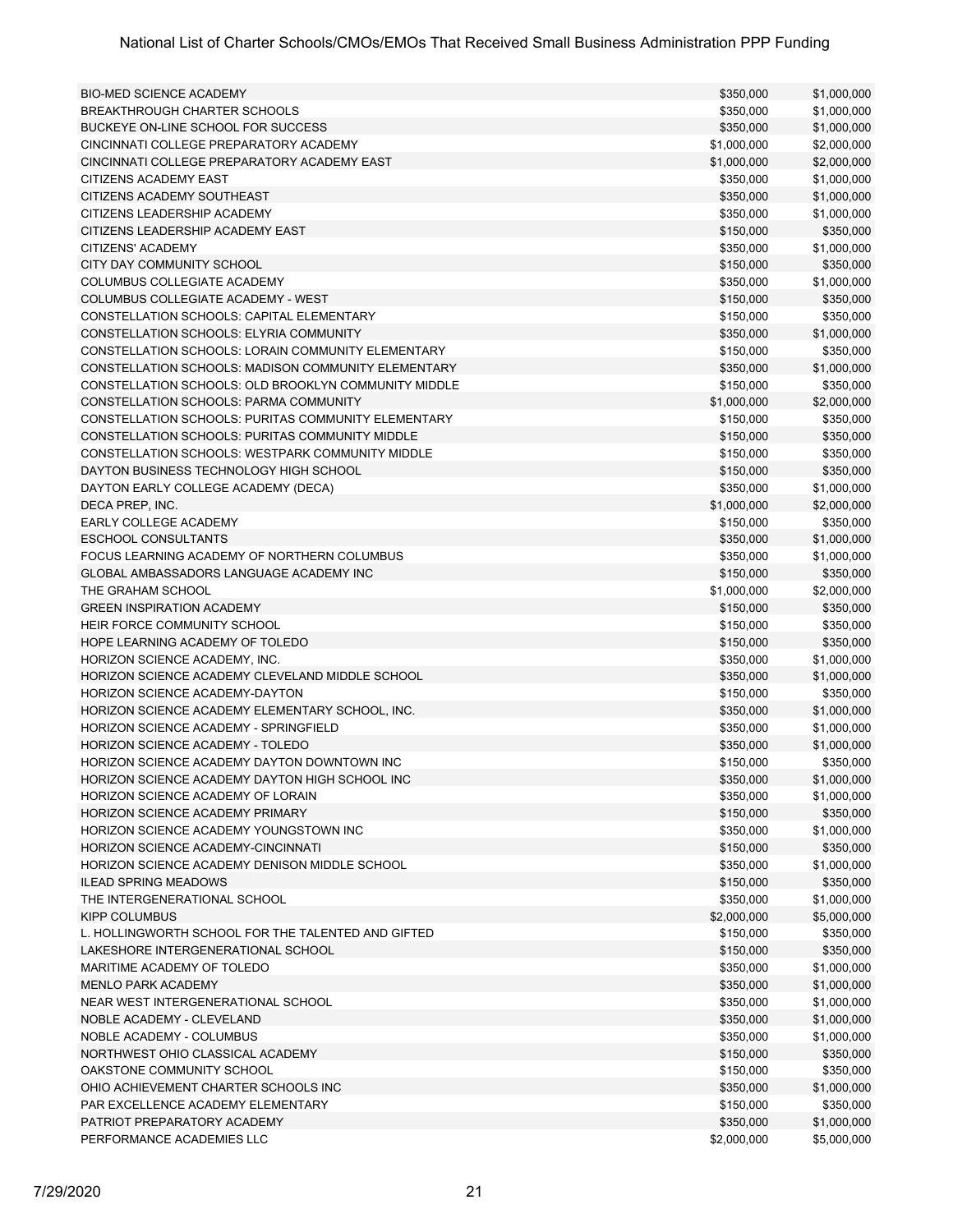| <b>RANGE TOTALS</b>                       | \$28,550,000 | \$72,250,000 |
|-------------------------------------------|--------------|--------------|
| ZENITH ACADEMY WEST                       | \$150,000    | \$350,000    |
| ZENITH ACADEMY EAST                       | \$150,000    | \$350,000    |
| <b>ZENITH ACADEMY</b>                     | \$350,000    | \$1,000,000  |
| VILLAGE PREPARATORY SCHOOL WOODLAND HILLS | \$350,000    | \$1,000,000  |
| VILLAGE PREPARATORY SCHOOL WILLARD        | \$350,000    | \$1,000,000  |
| <b>VILLAGE PREPARATORY SCHOOL</b>         | \$1,000,000  | \$2,000,000  |
| UNITED PREPARATORY ACADEMY                | \$150,000    | \$350,000    |
| TOLEDO SCHOOL FOR THE ARTS                | \$350,000    | \$1,000,000  |
| RICHLAND SCHOOL OF ACADEMIC ARTS          | \$150,000    | \$350,000    |
| THE ACADEMY FOR URBAN SCHOLARS            | \$150,000    | \$350,000    |
| SUNBRIDGE SCHOOLS                         | \$350,000    | \$1,000,000  |
| SCIOTOVILLE COMMUNITY SCHOOL              | \$350,000    | \$1,000,000  |
| RISE AND SHINE ACADEMY                    | \$150,000    | \$350,000    |
| <b>QUAKER DIGITAL ACADEMY</b>             | \$350,000    | \$1,000,000  |
| PHOENIX VILLAGE ACADEMY                   | \$150,000    | \$350,000    |
| PHOENIX COMMUNITY LEARNING CENTER         | \$350,000    | \$1,000,000  |
|                                           |              |              |

| <b>OKLAHOMA</b>              | <b>LOAN RANGE</b> |              |
|------------------------------|-------------------|--------------|
| DOVE SCHOOLS INC.            | \$2,000,000       | \$5,000,000  |
| SANTA FE SOUTH SCHOOLS, INC. | \$2,000,000       | \$5,000,000  |
| <b>RANGE TOTALS</b>          | \$4,000,000       | \$10,000,000 |

| <b>OREGON</b>                                                    | <b>LOAN RANGE</b> |            |
|------------------------------------------------------------------|-------------------|------------|
| ARCO IRIS SPANISH IMMERSION CHARTER SCHOOL                       | 350,000           | 1,000,000  |
| BAKER CHARTER SCHOOLS                                            | 2,000,000         | 5,000,000  |
| BEND INTERNATIONAL SCHOOL                                        | 150.000           | 350,000    |
| CITY VIEW CHARTER SCHOOL                                         | 150.000           | 350,000    |
| CRATER LAKE CHARTER ACADEMY. INC.                                | 150,000           | 350,000    |
| CRATER LAKE CHARTER ACADEMY, INC.                                | 150,000           | 350,000    |
| EAGLERIDGE HIGH SCHOOL                                           | 150.000           | 350,000    |
| HOPE CHINESE CHARTER SCHOOL                                      | 350.000           | 1,000,000  |
| KIDS UNLIMITED OF OREGON                                         | 350,000           | 1,000,000  |
| LE MONDE IMMERSION                                               | 150,000           | 350,000    |
| LEWIS AND CLARK MONTESSORI CHARTER SCHOOL                        | 350.000           | 1,000,000  |
| LOGOS PUBLIC CHARTER SCHOOL                                      | 350,000           | 1,000,000  |
| LUCKIAMUTE VALLEY CHARTER SCHOOLS                                | 150,000           | 350,000    |
| MADRONE TRAIL INITIATIVE DBA MADRONE TRAIL PUBLIC CHARTER SCHOOL | 150,000           | 350,000    |
| POWELL BUTTE COMMUNITY CHARTER SCHOOL                            | 150,000           | 350,000    |
| SAUVIE ISLAND SCHOOLS                                            | 150.000           | 350,000    |
| SHERWOOD CHARTER SCHOOL                                          | 150,000           | 350,000    |
| SPRINGWATER ENVIRONMENTAL SCIENCES SCHOOL                        | 150,000           | 350,000    |
| THE IVY SCHOOL                                                   | 150.000           | 350,000    |
| THE LIGHTHOUSE SCHOOL                                            | 150,000           | 350,000    |
| THREE RIVERS CHARTER SCHOOL                                      | 150,000           | 350,000    |
| WOODLAND CHARTER SCHOOL                                          | 150,000           | 350,000    |
| <b>RANGE TOTALS</b>                                              | 6,150,000         | 15,600,000 |

| <b>PENNSYLVANIA</b>                        | <b>LOAN RANGE</b> |              |
|--------------------------------------------|-------------------|--------------|
| ASPIRA INC OF PENNSYLVANIA                 | \$2,000,000       | \$5,000,000  |
| <b>BENCHMARK SCHOOL</b>                    | \$1,000,000       | \$2,000,000  |
| <b>BOYS LATIN FOUNDATION</b>               | \$150,000         | \$350,000    |
| CHESTER CHARTER SCHOLARS ACADEMY           | \$1,000,000       | \$2,000,000  |
| COLLEGIUM CHARTER SCHOOL                   | \$5,000,000       | \$10,000,000 |
| CRISPUS ATTUCKS CHARTER SCHOOL             | \$150,000         | \$350,000    |
| ENVIRONMENTAL CHARTER SCHOOL AT FRICK PARK | \$2,000,000       | \$5,000,000  |
| ESPERANZA ACADEMY CHARTER                  | \$2,000,000       | \$5,000,000  |
| ESPERANZA CYBER CHARTER SCHOOL             | \$350,000         | \$1,000,000  |
| FRANKLIN TOWNE CHARTER HIGH SCHOOL         | \$2,000,000       | \$5,000,000  |
| I LEAD CHARTER SCHOOL READING              | \$350,000         | \$1,000,000  |
| IMHOTEP INSTITUTE CHARTER HIGH SCHOOL      | \$350,000         | \$1,000,000  |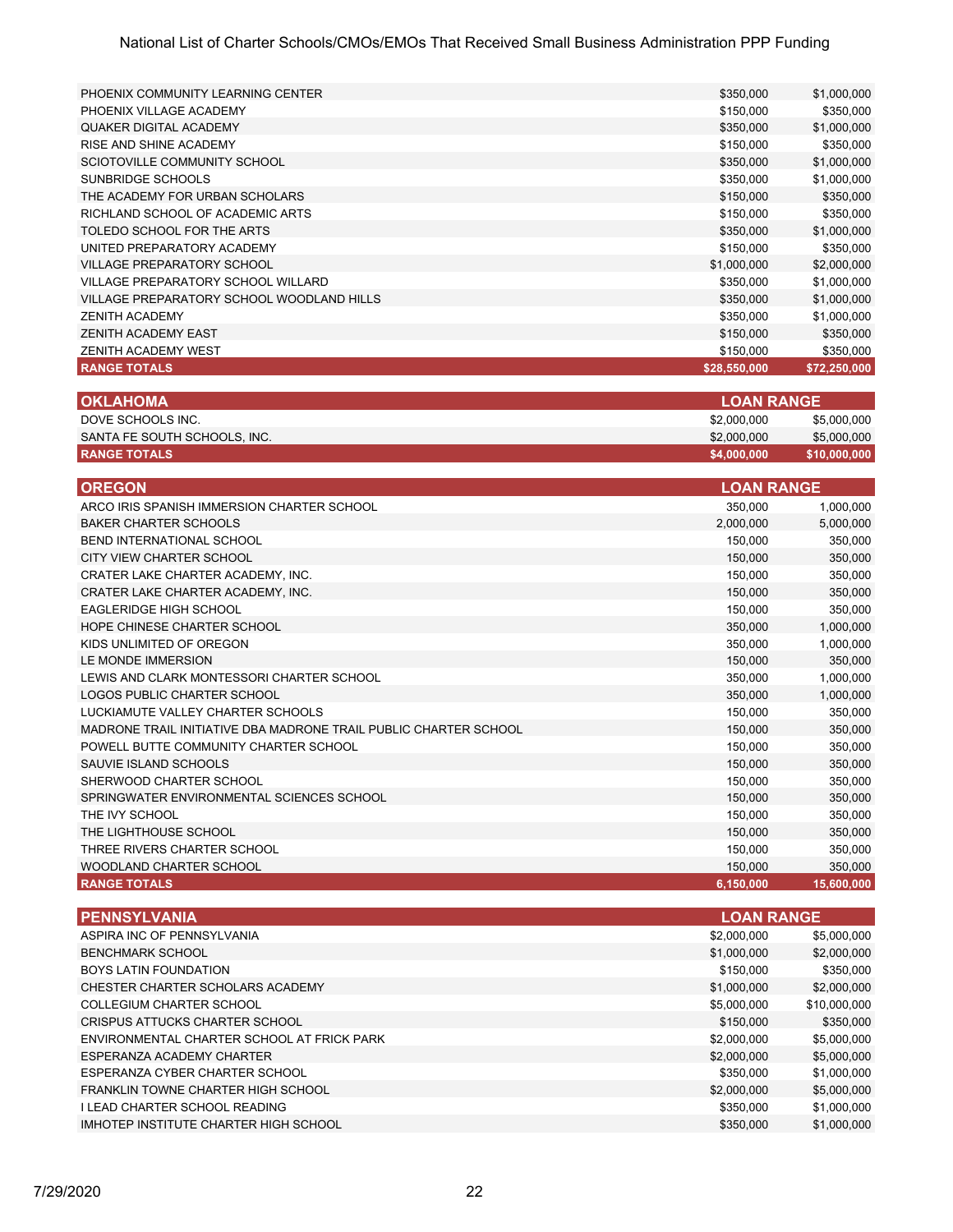| KIPP PHILADELPHIA CHARTER                      | \$1,000,000  | \$2,000,000  |
|------------------------------------------------|--------------|--------------|
| <b>MAKING WAVES</b>                            | \$2,000,000  | \$5,000,000  |
| MANCHESTER ACADEMIC CHARTER SCHOOL             | \$350,000    | \$1,000,000  |
| MASTERY SCHOOLS OF CAMDEN INC.                 | \$5,000,000  | \$10,000,000 |
| MONTESSORI REGIONAL CHARTER SCHOOL             | \$350,000    | \$1,000,000  |
| PA LEADERSHIP CHARTER SCHOOL                   | \$2,000,000  | \$5,000,000  |
| PA VIRTUAL CHARTER SCHOOL                      | \$2,000,000  | \$5,000,000  |
| PAN AMERICAN ACADEMY CHARTER SCHOOL INC        | \$150,000    | \$350,000    |
| PENN HILLS CHARTER SCHOOL OF ENTREPRENEURSHIP  | \$350,000    | \$1,000,000  |
| PENNSYLVANIA VIRTUAL CHARTER SCHOOL            | \$2,000,000  | \$5,000,000  |
| PEOPLE FOR PEOPLE CHARTER SCHOOL               | \$1,000,000  | \$2,000,000  |
| PERSEUS HOUSE CHARTER SCHOOL OF EXCELLENCE     | \$1,000,000  | \$2,000,000  |
| PHILADELPHIA MONTESSORI CHARTER SCHOOL         | \$350,000    | \$1,000,000  |
| PHILADELPHIA YOUGHT FOR CHANGE CHARTER SC      | \$350,000    | \$1,000,000  |
| ROBERT BENJAMIN WILEY COMMUNITY CHARTER SCHOOL | \$350,000    | \$1,000,000  |
| SANKOFA FREEDOM ACADEMY CHARTER SCHOOL         | \$1,000,000  | \$2,000,000  |
| SOUTHWEST LEADERSHIP ACADEMY CHARTER SCHOOL    | \$350,000    | \$1,000,000  |
| TIDIOUTE COMMUNITY CHARTER SCHOOL              | \$350,000    | \$1,000,000  |
| WESTINGHOUSE ARTS ACADEMY CHARTER SC           | \$350,000    | \$1,000,000  |
| <b>RANGE TOTALS</b>                            | \$36,650,000 | \$85,050,000 |

| <b>PUERTO RICO</b>        | <b>LLOAN RANGE</b> |             |
|---------------------------|--------------------|-------------|
| ASPIRA INC OF PUERTO RICO | \$350,000          | \$1,000,000 |
| <b>RANGE TOTALS</b>       | \$350,000          | \$1,000,000 |

| <b>RHODE ISLAND</b>                            | <b>LOAN RANGE</b> |              |
|------------------------------------------------|-------------------|--------------|
| ACHIEVEMENT FIRST RHODE ISLAND, INC            | \$2,000,000       | \$5,000,000  |
| INTERNATIONAL CHARTER SCHOOL                   | \$350,000         | \$1,000,000  |
| KINGSTON HILL ACADEMY                          | \$350,000         | \$1,000,000  |
| NOWELL LEADERSHIP ACADEMY                      | \$350,000         | \$1,000,000  |
| PAUL CUFFEE SCHOOL                             | \$1,000,000       | \$2,000,000  |
| RHODE ISLAND MAYORAL ACADEMY BLACKSTONE VALLEY | \$2,000,000       | \$5,000,000  |
| RISE PREP MAYORAL ACADEMY                      | \$350,000         | \$1,000,000  |
| THE GREENE SCHOOL                              | \$350,000         | \$1,000,000  |
| THE HIGHLANDER CHARTER SCHOOL                  | \$1,000,000       | \$2,000,000  |
| THE HOPE ACADEMY, INC.                         | \$350,000         | \$1,000,000  |
| THE LEARNING COMMUNITY INC.                    | \$1,000,000       | \$2,000,000  |
| TRINITY ACADEMY FOR THE PERFORMING ARTS        | \$350,000         | \$1,000,000  |
| <b>RANGE TOTALS</b>                            | \$9,450,000       | \$23,000,000 |

| <b>SOUTH CAROLINA</b>                                                 |             | <b>LOAN RANGE</b> |  |
|-----------------------------------------------------------------------|-------------|-------------------|--|
| ACADEMY OF HOPE, INC.                                                 | \$150,000   | \$350,000         |  |
| ALLEGRO CHARTER SCHOOL OF MUSIC                                       | \$150,000   | \$350,000         |  |
| BRIDGES PREPARATORY SCHOOL                                            | \$350,000   | \$1,000,000       |  |
| CALHOUN FALLS PUBLIC CHARTER SCHOOL                                   | \$150,000   | \$350,000         |  |
| CAPE ROMAIN ENVIRONMENTAL EDUCATION CHARTER SCHOOL                    | \$150,000   | \$350,000         |  |
| CAROLINA VOYAGER CHARTER SCHOOL                                       | \$350,000   | \$1,000,000       |  |
| CHARLESTON DEVELOPMENT ACADEMY                                        | \$150,000   | \$350,000         |  |
| CHARTER INSTITUTE OF ERSKINE                                          | \$150,000   | \$350,000         |  |
| <b>EAST POINT ACADEMY</b>                                             | \$350,000   | \$1,000,000       |  |
| FELTON LABORATORY CHARTER SCHOOL                                      | \$350,000   | \$1,000,000       |  |
| <b>GREENVILLE RENEWABLE ENERGY EDUCATION CHARTER SCHOOL</b>           | \$1,000,000 | \$2,000,000       |  |
| <b>GREER MIDDLE COLLEGE</b>                                           | \$350,000   | \$1,000,000       |  |
| LAKES AND BRIDGES CHARTER SCHOOL INC                                  | \$150,000   | \$350,000         |  |
| <b>LEGACY EARLY COLLEGE</b>                                           | \$2,000,000 | \$5,000,000       |  |
| LOWCOUNTRY MONTESSORI CHARTER SCHOOL, LP                              | \$150,000   | \$350,000         |  |
| MEYER CENTER FOR SPECIAL CHILDREN                                     | \$350,000   | \$1,000,000       |  |
| <b>MIDLANDS STEM INSTITUTE</b>                                        | \$150,000   | \$350,000         |  |
| ORANGEBURG CONSOLIDATED SCHOOL DISTRICT 5 HS FOR HEALTH PROFESSIONALS | \$350,000   | \$1,000,000       |  |
| PALMETTO ACADEMY FOR LEARNING MOTORSPORTS                             | \$150,000   | \$350,000         |  |
| PALMETTO ACADEMY OF LEARNING AND SUCCESS                              | \$150,000   | \$350,000         |  |
|                                                                       |             |                   |  |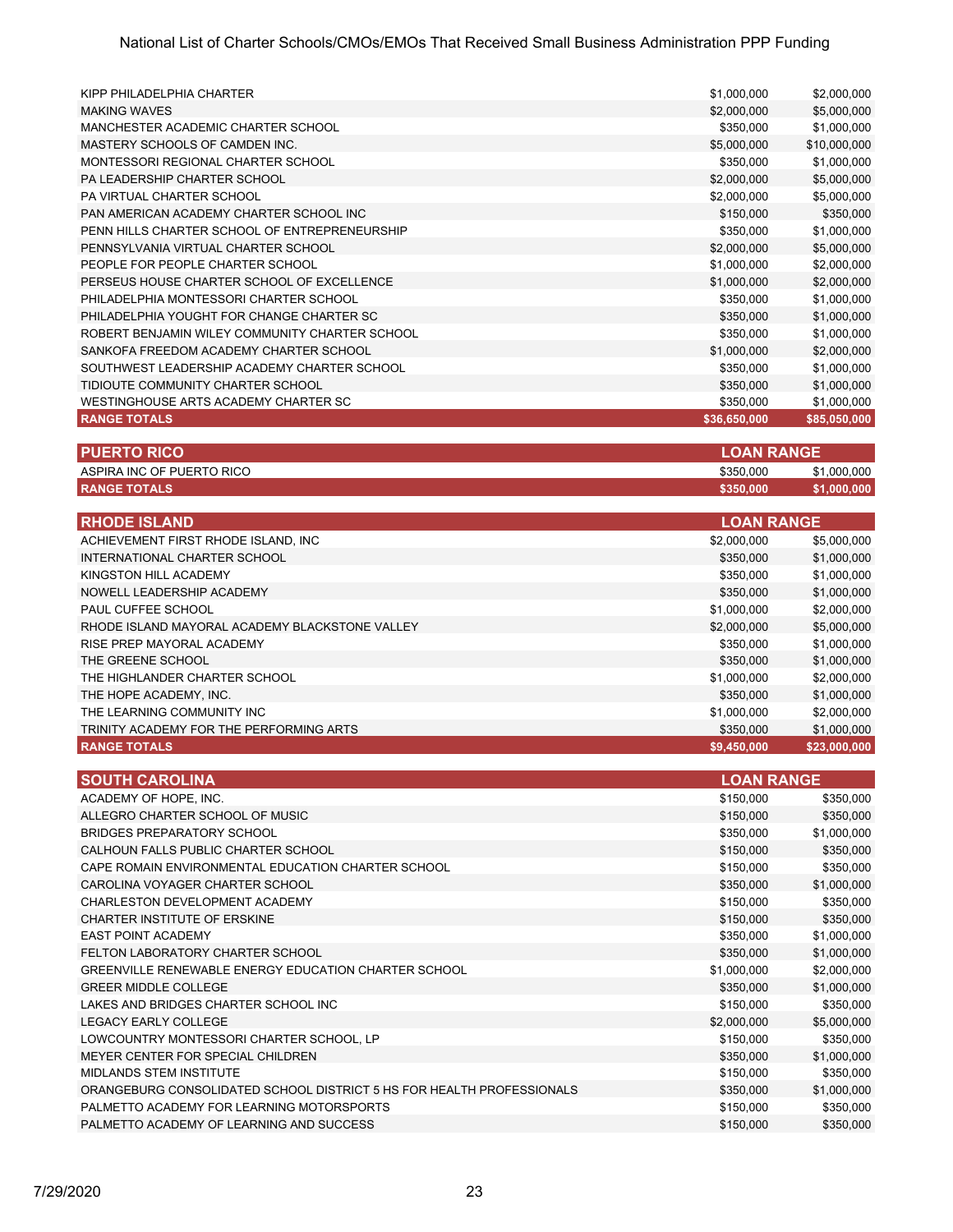| <b>RANGE TOTALS</b>                      | \$9,600,000 | \$24,600,000 |
|------------------------------------------|-------------|--------------|
| WACCAMAW PARK PUBLIC CHARTER SCHOOLS     | \$150,000   | \$350,000    |
| VIRTUS ACADEMY OF SOUTH CAROLINA         | \$150,000   | \$350,000    |
| THORNWELL CHARTER SCHOOL                 | \$150,000   | \$350,000    |
| THE NEXT SCHOOL                          | \$350,000   | \$1,000,000  |
| SPARTANBURG PREPARATORY SCHOOL           | \$350,000   | \$1,000,000  |
| SOUTH CAROLINA WHITMORE SCHOOL           | \$350,000   | \$1,000,000  |
| RIVERVIEW CHARTER SCHOOL                 | \$350,000   | \$1,000,000  |
| POLARIS TECH CHARTER SCHOOL              | \$150,000   | \$350,000    |
| PEE DEE MATH SCIENCE AND TECHNOLOGY ACAD | \$150,000   | \$350,000    |
| PALMETTO SCHOLORS ACADEMY                | \$350,000   | \$1,000,000  |
|                                          |             |              |

| <b>TENNESSEE</b>                                                                     | <b>LOAN RANGE</b> |              |
|--------------------------------------------------------------------------------------|-------------------|--------------|
| AURORA COLLEGIATE ACADEMY                                                            | \$350,000         | \$1,000,000  |
| CHATTANOOGA CHARTER SCHOOL OF EXCELLENCE                                             | \$350,000         | \$1,000,000  |
| CHATTANOOGA CHARTER SCHOOL OF EXCELLENCE MIDDLE                                      | \$150,000         | \$350,000    |
| <b>EMERALD CHARTER SCHOOLS</b>                                                       | \$350,000         | \$1,000,000  |
| <b>GESTALT COMMUNITY SCHOOLS</b>                                                     | \$2,000,000       | \$5,000,000  |
| <b>GREEN DOT PUBLIC SCHOOLS TENNESSEE</b>                                            | \$2,000,000       | \$5,000,000  |
| INTREPID COLLEGE PREPARATORY INC                                                     | \$350,000         | \$1,000,000  |
| IVY ACADEMY, INC.                                                                    | \$350,000         | \$1,000,000  |
| <b>KIPP MEMPHIS</b>                                                                  | \$2,000,000       | \$5,000,000  |
| KIPP NASHVILLE                                                                       | \$2,000,000       | \$5,000,000  |
| KNOWLEDGE ACADEMIES INC                                                              | \$350,000         | \$1,000,000  |
| MEMPHIS ACADEMY OF HEALTH SCIENCES HIGH SCHOOL                                       | \$350,000         | \$1,000,000  |
| MEMPHIS ACADEMY OF HEALTH SCIENCES MIDDLE SCHOOL                                     | \$350,000         | \$1,000,000  |
| MEMPHIS ACADEMY OF SCIENCE AND ENGINEERING                                           | \$350,000         | \$1,000,000  |
| <b>MEMPHIS BUSINESS ACADEMY</b>                                                      | \$2,000,000       | \$5,000,000  |
| MEMPHIS COLLEGE PREPATORY SCHOOL                                                     | \$350,000         | \$1,000,000  |
| MEMPHIS DELTA PREPARATORY CHARTER SCHOOL                                             | \$350,000         | \$1,000,000  |
| MEMPHIS GRIZZLIES PREPARATORY CHARTER SCHOOL, INC.                                   | \$350,000         | \$1,000,000  |
| MEMPHIS RISE ACADEMY, INC.                                                           | \$350,000         | \$1,000,000  |
| NASHVILLE CLASSICAL                                                                  | \$350,000         | \$1,000,000  |
| PURPOSE PREPARATORY ACADEMY. INC.                                                    | \$350,000         | \$1,000,000  |
| REPUBLIC SCHOOLS NASHVILLE                                                           | \$2,000,000       | \$5,000,000  |
| SOULSVILLE CHARTER SCHOOL LLC                                                        | \$350,000         | \$1,000,000  |
| SOUTHERN AVENUE CHARTER ELEMENTARY SCHOOL OF ACADEMIC EXCELLENCE AND CREATIVE<br>AR. | \$350,000         | \$1,000,000  |
| STEM PREPARATORY ACADEMY                                                             | \$1,000,000       | \$2,000,000  |
| STRIVE COLLEGIATE ACADEMY, INC.                                                      | \$350,000         | \$1,000,000  |
| THE CHATTANOOGA GIRLS LEADERSHIP ACADEMY, INC.                                       | \$350,000         | \$1,000,000  |
| THE CIRCLES OF SUCCESS LEARNING ACADEMY INC                                          | \$150,000         | \$350,000    |
| THE INFLUENCE 1 FOUNDATION                                                           | \$350,000         | \$1,000,000  |
| <b>VALOR COLLEGIATE ACADEMIES</b>                                                    | \$1,000,000       | \$2,000,000  |
| VERITAS COLLEGE PREPARATORY CHARTER SCHOOL                                           | \$150,000         | \$350,000    |
| VISION PREPARATORY CHARTER SCHOOL, INC                                               | \$350,000         | \$1,000,000  |
| <b>RANGE TOTALS</b>                                                                  | \$21,800,000      | \$56,050,000 |

| <b>TEXAS</b>                       |             | <b>LOAN RANGE</b> |  |
|------------------------------------|-------------|-------------------|--|
| ARISTOI CLASSICAL ACADEMY, INC.    | \$1,000,000 | \$2,000,000       |  |
| AUSTIN ACHIEVE PUBLIC SCHOOLS      | \$2,000,000 | \$5,000,000       |  |
| BEXAR COUNTY ACADEMY               | \$150,000   | \$350,000         |  |
| <b>BRAINATION, INC.</b>            | \$2,000,000 | \$5,000,000       |  |
| CALVIN NELMS CHARTER HIGH SCHOOL   | \$150,000   | \$350,000         |  |
| CUMBERLAND ACADEMY                 | \$1,000,000 | \$2,000,000       |  |
| DELUX PUBLIC CHARTER. LLC          | \$2,000,000 | \$5,000,000       |  |
| DEMOCRACY PREP TEXAS               | \$350,000   | \$1,000,000       |  |
| DENTON CALVARY ACADEMY             | \$150,000   | \$350,000         |  |
| EAST FORT WORTH MONTESSORI ACADEMY | \$350,000   | \$1,000,000       |  |
| EL PASO LEADERSHIP ACADEMY INC     | \$150,000   | \$350,000         |  |
| ENERGIZED FOR STEM ACADEMY         | \$350,000   | \$1,000,000       |  |
| EVOLUTION ACADEMY                  | \$350,000   | \$1,000,000       |  |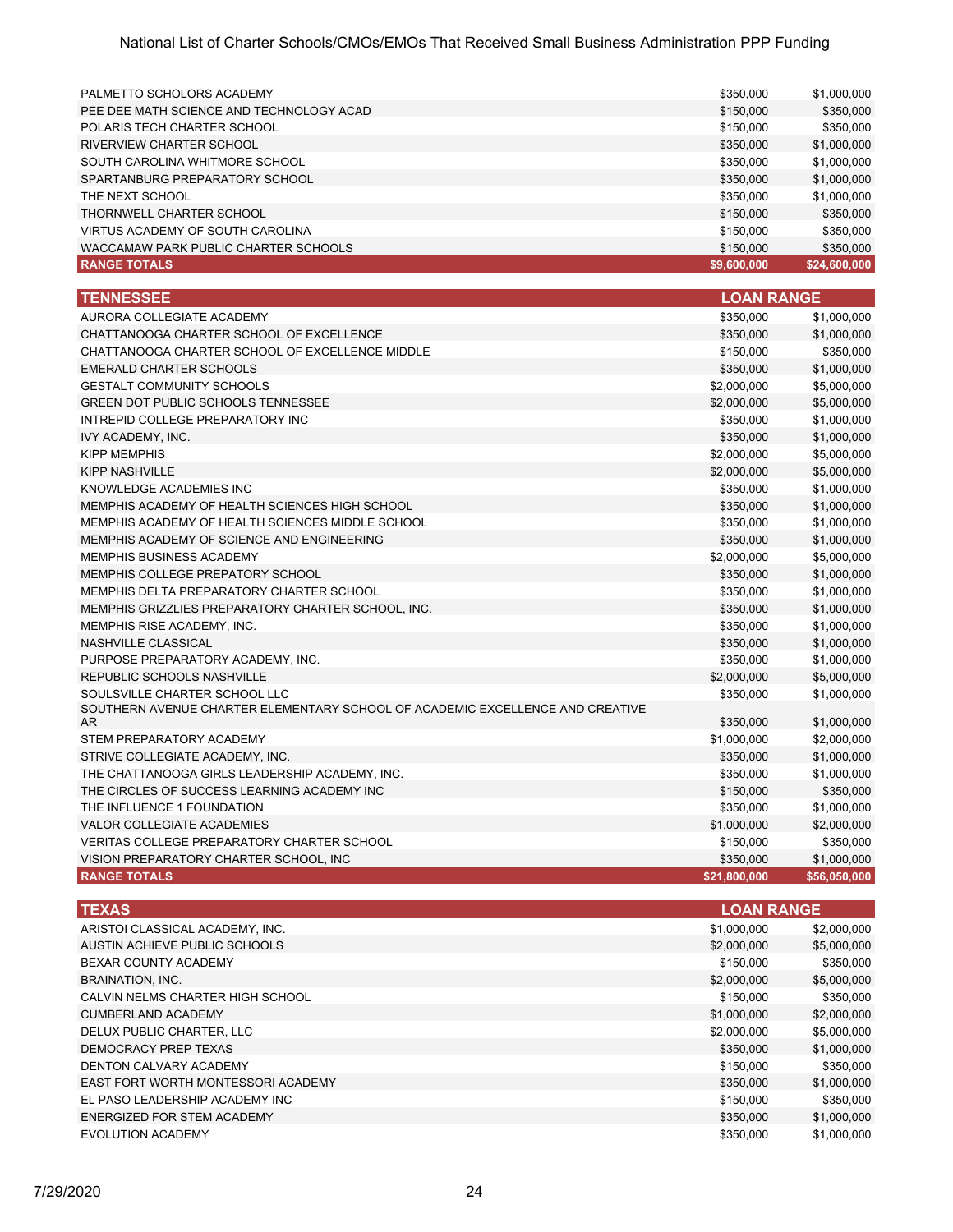| FAITH FAMILY KIDS, INC.                                                     | \$2,000,000       | \$5,000,000  |
|-----------------------------------------------------------------------------|-------------------|--------------|
| LA FE PREPARATORY SCHOOL INC                                                | \$350,000         | \$1,000,000  |
| LEGACY COLLEGIATE MIDDLE AND HIGH SCHOOL FOR CAREERS IN HEALTH AND WELLNESS | \$150,000         | \$350,000    |
| LTTS CHARTER SCHOOL, INC.                                                   | \$2,000,000       | \$5,000,000  |
| <b>LUMIN EDUCATION</b>                                                      | \$1,000,000       | \$2,000,000  |
| MIDLAND ACADEMY CHARTER SCHOOL INC                                          | \$350,000         | \$1,000,000  |
| MONTESSORI FOR ALL, LLC                                                     | \$350,000         | \$1,000,000  |
| NEWMAN INTERNATIONAL ACADEMY                                                | \$2,000,000       | \$5,000,000  |
| NOVA CHARTER SCHOOL                                                         | \$350,000         | \$1,000,000  |
| NYOS CHARTER SCHOOL, INCORPORATED                                           | \$1,000,000       | \$2,000,000  |
| ODYSSEY 2020 ACADEMY INC                                                    | \$1,000,000       | \$2,000,000  |
| ORENDA EDUCATION                                                            | \$1,000,000       | \$2,000,000  |
| PANOLA CHARTER SCHOOL                                                       | \$150,000         | \$350,000    |
| PINEYWOODS COMMUNITY ACADEMY                                                | \$1,000,000       | \$2,000,000  |
| POR VIDA INC.                                                               | \$350,000         | \$1,000,000  |
| PRO-VISION EDUCATIONAL SERVICES, INC.                                       | \$350,000         | \$1,000,000  |
| SCHOOL OF EXCELLENCE IN EDUCATION                                           | \$350,000         | \$1,000,000  |
| ST. MARY'S CHARTER SCHOOL                                                   | \$350,000         | \$1,000,000  |
| STEPPING STONES CHARTER ELEMENTARY INC                                      | \$350,000         | \$1,000,000  |
| STUDENT ALTERNATIVES PROGRAM, INC.                                          | \$350,000         | \$1,000,000  |
| STUDENT ALTERNATIVES PROGRAM, INC.                                          | \$350,000         | \$1,000,000  |
| STUDENT ALTERNATIVES PROGRAM, INC.                                          | \$150,000         | \$350,000    |
| STUDENT ALTERNATIVES PROGRAM, INC.                                          | \$150,000         | \$350,000    |
| TEKOA CHARTER SCHOOL, INC.                                                  | \$350,000         | \$1,000,000  |
| <b>TLC ACADEMY</b>                                                          | \$2,000,000       | \$5,000,000  |
| TRINITY BASIN PREPARATORY, INC.                                             | \$2,000,000       | \$5,000,000  |
| TWO DIMENSIONS PREPARATORY ACADEMY, INC.                                    | \$350,000         | \$1,000,000  |
| <b>WAYSIDE SCHOOLS</b>                                                      | \$2,000,000       | \$5,000,000  |
| WILLIAM A. LAWSON INSTITUTE FOR PEACE AND PROSPERITY                        | \$150,000         | \$350,000    |
| WINFREE ACADEMY CHARTER SCHOOL                                              | \$1,000,000       | \$2,000,000  |
| <b>RANGE TOTALS</b>                                                         | \$33,300,000      | \$81,150,000 |
|                                                                             |                   |              |
| <b>UTAH</b>                                                                 | <b>LOAN RANGE</b> |              |
| <b>ACADEMICA WEST</b>                                                       | \$350,000         | \$1,000,000  |
| AMERICAN ACADEMY OF INNOVATION                                              | \$350,000         | \$1,000,000  |
| <b>CHANNING HALL</b>                                                        | \$350,000         | \$1,000,000  |
| FRANKLIN DISCOVERY ACADEMY                                                  | \$350,000         | \$1,000,000  |
| IGNITE ENTREPRENEURSHIP ACADEMY                                             | \$350,000         | \$1,000,000  |
| KARL G. MAESER PREPARATORY ACADEMY                                          | \$350,000         | \$1,000,000  |
| LEGACY PREPARATORY ACADEMY                                                  | \$350,000         | \$1,000,000  |
| PROVIDENCE HALL                                                             | \$150,000         | \$350,000    |
| ROOTS CHARTER HIGH SCHOOL                                                   | \$150,000         | \$350,000    |
| SALT LAKE ARTS ACADEMY                                                      | \$350,000         | \$1,000,000  |
| ST. GEORGE ACADEMY                                                          | \$150,000         | \$350,000    |
| THE FREEDOM ACADEMY FOUNDATION                                              | \$350,000         | \$1,000,000  |
| THE TIMPANOGOS ACADEMY FOUNDATION                                           | \$350,000         | \$1,000,000  |
| UTAH MILITARY ACADEMY                                                       | \$1,000,000       | \$2,000,000  |
| VISTA AT ENTRADA, SCHOOL OF PERFORMING ARTS & TECHNOLOGY                    | \$350,000         | \$1,000,000  |
| WALDEN SCHOOL OF LIBERAL ARTS                                               | \$350,000         | \$1,000,000  |
| <b>RANGE TOTALS</b>                                                         | \$5,650,000       | \$15,050,000 |
|                                                                             |                   |              |

| <b>IWASHINGTON</b>               |             | <b>LLOAN RANGE</b> ! |  |
|----------------------------------|-------------|----------------------|--|
| IMPACT PUBLIC SCHOOLS            | \$150,000   | \$350,000            |  |
| SUMMIT PUBLIC SCHOOLS WASHINGTON | \$1,000,000 | \$2,000,000          |  |
| <b>RANGE TOTALS</b>              | \$1.150.000 | \$2,350,000          |  |

| <b>IWISCONSIN</b>                                 | <b>LOAN RANGE</b> |             |
|---------------------------------------------------|-------------------|-------------|
| ACADEMY OF EXCELLENCE                             | \$350,000         | \$1.000.000 |
| CARMEN HIGH SCHOOL OF SCIENCE AND TECHNOLOGY. INC | \$2,000,000       | \$5,000,000 |
| CENTRAL CITY CYBERSCHOOL OF MILW                  | \$150,000         | \$350.000   |
| DOWNTOWN MONTESSORI ACADEMY                       | \$350,000         | \$1,000,000 |